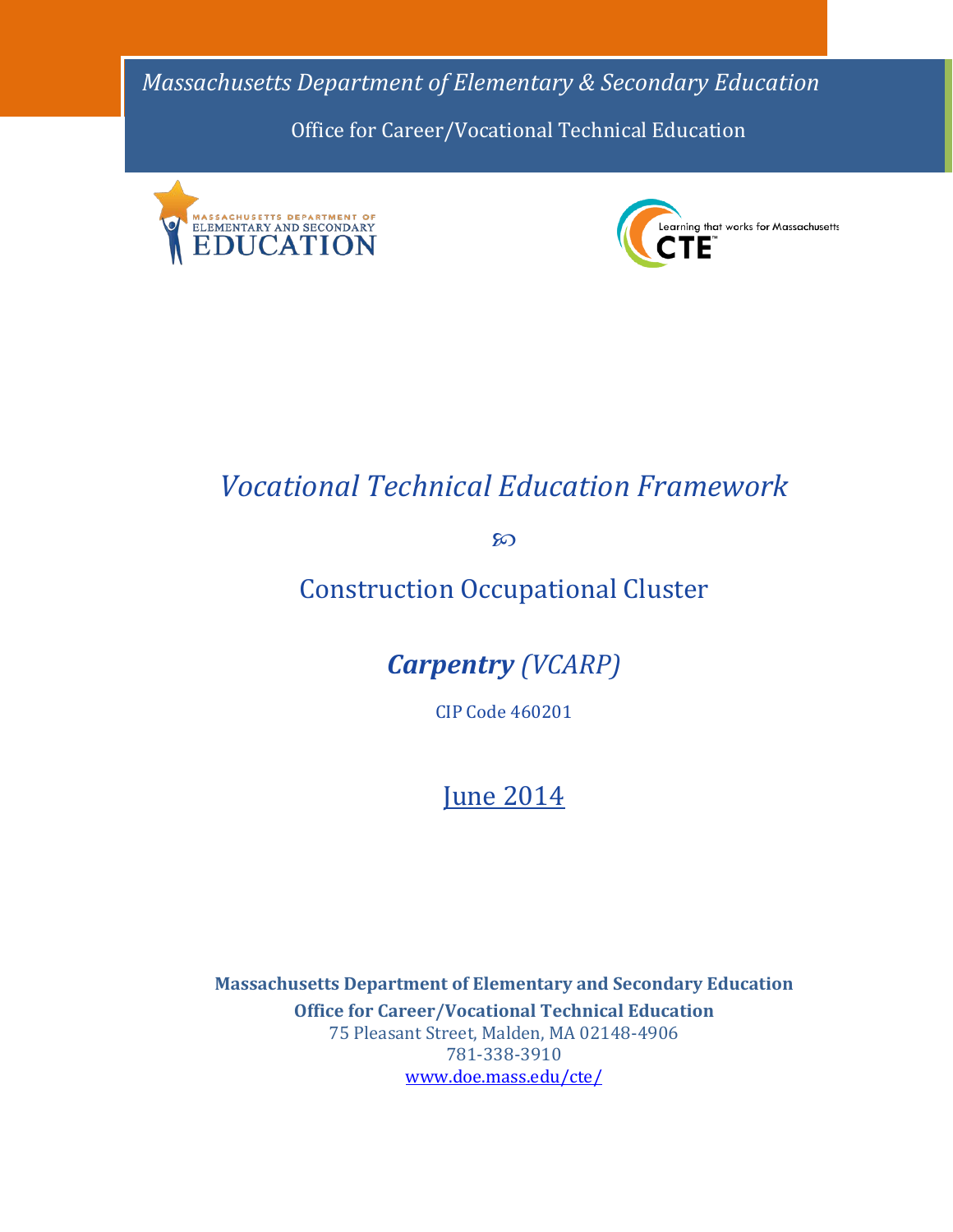

This document was prepared by the Massachusetts Department of Elementary and Secondary Education Mitchell D. Chester, Ed.D. Commissioner

#### **Board of Elementary and Secondary Education Members**

Ms. Maura Banta, Chair, Melrose Ms. Harneen Chernow, Vice Chair, Jamaica Plain Mr. Daniel Brogan, Chair, Student Advisory Council, Dennis Dr. Vanessa Calderón-Rosado, Milton Ms. Karen Daniels, Milton Ms. Ruth Kaplan, Brookline Dr. Matthew Malone, Secretary of Education, Roslindale Mr. James O'S., Morton, Springfield Dr. Pendred E. Noyce, Weston Mr. David Roach, Sutton

Mitchell D. Chester, Ed.D, Commissioner and Secretary to the Board

The Massachusetts Department of Elementary and Secondary Education, an affirmative action employer, is committed to ensuring that all of its programs and facilities are accessible to all members of the public. We do not discriminate on the basis of age, color, disability, national origin, race, religion, sex, gender identity, or sexual orientation. Inquiries regarding the Department's compliance with Title IX and other civil rights laws may be directed to the

Human Resources Director, 75 Pleasant St., Malden, MA 02148-4906. Phone: 781-338-6105.

© 2014 Massachusetts Department of Elementary and Secondary Education *Permission is hereby granted to copy any or all parts of this document for non-commercial educational purposes. Please credit the "Massachusetts Department of Elementary and Secondary Education."*

*This document printed on recycled paper*

Massachusetts Department of Elementary and Secondary Education 75 Pleasant Street, Malden, MA 02148-4906 Phone 781-338-3000 TTY: N.E.T. Relay 800-439-2370 [www.doe.mass.edu](http://www.doe.mass.edu/)

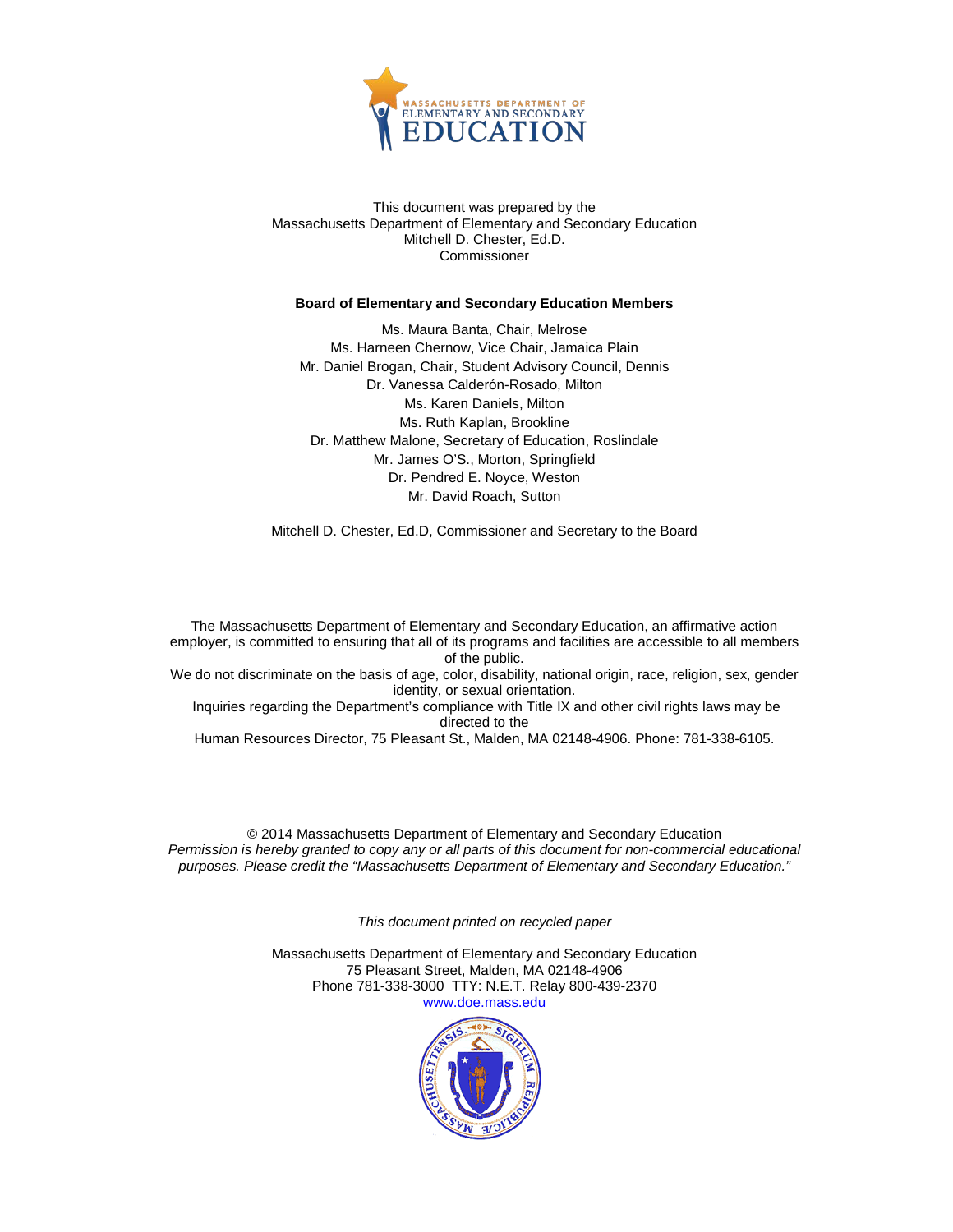# **Table of Contents**

<span id="page-2-0"></span>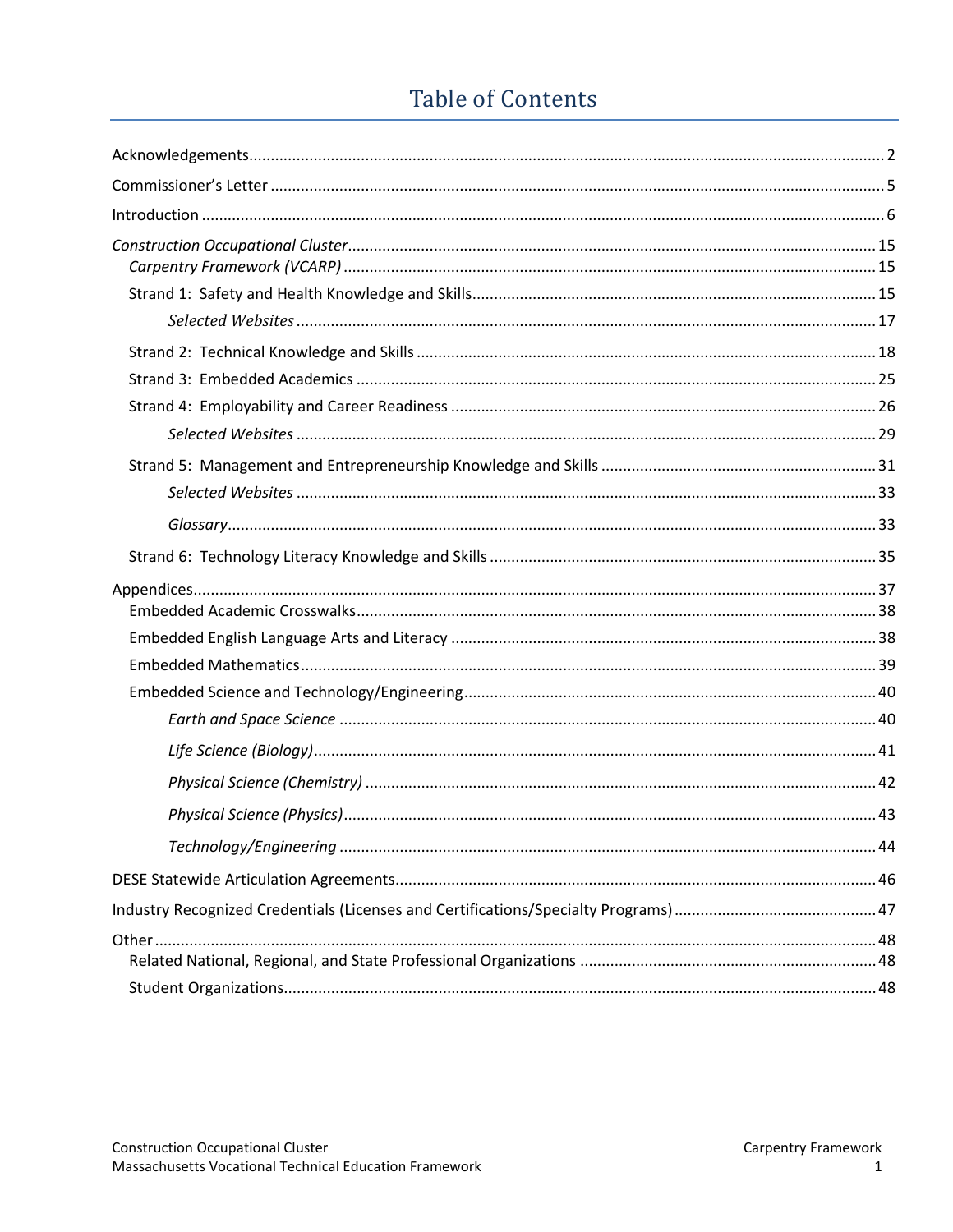# [Acknowledgements](#page-2-0)

<span id="page-3-0"></span>The Massachusetts Department of Elementary and Secondary Education, Office for Career/ Vocational Technical Education, launched the Vocational Technical Education Framework Revision Project in April 2012. This Framework is the result of that effort and of the contributions of many educators across the state. The Department of Elementary and Secondary Education wishes to thank all of the Massachusetts groups that contributed to the development of these standards and all the individual teachers, administrators, and private sector advisory committee members who provided valuable employer validation of the standards for the Carpentry Framework of the Construction Occupational Cluster.

#### **Contributors to the 2012 Carpentry Framework (VCARP) Strands 2, 3 and 6:**

#### Project Administrator:

Richard Nutt, Director of Vocational Programs, Montachusett Regional Vocational Technical School Katy Whitaker, Development Coordinator, Montachusett Regional Vocational Technical School

#### Framework Team Leader:

Tom Kamila, Montachusett Regional Vocational Technical School

#### Technical Teachers:

- Joseph Flynn, Blackstone Valley Regional Vocational Technical High School
- Robert Foley, Blue Hills Regional Technical School<br>• Roberts Fairbanks, Greater Lawrence Technical Sci
- Roberts Fairbanks, Greater Lawrence Technical School
- Jim Brooks, Montachusett Regional Vocational Technical School
- Peter Maxfield, Montachusett Regional Vocational Technical School
- Garrett Tingle, Newton North High School<br>Clifford Keirstead, Whittier Begional Vocat
- Clifford Keirstead, Whittier Regional Vocational Technical High School

#### Academic Teachers:

- Paula deDiego, Science, Montachusett Regional Vocational Technical School
- Samantha McGuane, English, Montachusett Regional Vocational Technical School
- Gary Farr, Math, Montachusett Regional Vocational Technical School

#### Program Advisory Members:

- Stephen Caissie, Contractor. Caissie Construction
- Lyle Hamm, Executive Director, New England Carpenters Training Fund
- Barbara Lagergren, Director of Education, Gould Construction Institute
- F. Matthew McGee, Assistant Professor, Fitchburg State University
- Richard C. Reynolds, Building Commissioner, Town of Ashburnham

#### Administrative Support:

• Angela Ikonen, (Secretary) Montachusett Regional Vocational Technical School

CVTE Frameworks Project Advisory Committee<br>Roger Bourgeois, Superintendent/Director Peter Dewar, Director of Prof ger Bourgeois, Superintendent/Director Peter Dewar, Director of Professional Development<br>Essex Agricultural and Technical High School Massachusetts Association of Vocational Adminis Essex Agricultural and Technical High School Massachusetts Association of Vocational Administrators John McDonagh, Grants Coordinator Northeast Regional Readiness Center Southeastern Regional Vocational Technical High School

#### Massachusetts Department of Elementary and Secondary Education

Patricia Gregson, Associate Commissioner

Vocational, Workforce and College Readiness Programs

Office for Career/Vocational and Technical Education – Framework Revision Strands 2, 3 and 6

Lisa Sandler, Acting State Director of Career/Vocational Technical Education Maura Russell Ramona Foster Karen DeCoster

Margie Roberts

**Consultants** 

Dr. Frank Llamas Maura McMahon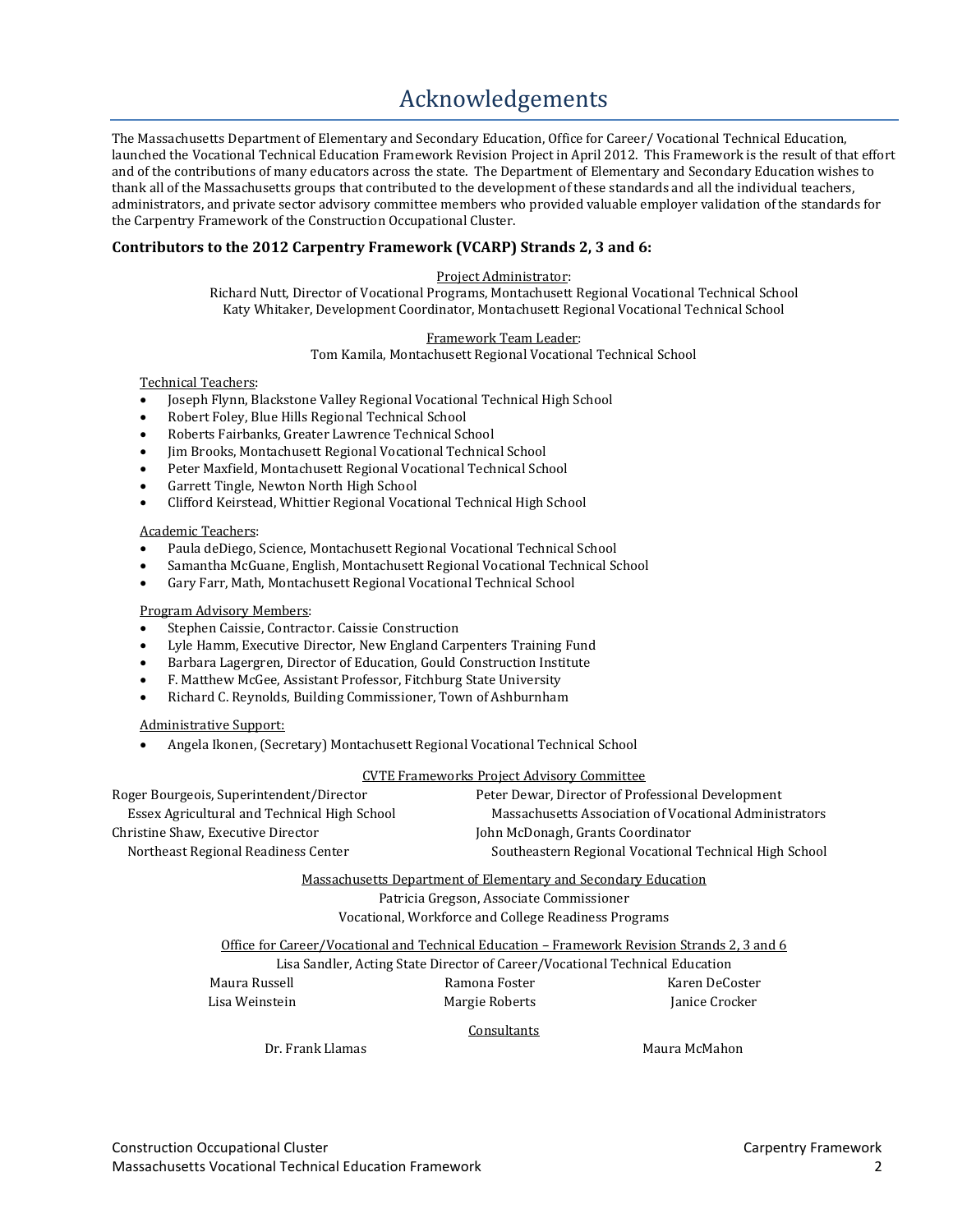#### **Contributors to the 2014 Carpentry Framework (VCARP) Strands 1, 4 and 5:**

Project Administrator Thomas Hickey, Superintendent South Shore Vocational Technical High School

#### Project Managers

Rebecca Buck, Northern Berkshire Vocational Regional School District Kristin Steiner, Northern Berkshire Vocational Regional School District

#### MAVA Consultants

Kathy Conole **Deborah DePaolo** John McDonagh

Massachusetts Department of Elementary and Secondary Education Patricia Gregson, Associate Commissioner Vocational, Workforce and College Readiness Programs

Office for Career/Vocational and Technical Education – Framework Revision Strands 1, 4 and 5

Lisa Sandler, Massachusetts Methods of Administration Coordinator Gary Gomes, Accountability & Monitoring Supervisor Marnie Jain, Education Specialist

> Framework Strand 1 Leader: Michael Nixon, MassBay Community College

Team Members:

Patricia Allen, Greater New Bedford Regional Technical High School Cheryl Bomal, Greater Lowell Technical High School Deborah Brightman, Greater New Bedford Regional Technical High School Martin Dooley, Lower Pioneer Valley Career and Technical Education Center Darla Hartung, Taunton High School Rhonda Moran, Lower Pioneer Valley Career and Technical Education Center John Morash, Plymouth South High School John Taylor, Greater Lowell Technical High School

Resource Experts:

Anne Gilligan, DESE-Learning Support Service, Safe and Healthy Schools Coordinator David Edmonds, DESE-CVTE, Education Specialist Lisa Sandler, DESE-CVTE, Massachusetts Methods of Administration Coordinator

Framework Strand 4 Leader:

Marcia Kessler, Old Colony Regional Vocational Technical High School

Team Members:

Erin Carerra, Taunton High School Gillian Granger, Blackstone Valley Regional Vocational Technical High School Carol Hartnett, Blue Hills Regional Technical High School Christina Melvin, Worcester Technical High School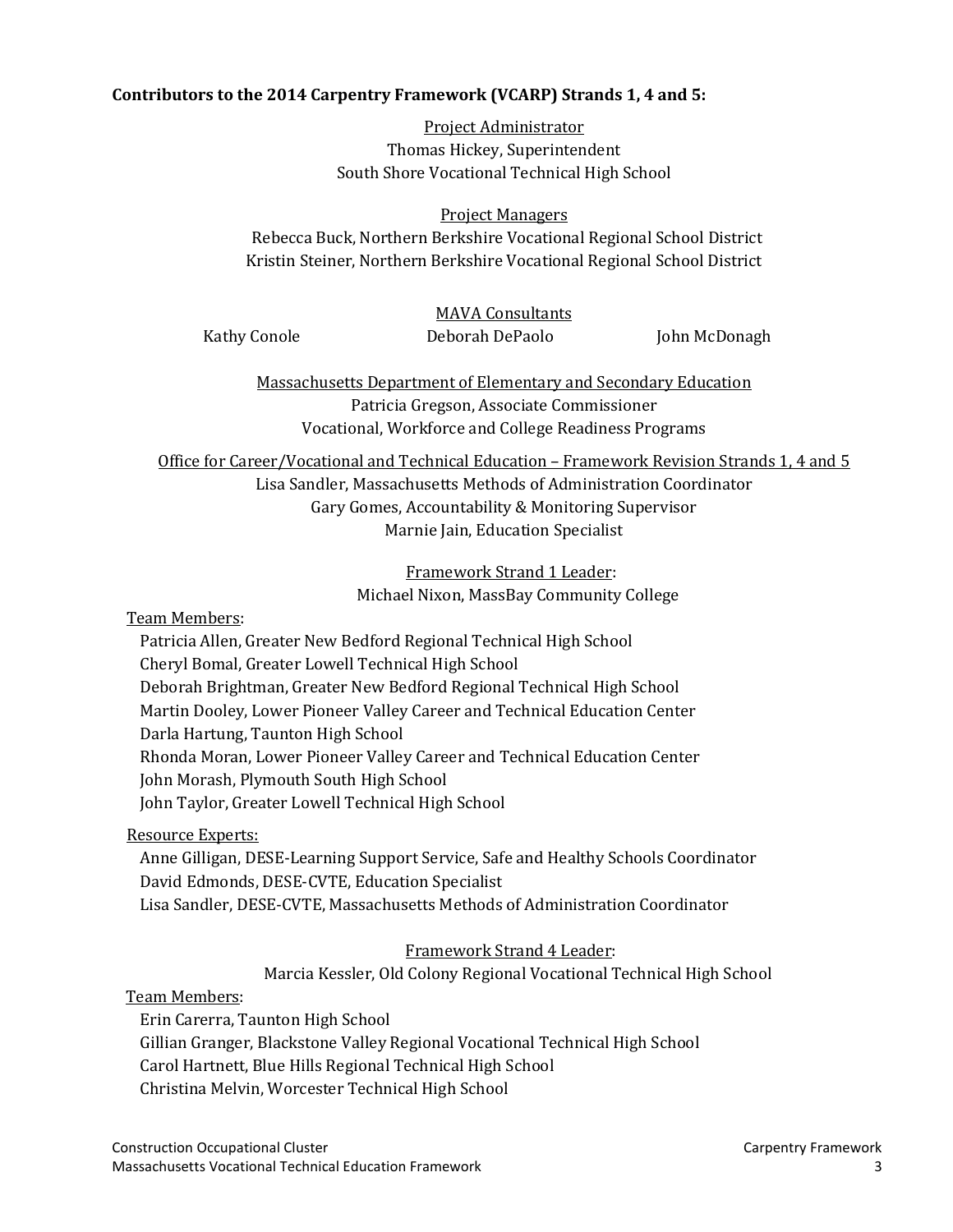Cecilia Smith, Greater Lawrence Technical School EJ Smith, Blackstone Valley Regional Vocational Technical High School Michael Viggiano, Madison Park High School

#### Resource Experts:

Gary Gomes, DESE-CVTE, Accountability and Monitoring Elizabeth Hennessy, Blackstone Valley Regional Vocational Technical High School, Dir. of Counseling Marnie Jain, DESE-CVTE, Judith McKinstry, Business Professionals of America Director Lisa Sandler, DESE – CVTE, Massachusetts Methods of Administration Coordinator Shailah Stewart, DESE - College & Career Readiness, Connecting Activities Coordinator Karen Ward, SkillsUSA Director

> Framework Strand 5 Leader: Margaret Ellis, JP Keefe Technical High School

#### Team Members:

Lori Alie, Blackstone Valley Regional Vocational Technical High School Lori Carr, Taunton High School Barbara-jean Chauvin, Norfolk County Agricultural High School Cheryl Hackenson, Tantasqua Regional High School Clifford Keirstead, Whittier Regional Technical High School Lynn McKiernan, Assabet Valley Regional Technical High School John Oldham, Old Colony Regional Vocational Technical High School Arlene Thompson, Worcester Technical High School

Resource Experts:

Jennifer Green, Network For Teaching Entrepreneurship Executive Director Donna McFadden, MA DECA Director

Lisa Sandler, DESE –CVTE, Massachusetts Methods of Administration Coordinator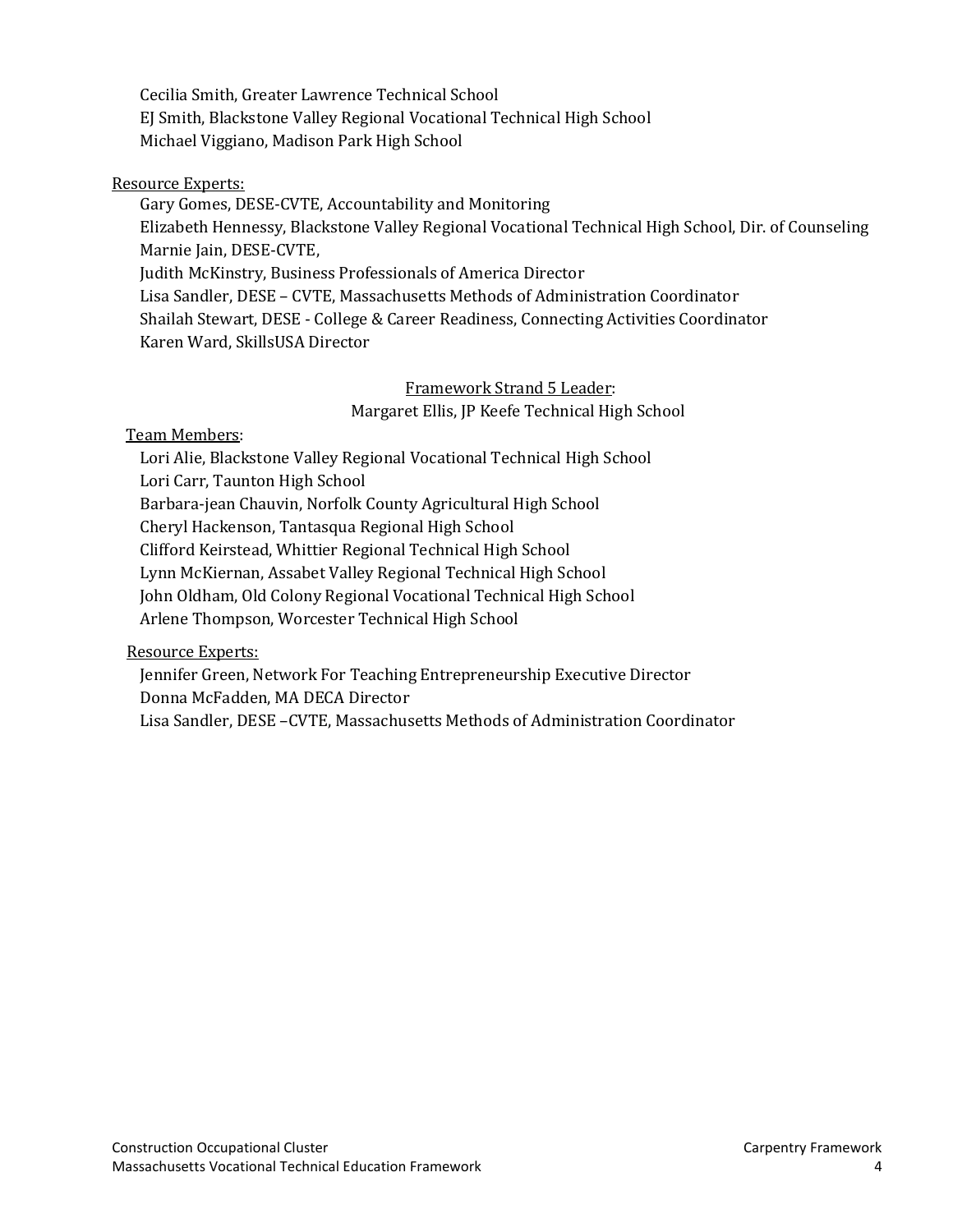# [Commissioner's Letter](#page-2-0)

<span id="page-6-0"></span>

# *Massachusetts Department of Elementary and Secondary Education*

75 Pleasant Street, Malden, Massachusetts 02148-4906 Telephone: (781) 338-3000

TTY: N.E.T. Relay 1-800-439-2370

Mitchell D. Chester, Ed.D. *Commissioner*

July 2014

Dear Colleagues,

I am pleased to present to you the *Massachusetts Vocational Technical Education Frameworks,*  adopted by the Department of Elementary and Secondary Education in June 2014. These frameworks, one for each of the 44 vocational technical programs, include standards in multiple strands representing all aspects of the industries that students in the vocational technical education program are preparing to enter.

The frameworks also include a crosswalk between the technical standards and relevant standards in Massachusetts Curriculum Frameworks to support effective integration of academic and technical content.

The comments and suggestions received during revision of the 2007 *Massachusetts Vocational Technical Education Frameworks* have strengthened these frameworks. We will continue to work with schools and districts to implement the 2014 *Massachusetts Vocational Technical Education Frameworks* over the next several years, and we encourage your comments.

I want to thank everyone who worked with us to create challenging learning standards for Massachusetts students. I am proud of the work that has been accomplished.

Sincerely,

Mitchell D. Chester, Ed.D. Commissioner of Elementary and Secondary Education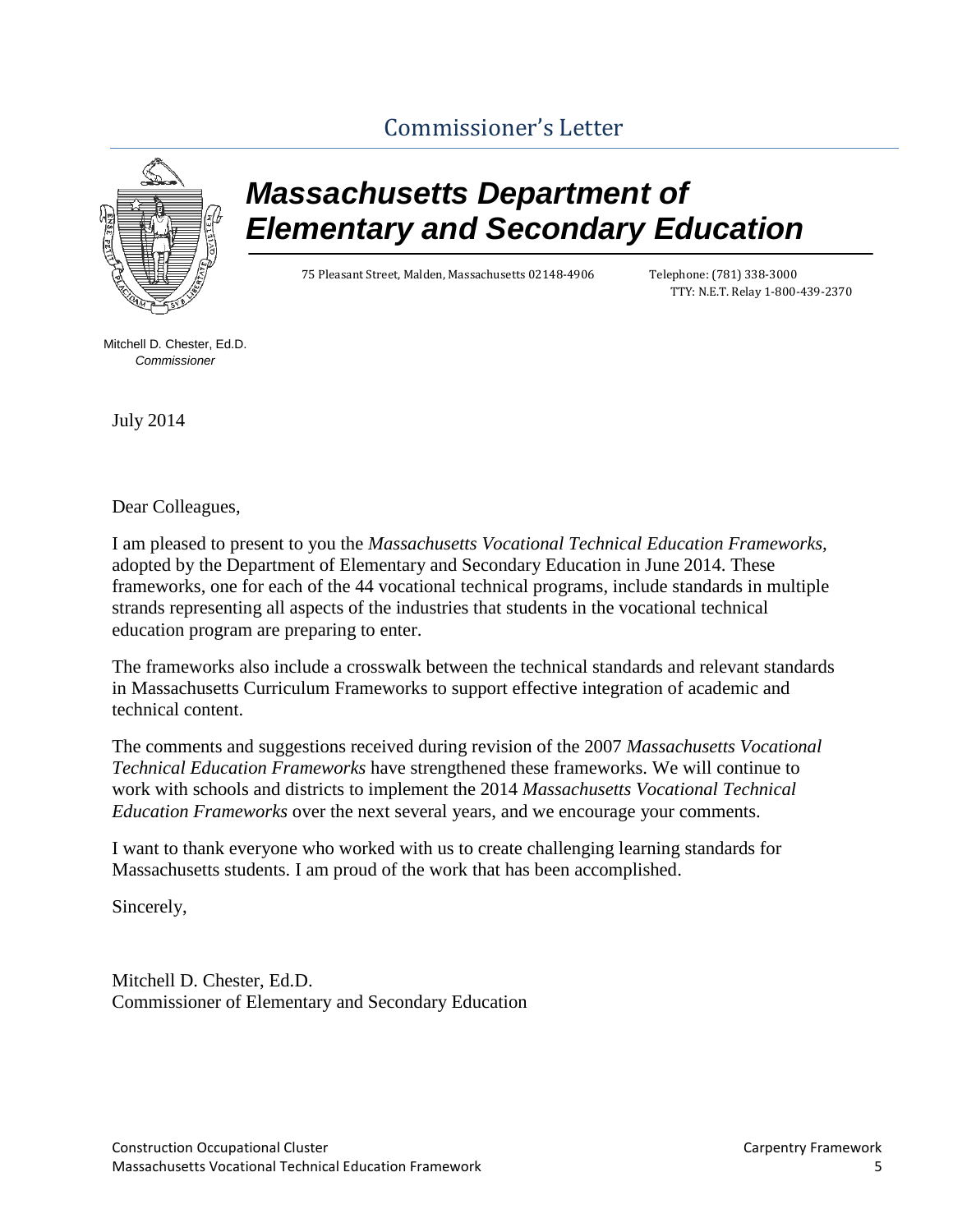# [Introduction](#page-2-0)

#### **Overview & Organization and Key Changes**

#### **Overview**

<span id="page-7-0"></span>The Massachusetts Department of Elementary and Secondary Education understands the necessity of maintaining current Vocational Technical Education Frameworks which ensure career/vocational technical education students across the Commonwealth are taught the most rigorous standards aligned to the needs of business and industry.

With the advent of the Massachusetts Teaching & Learning System the Office for Career/Vocational Technical Education (CVTE) recognized the significance of including career/vocational technical education in the system and developed a comprehensive plan for including vocational technical education. The plan was designed in a Two Phase Process. Phase One included the revision of strands two, three, and six, of all of the Vocational Technical Education Frameworks. Phase Two consisted of three major components (projects) all equally crucial;

- 1. The revision of Strands One, Four, and Five to complete the revision of all six strands of the Vocational Technical Education Frameworks;
- 2. Statewide Professional Development on all revised strands, with training on strands two, three, and six delivered fall 2013, and training on strands one, four, and five delivered spring 2014;
- 3. The creation and development of additional Model Curriculum Unit (MCU) Teams.

The Office for Career/Vocational Technical Education Framework Team, with support from consultants, began Phase One in the 2012-2013 school year, to revise three of the six strands contained in all of the Vocational Technical Education (VTE) Frameworks. The state was organized into "Collaborative Partnerships" comprised of teams of project administrators, highly qualified subject matter educators, and business and industry partners, whose task was to revise Strand Two – Technical, Strand Three – Embedded Academics, and Strand Six – Technology Literacy. Each team met with a vocational advisory committee which included business and industry representatives and postsecondary education professionals, whose mission was to review and revise the team's draft document during the revisionary process. Once strand two was revised, academic teachers (typically one English Language Arts teacher, one Mathematics teacher, and one Science teacher) worked with the technical subject matter teachers to develop a crosswalk between academic curricula standards and the technical standards, and provided examples of embedded academic content.

The Office for Career/Vocational Technical Education solicited statewide input from technical and academic teachers and administrators at the annual Massachusetts Association of Vocational Administrators (MAVA)/Massachusetts Vocational Association (MVA) - Connecting for Success Conference. Each framework team met with their content colleagues and reviewed the draft revisions and obtained valuable feedback. Additionally, all drafts were reviewed and revised by the Massachusetts Vocational Technical Teacher Testing Program, to ensure appropriate measurable language.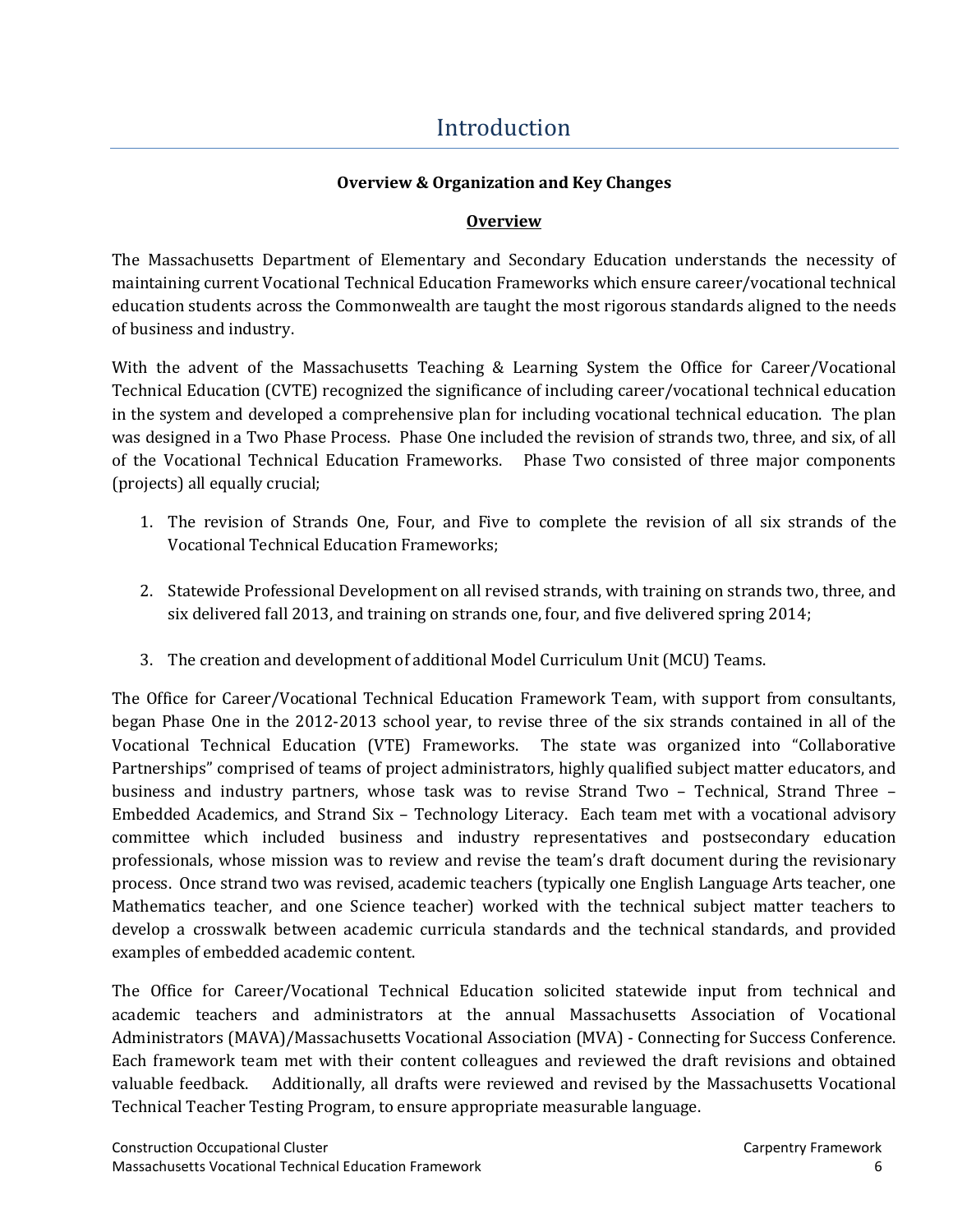Project consultants designed a new template to ensure all framework teams entered new standards and additional resources in a consistent manner. The framework teams created an "Appendix" listing potential industry recognized credentials attainable by secondary students; lists of professional, student, and relevant government organizations; and useful resources and websites. *\* It is important to note that although most Framework Teams provided information for the "Appendix", not all teams did. Therefore, subheadings within the "Appendix" without information have been deleted. Disclaimer: Reference in the Appendices Section to any specific commercial products, processes, or services, or the use of any trade, firm or corporation name is for the information and convenience of the public, and does not constitute endorsement or recommendation by the Massachusetts Department of Elementary and Secondary Education.* 

The Office for Career/Vocational Technical Education facilitated a comprehensive vetting process throughout the Commonwealth. During the fall of 2012 districts throughout Massachusetts solicited feedback from each Vocational Program's Advisory Committee members at the Fall Board meetings. Additionally, the Office for Career/Vocational Technical Education met with various licensing boards at the Massachusetts Division of Professional Licensure and provided the applicable draft framework to each board for review. All framework drafts were posted on the CVTE website for public comment. Comments and suggested revisions received were shared with each framework team for response and edits, as appropriate.

The Phase I Process was completed on an accelerated timetable and resulted in all Vocational Technical Education Frameworks; Stand Two and Strand Six, revised with current, rigorous, relevant standards. Strand Three has been redesigned into a crosswalk which directly correlates academic and technical standards. An appendix of useful material for technical teachers recommended by their peers was added to each framework.

Phase II of the Framework Revision Process consisted of three major projects;

- 1. The Strands One, Four & Five Project, to complete the revision of all six strands of the Vocational Technical Education Frameworks;
- 2. Statewide Professional Development on all revised strands, with training on strands two, three, and six delivered fall 2013, and training on strands one, four, and five delivered spring 2014;
- 3. The creation and development of additional Model Curriculum Unit (MCU) Teams.

The Strands One, Four, & Five Project began in the fall of 2013 with the formation of a leadership team and three work groups. Co-Managers led the leadership team comprised of three Strand Coordinators who facilitated work teams and reviewed, researched, and revised these common strands. All skills specific to the vocational technical program have been included into Strand Two Technical.

The Strand One Team revised the safety knowledge and skills that all students need to acquire. The team included relevant issues (i.e., bullying, climate), laws, regulations, guidelines and policies pertaining to safety.

The Strand Four Team revised the Employability Knowledge and Skills that all students need to acquire. Teams considered current research on career readiness, including the work of the College Career Readiness Task Force convened by the Department, changes in workplace, technological changes that impact how people perform their work (i.e., communications methods), and included standards that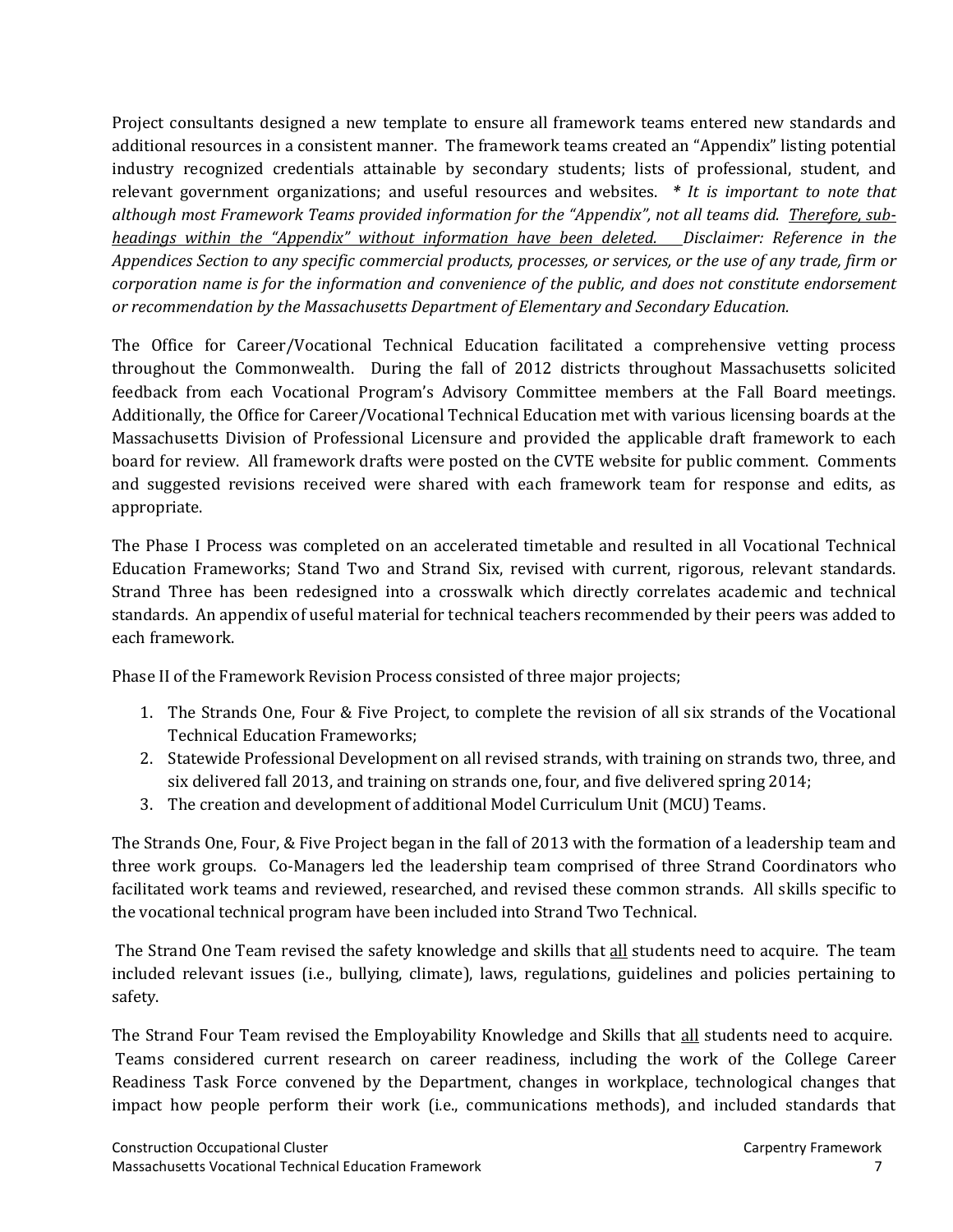emphasize the need for lifelong learning and adaptability given the multiple career changes over and an individual's working life. The team recommended this strand be renamed to: Career Readiness.

The Strand Five Team revised the Management & Entrepreneurship Knowledge and Skills that all students need to acquire. All business owners and employees must possess management and financial skills to be productive members of society. Skills included financial knowledge and basic business management skills.

All Strand One, Four and Five Project Teams worked collaboratively with staff from the Department of Elementary and Secondary Education and the Advisors of the Massachusetts Career and Technical Student Organizations to crosswalk standards to national Career & Technical Student Organizations Curricula, as applicable.

The Office for Career/Vocational Technical Education contracted the MAVA Consultant Team to work closely with the office to complete all of the work accomplished during Phase II of the Project.

A remarkable amount of work was accomplished through the efforts of hundreds of professionals who collaborated and diligently supported this work. The Office for Career/Vocational Technical Education is grateful for all the support received from the field, particularly all of the teachers (technical and academic), administrators, advisory committee members, business and industry representatives, the Division of Professional Licensure - boards, the Massachusetts Association of Vocational Administrators, the MAVA Consultants, and the Massachusetts Vocational Association, whose contributions were tremendous.

Special thanks to all staff in the Office for Career/Vocational Technical Education and the CVTE Framework Revision Team who provided guidance and numerous contributions during Phase One of the project.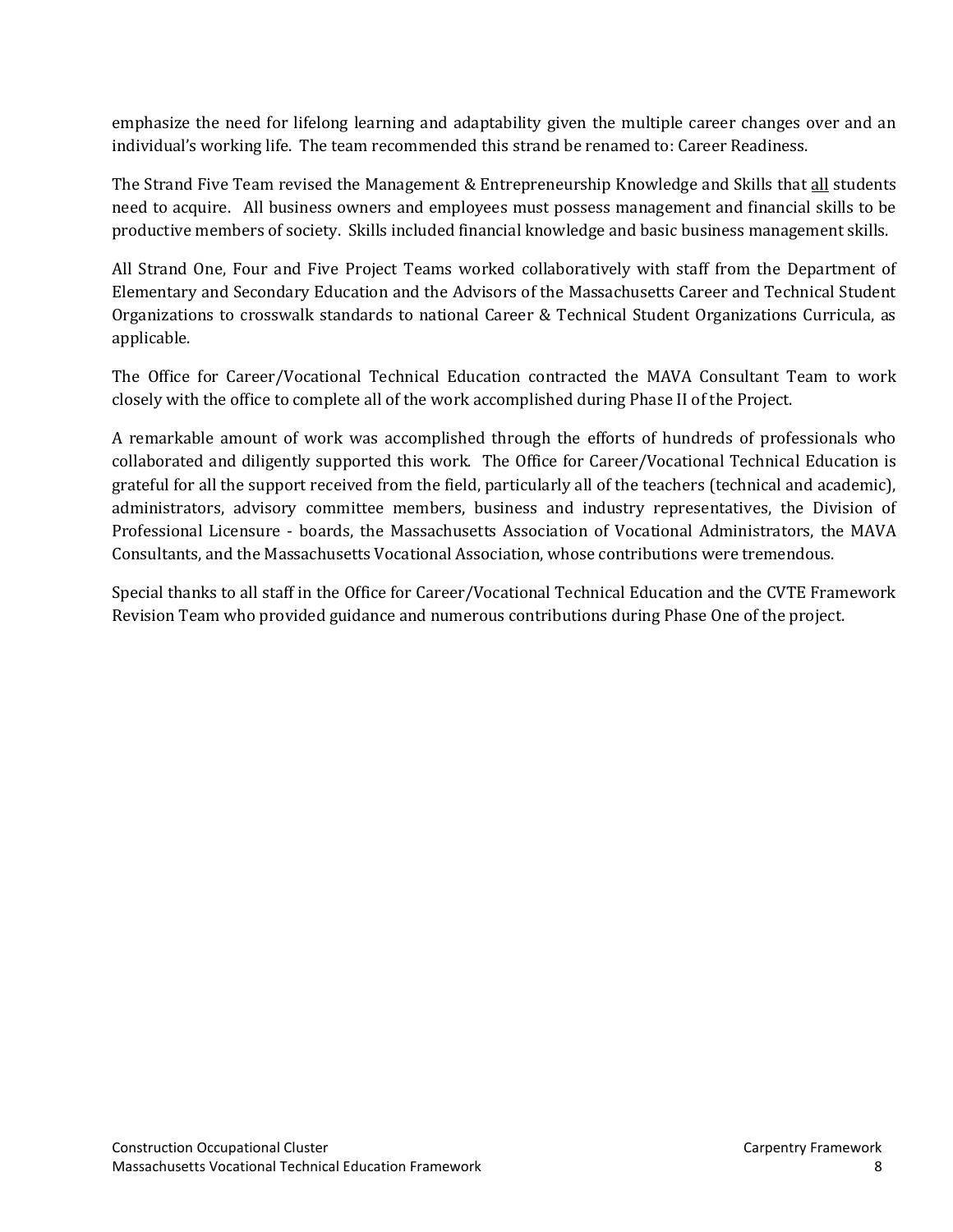#### **Organization and Key Changes**

This section contains the following:

- Highlights of Changes to the Vocational Technical Education Frameworks; which includes a summary of changes made to each strand.
- Organization of the Frameworks Strand Two illustrates structure of topic headings, standards and objectives, and performance examples.

Highlights of Changes to the Vocational Technical Education Frameworks:

#### Strand One:

Safety and Health Knowledge and Skills have been revised to contain the safety standards that are common to all programs. The Strand One Team worked collaboratively with staff from the Department of Elementary and Secondary Education and the Advisors of the Career and Technical Student Organizations (CTSO) to crosswalk standards to national CTSO Curricula, as applicable.

- No objectives were deleted, only modified.
- Language and wording was clarified.
- Additions included a focus on maintaining a safe school and workplace in terms of creating a positive climate/environment.
- Student safety credential program has been revised.
- Safety attire has been revised.
- Emergency equipment and fire safety has been revised.
- Many new Performance Examples have been included.
- Within each strand, standards and objectives were grouped under Topic Headings, which are displayed in bold. Each standard is followed by a performance example. See the section below titled: "Organization of the Frameworks - Strand Two". All strands were organized in that manner, with the exception of the former Strand Three.

#### Strand Two:

The Technical Standards Knowledge and Skills have been revised to reflect business and industry changes since the adoption of the 2007 Vocational Technical Education Frameworks (VTEF). There are additional changes to Strand Two below:

- The Technical Knowledge and Skills (Strand Two) section contains standards specific to the particular vocational program; suffix "a" (as common to all programs) and suffix "c" (as common within a cluster) have been removed.
- Each VTEF Strand Two begins with safety and health knowledge and skills specific to the particular vocational program.
- Within each strand, standards and objectives were grouped under Topic Headings, which are displayed in bold. Each standard is followed by a performance example. See the section below titled: "Organization of the Frameworks – Strand Two". All strands were organized in that manner, with the exception of the former Strand Three.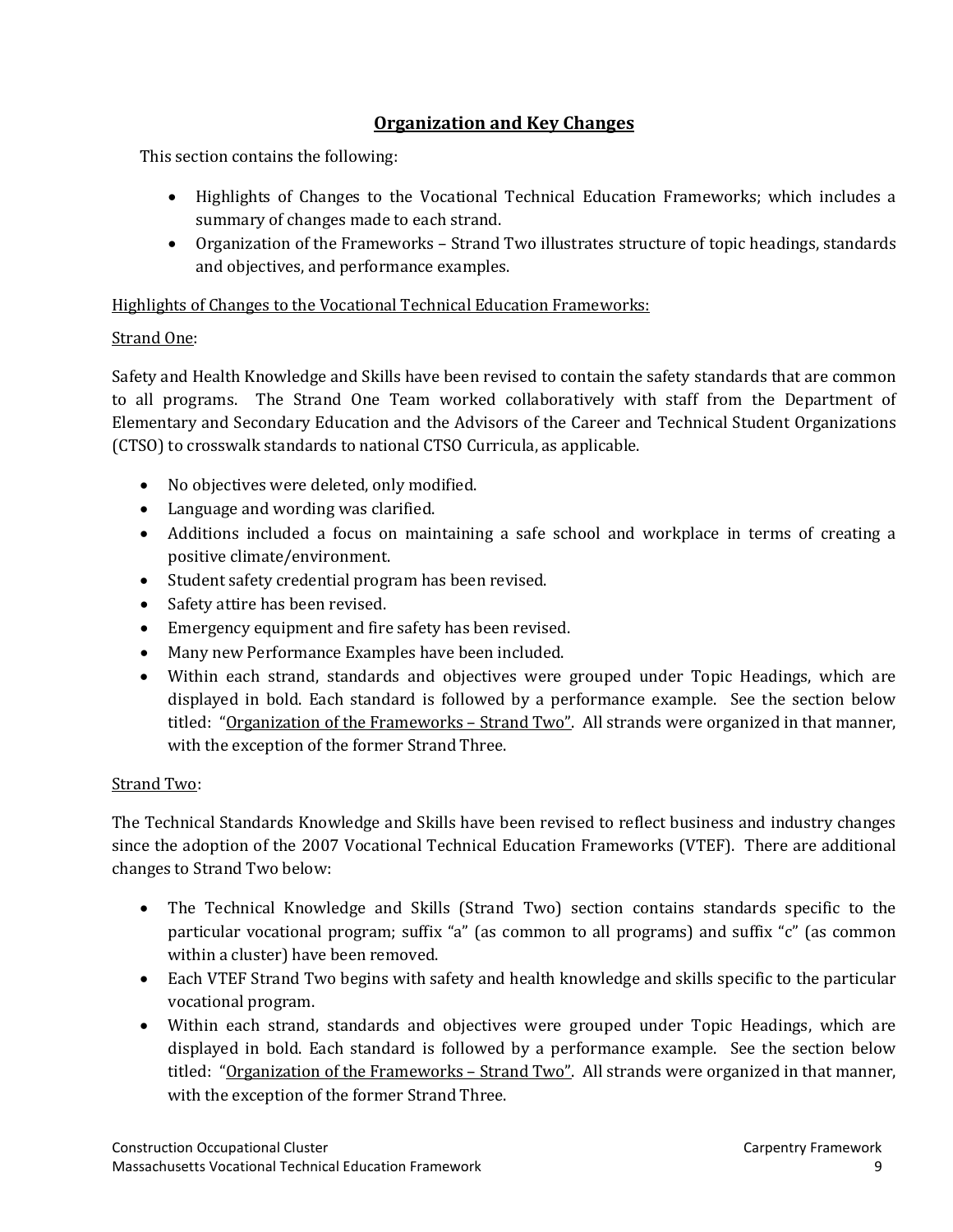- Strand Two of the Frameworks for Animal Science, Environmental Science and Technology, and Horticulture, begin with core standards required for all participants in the programs, followed by a series of standards organized in concentrations. See the section below titled: "Organization of the Frameworks – Strand Two" for more information.
- An update to some of the vocational programs framework is the addition of advanced or supplemental standards which are noted in Strand Two by an asterisk (\*). *These standards are not required, but are provided as suggestions that districts may choose to use to increase the depth of a particular topic, or add additional topics, particularly for advanced students or for those seniors who do not participate in cooperative education.* See the section below titled: "Organization of the Frameworks – Strand Two" for more information.

#### Strand Three:

Since the purpose of Strand Three was to correlate academic content that was *embedded* in the knowledge and skills necessary to perform certain technical skills, it was logical to highlight those connections through a crosswalk between the academic curriculum standards and the technical standards (Strand Two). The crosswalk directly correlates the English Language Arts (2011) and Mathematics (2011) Frameworks, incorporating the Common Core Standards and the Science and Technology/Engineering Frameworks. The crosswalk can be found in the appendix of each vocational framework. The crosswalk also includes performance examples which illustrate integrated academic and technical content.

• Embedded Academics has been replaced with a crosswalk between the academic curriculum standards and the technical knowledge and skills standards. The crosswalk is located in the Appendices.

#### Strand Four:

Employability (and Career Readiness) Knowledge and Skills focused on providing students with general knowledge and skills to be college and career ready. The Strand Four Team worked collaboratively with staff from the Department of Elementary and Secondary Education and the Advisors of the Career and Technical Student Organizations to crosswalk standards to national CTSO Curricula, as applicable.

- Language and wording were clarified.
- Additions included a focus on providing students with skills for employability/career readiness.
- Modifications included Career Exploration & Navigation, Communication in the Workplace, and Work Ethic & Professionalism.
- New Performance Examples have been included.
- Within each strand, standards and objectives were grouped under Topic Headings, which are displayed in bold. Each standard is followed by a performance example. See the section below titled: "Organization of the Frameworks - Strand Two". All strands were organized in that manner, with the exception of the former Strand Three.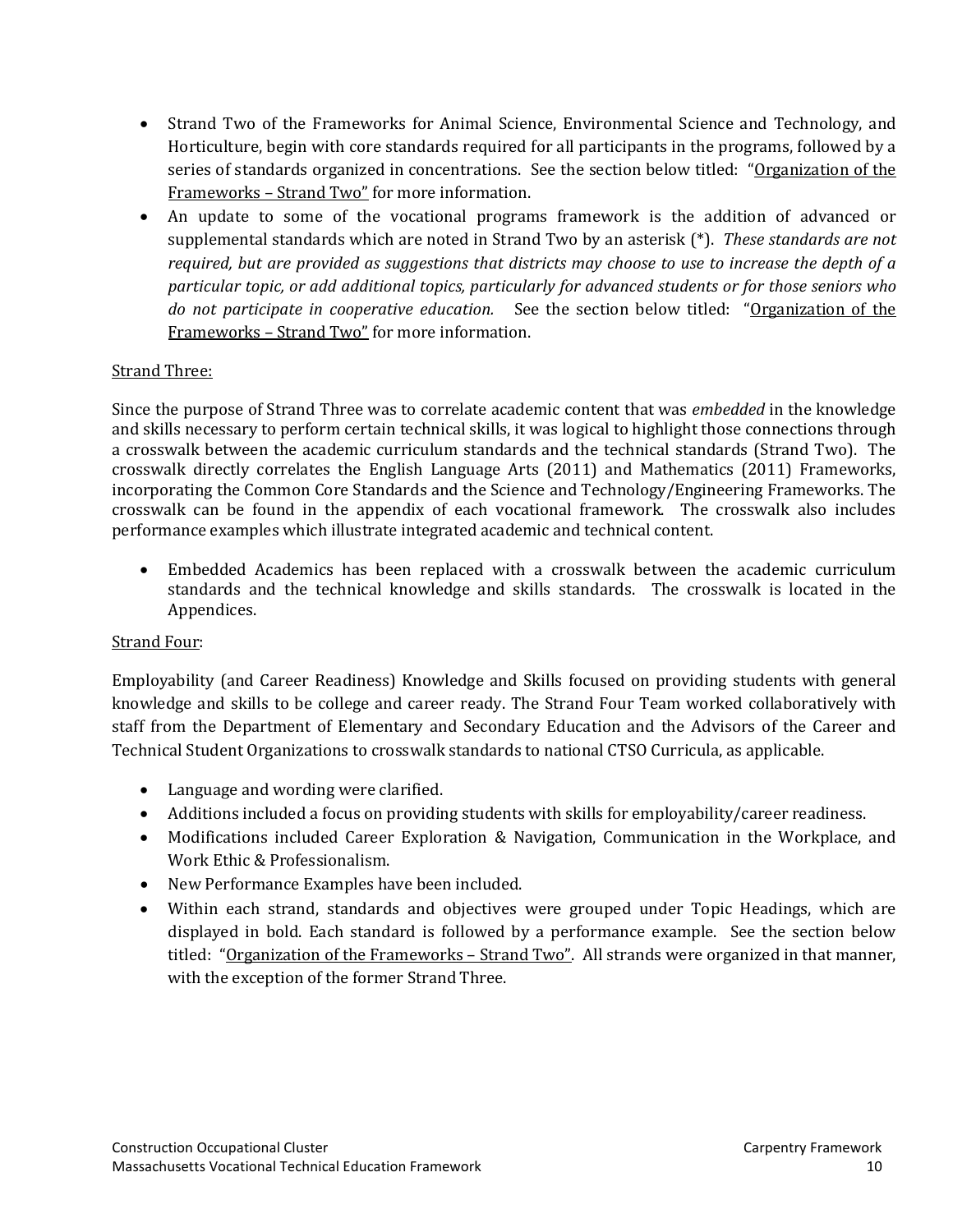#### Strand Five:

Strand Five contains Management and Entrepreneurship Knowledge and Skills that are general for all students. The Strand Five Team worked collaboratively with staff from the Department of Elementary and Secondary Education and the Advisors of the Massachusetts Career and Technical Student Organizations to crosswalk standards to national Career & Technical Student Organizations Curricula, as applicable.

- Language and wording were clarified and organized into a logical format.
- The Strand Five Team felt that the 2007 curriculum remained valid.
- Additions included a focus on providing students with skills for management and entrepreneurship applicable to all vocational programs.
- Modifications included Starting and Managing a Business, Marketing, and Financial Concepts & Applications in Business, and Legal/Ethical/Social Responsibilities.
- New Performance Examples have been included.
- Within each strand, standards and objectives were grouped under Topic Headings, which are displayed in bold. Each standard is followed by a performance example. See the section below titled: "Organization of the Frameworks – Strand Two". All strands were organized in that manner, with the exception of the former Strand Three.

#### Strand Six

Strand Six Technology Literacy Knowledge and Skills has been replaced with the 2008 Massachusetts Technology Literacy Standards and Expectations Framework.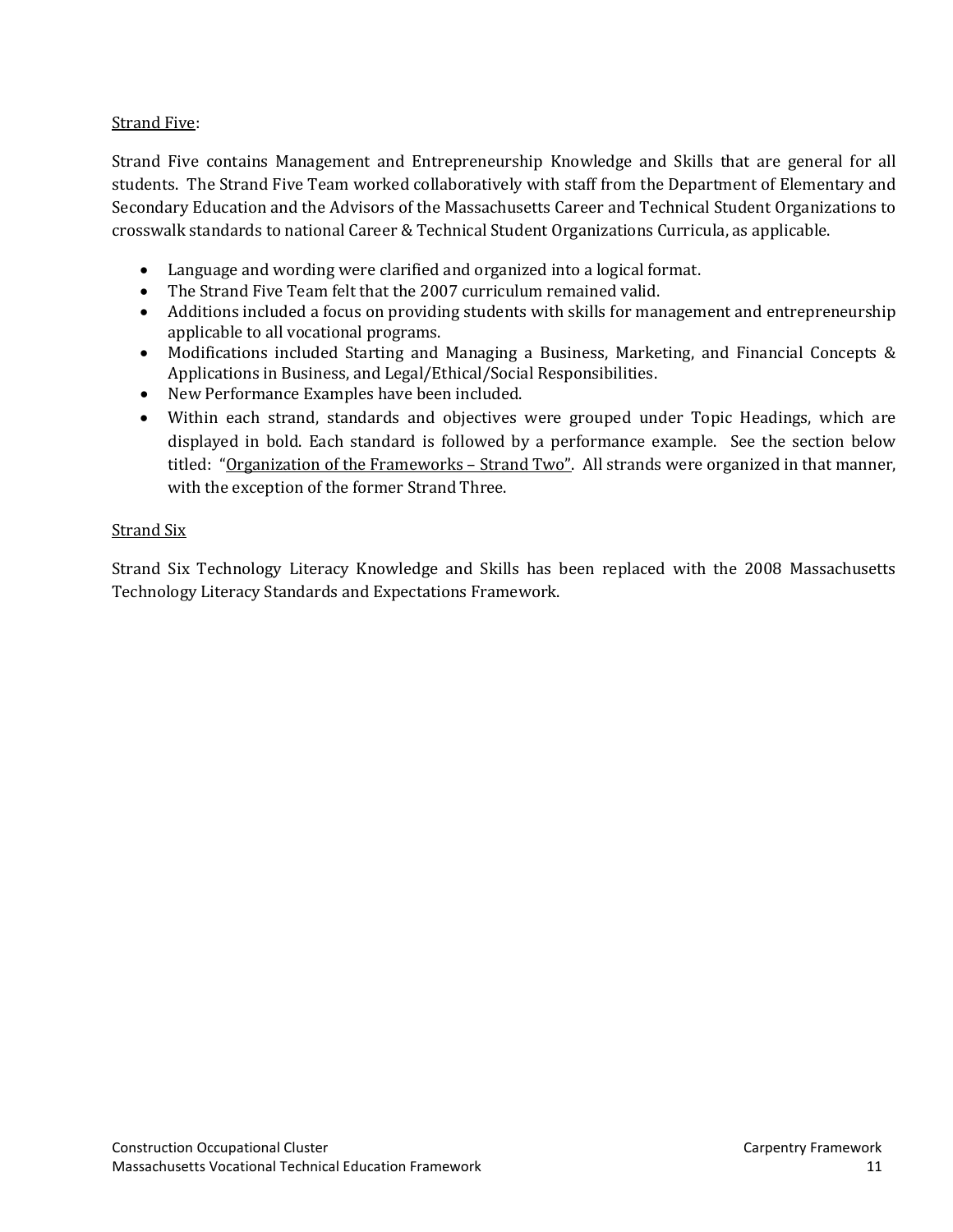#### Appendix<sup>[1](#page-13-0)</sup>

Each framework contains an "Appendix" section which includes an Embedded Academic Crosswalk, Industry Recognized Credentials, Statewide Articulation Agreements, Professional, Governmental, and Student Organizations, Resources, and relevant websites.

The Appendix<sup>[2](#page-13-1)</sup> contains:

- Embedded Academic crosswalks for English Language Arts, Mathematics, and Science & Technology/Engineering.
- Statewide Articulations: Current statewide Articulation Agreements and/or Apprenticeship Programs available to the specific vocational program are listed on this page. The development of new statewide articulations continues, and therefore these pages will be revised as new agreements are finalized.
- Industry-Recognized Credentials: Technical Teacher Teams generated lists of credentials for the vocational programs. Program Advisory Committees throughout the state reviewed and provided recommendations through the validation process. *The credential list has been provided as a resource only and districts are not obligated to provide all of the specified credentials for students.*
- Other: These pages provide lists of reference materials, government agencies, professional and student organizations, and useful websites created by each framework team. These are intended as helpful resources for technical teachers, identified by peers. These are not recommended or required by the Department of Elementary & Secondary Education.

<span id="page-13-0"></span><sup>1</sup> *Note:* Although most Framework Teams provided information for the "Appendix", not all teams did. *Therefore, sub-headings within the "Appendix" without information have been deleted.* 

<span id="page-13-1"></span>*Disclaimer: Reference in the Appendices Section to any specific commercial products, processes, or services, or the use of any trade, firm or corporation name is for the information and convenience of the public, and does not constitute endorsement or recommendation by the Massachusetts Department of Elementary and Secondary Education.*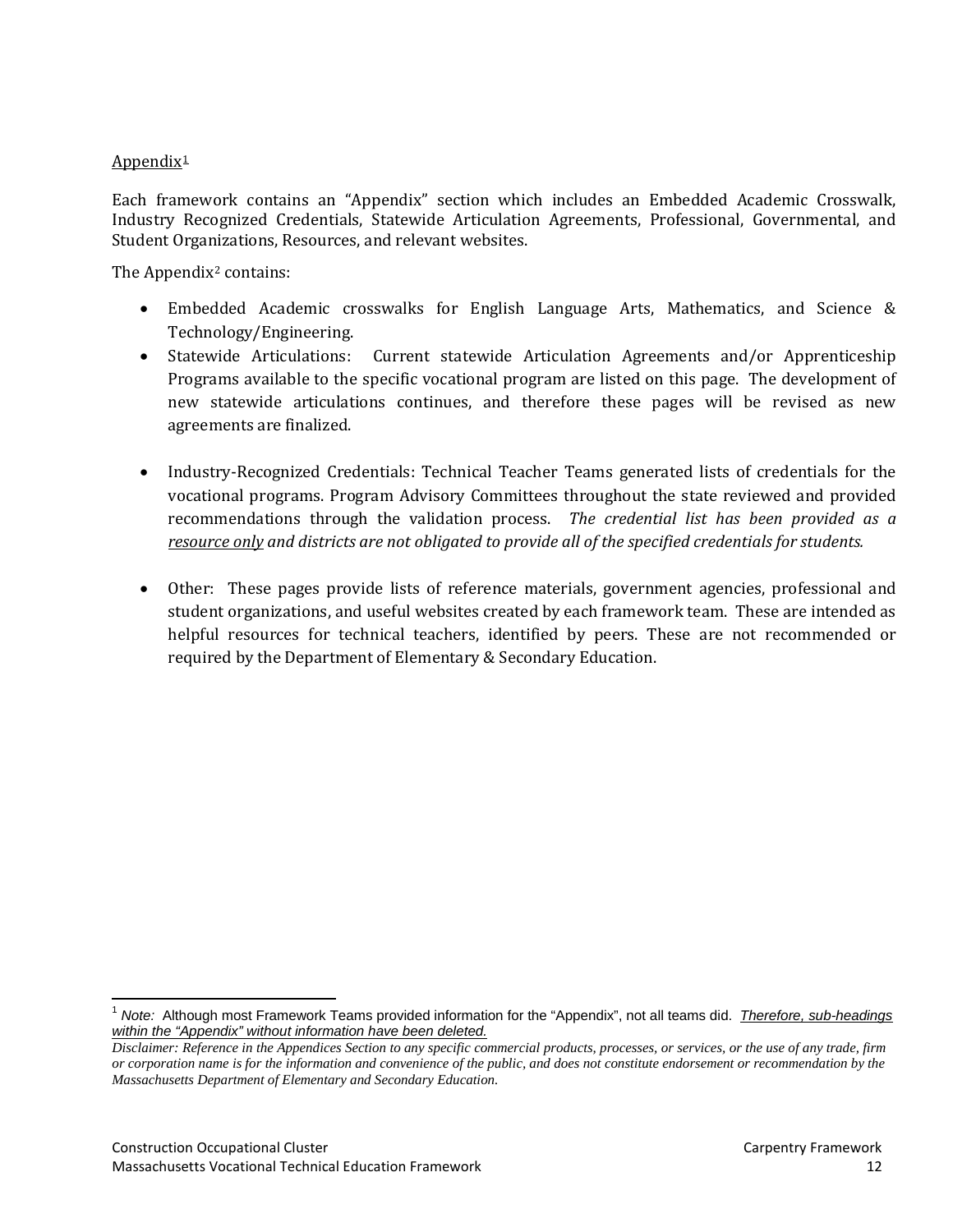#### Organization of the Frameworks – Strand Two

The Vocational Technical Education Frameworks contain knowledge and skills covering all aspects of industry, reflected in six strands: Safety and Health, Technical, Embedded Academics, Employability, Management and Entrepreneurship, and Technological.

Within each strand, standards and objectives were grouped under topic headings, which are displayed in bold. Each standard is followed by a performance example. In the excerpt below, 2.A is the topic; 2.A.01 is the first standard and 2.A.01.01 and 2.A.01.02 are the objectives under that standard.

#### **2.A Automotive Technology Specific Safety Practices**

- 2.A.01 Identify and describe safety procedures when dealing with different types of automotive lifts according to current industry standards.<br>2.A.01.01 Demonstrate procedures for saf
	- 2.A.01.01 Demonstrate procedures for safe lift operations.<br>2.A.01.02 Demonstrate safe use, placement and storage of f
	- Demonstrate safe use, placement and storage of floor jacks and jack stands.
	- 2.A.01 Performance Example:
		- Student will set up lift using manufacturer's suggested lift points.
- 2.A.02 Demonstrate and describe safety procedures when dealing with high pressure systems including necessary ventilation according to current industry standards.<br>2.A.02.01 Describe and demonstrate the importance of safety proced
	- Describe and demonstrate the importance of safety procedures to be used when servicing high pressurized systems (fuel systems, brakes, air conditioning, suspension, hydraulic systems, etc.).
	- 2.A.02.02 Describe and demonstrate safe use of oxygen/acetylene torches and electric welding equipment.
	- 2.A.02.03 Demonstrate ventilation procedures to be followed when working in the lab/shop area.
	- 2.A.02 Performance Example:
		- Student will relieve fuel system pressure to perform necessary repairs.

2.A.03 Identify and describe safety procedures when dealing with electrical circuits according to current industry standards. Describe safety procedures to be followed when servicing supplemental

- restraint systems.
- 2.A.03.02 Demonstrate safety awareness of high voltage circuits of electric or hybrid electric vehicles and related safety precautions.

#### 2.A.03 Performance Example:

• Safely disable Supplemental Restraint System (SRS) air bag for repair using manufacturer's recommendations.

There are additional changes to some of the Frameworks Strand Two (Technical Knowledge and Skills). Specifically, Strand Two of the Frameworks for Animal Science, Environmental Science and Technology and Horticulture begin with core standards required for all participants in the programs, followed by a series of standards organized in concentrations. For example, Strand Two of the Horticulture Framework begins with the core standards required of all Horticulture students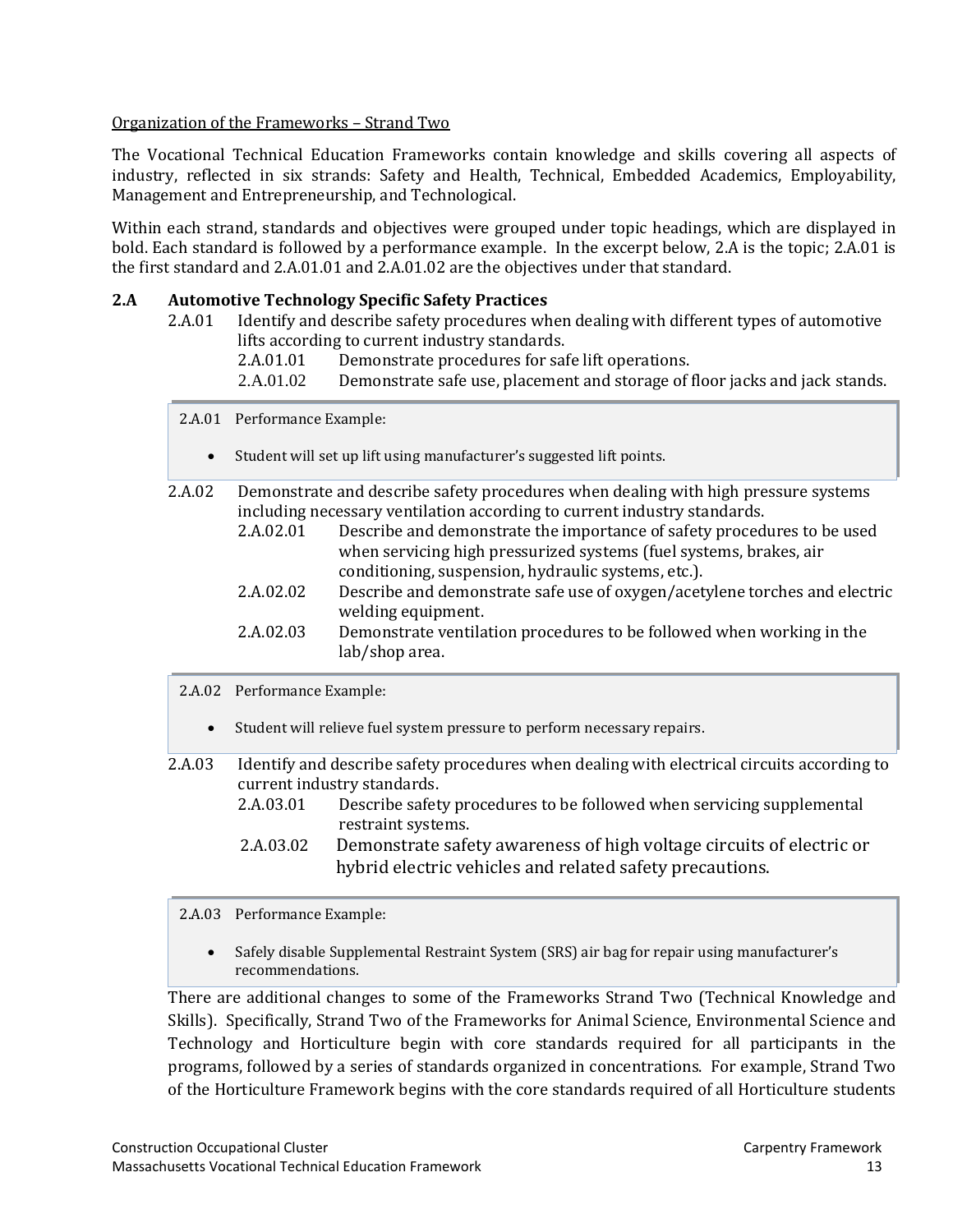(Topics 2.A through 2.I). These standards are followed by the three concentrations: Arboriculture (Topics 2.J through 2.L), Greenhouse Management and Floriculture (Topics 2.J. through 2.L) and Landscape and Turf Management (Topics 2.M through 2.Q).

#### **Advanced / Supplemental Standards (Not Required)**

Another variation that is new to the revised Strand Two Frameworks is the addition of advanced or supplemental standards which are noted with the use of an asterisk (\*). *These standards are not required, but are provided as suggestions that districts may choose to use to increase the depth of a particular topic, or add additional topics, particularly for advanced students or for those seniors who do not participate in cooperative education.* 

The following is an example from Automotive Technology, where entire topics were added:

#### *Advanced Automotive Technology Technical Knowledge and Skills*

*Note: The following competencies are optional, supplementary competencies suitable for advanced students. These are not required.*

#### **2.CC Demonstrate appropriate engine repair techniques.**

2.CC.01 Perform appropriate cylinder Head Repair.

2.CC.01.01\* Diagnose, remove and replace cylinder head(s). 2.CC.01.02\* Clean and visually inspect a cylinder head for cracks; check gasket surface areas for warpage and surface finish; check passage condition; determine necessary action.

The following is an example from the Strand Two Radio and Television Broadcasting Framework that shows the addition of an advanced objective, 2.B.04.08\*:

2.B.04 Explain concepts fundamental to shooting in cinema and video.

| 2.B.04.01    | Compare and contrast a single-camera and a multiple-camera production.       |
|--------------|------------------------------------------------------------------------------|
| 2.B.04.02    | Explain the importance of shooting for the edit (i.e., match on action,      |
|              | sequencing, coverage).                                                       |
| 2.B.04.03    | Explain the importance of continuity.                                        |
| 2.B.04.04    | Explain the 180° Rule line, and its application in various cinema scenarios. |
| 2.B.04.05    | Identify and establish a specific point-of-view when shooting from a script. |
| 2.B.04.06    | Analyze the methods in which specific shots can evoke emotion from an        |
|              | audience.                                                                    |
| 2.B.04.07    | Define drop frame and non-drop frame code shooting and explain how to        |
|              | account for both when preparing for an edit.                                 |
| $2.B.04.08*$ | Describe various cinematographic methods necessary when                      |
|              | shooting scenes that incorporate post-production visual effect               |
|              |                                                                              |

2.B.04 Performance Examples:

- Students will list similarities and differences of single-camera and multiple-camera shoots.
- Students will describe multiple shooting considerations that are useful in streamlining the editing process.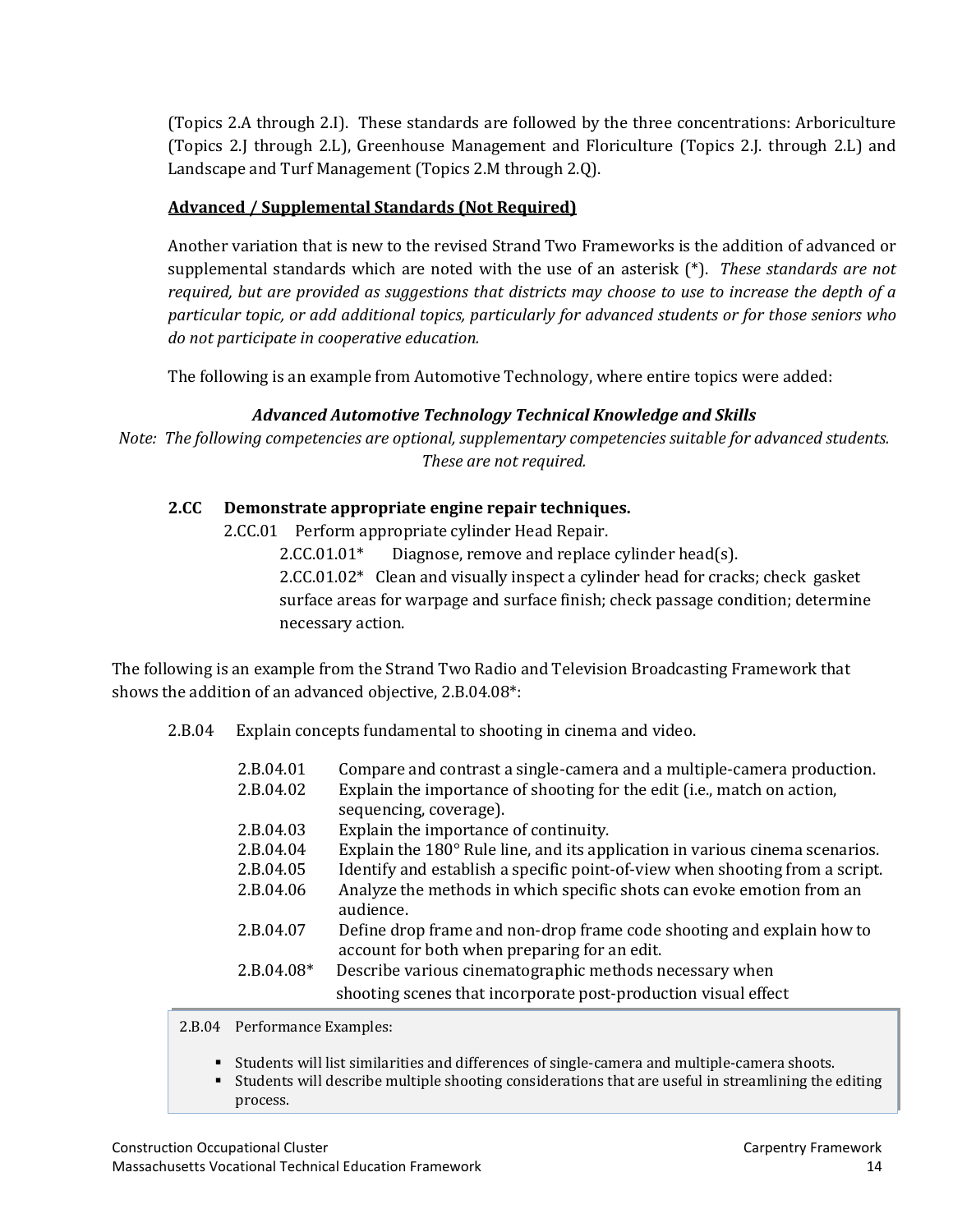# *Construction Occupational Cluster*

# *Carpentry Framework (VCARP)*

# [Strand 1: Safety and Health Knowledge and Skills](#page-2-0)

#### <span id="page-16-2"></span><span id="page-16-1"></span><span id="page-16-0"></span>**1.A Fundamentals of Health and Safety**

| 1.A.01 | Describe and apply health and safety regulations. |                                                                                                                                                                                                  |  |
|--------|---------------------------------------------------|--------------------------------------------------------------------------------------------------------------------------------------------------------------------------------------------------|--|
|        | 1.A.01.01                                         | Identify, describe and apply health and safety regulations that apply to<br>specific tasks and jobs. Students must complete a safety credential program,                                         |  |
|        |                                                   | e.g., Occupational Safety and Health Administration 10, CareerSafe and<br>ServSafe.                                                                                                              |  |
|        | 1.A.01.02                                         | Identify, describe and apply Environmental Protection Agency (EPA) and<br>other environmental protection regulations that apply to specific tasks and<br>jobs in the specific occupational area. |  |
|        | 1.A.01.03                                         | Identify, describe and apply Right-To-Know (Hazard Communication Policy)<br>and other communicative regulations that apply to specific tasks and jobs in<br>the specific occupational area.      |  |
|        | 1.A.01.04                                         | Explain procedures for documenting and reporting hazards to appropriate<br>authorities.                                                                                                          |  |
|        | 1.A.01.05                                         | Identify and describe potential consequences for non-compliance with<br>appropriate health and safety regulations.                                                                               |  |
|        | 1.A.01.06                                         | Identify and list contact information for appropriate health and safety<br>agencies and resources.                                                                                               |  |

1. A.01 Performance Examples:

- List and define OSHA Health and Safety Regulations, EPA and other environmental protection regulations to occupational area.
- List and define Right-to-Know regulations and reporting of hazards and contact information for appropriate health and safety agencies.
- List the laws and rules of regulatory agencies governing sanitation and safety.
- Utilize OSHA as well as health and safety websites for purposes of research.
- 1.A.02 Demonstrate appropriate health and safety practices based on the specific occupational area.<br>1.A.02.01
	- Identify, describe and demonstrate the effective use of Safety Data Sheets (SDS).
	- 1.A.02.02 Read and interpret chemical, product and equipment labels to determine appropriate health and safety considerations.
	- 1.A.02.03 Identify, describe and demonstrate personal, shop and job site safety practices and procedures.
	- 1.A.02.04 Demonstrate safe dress and use of relevant safety gear, personal protective equipment (PPE) and ergonomics, e.g., wrist rests, adjustable workspaces, equipment, gloves, proper footwear, earplugs, eye protection and breathing apparatus.
	- 1.A.02.05 Demonstrate appropriate safe body mechanics, including appropriate lifting techniques and ergonomics.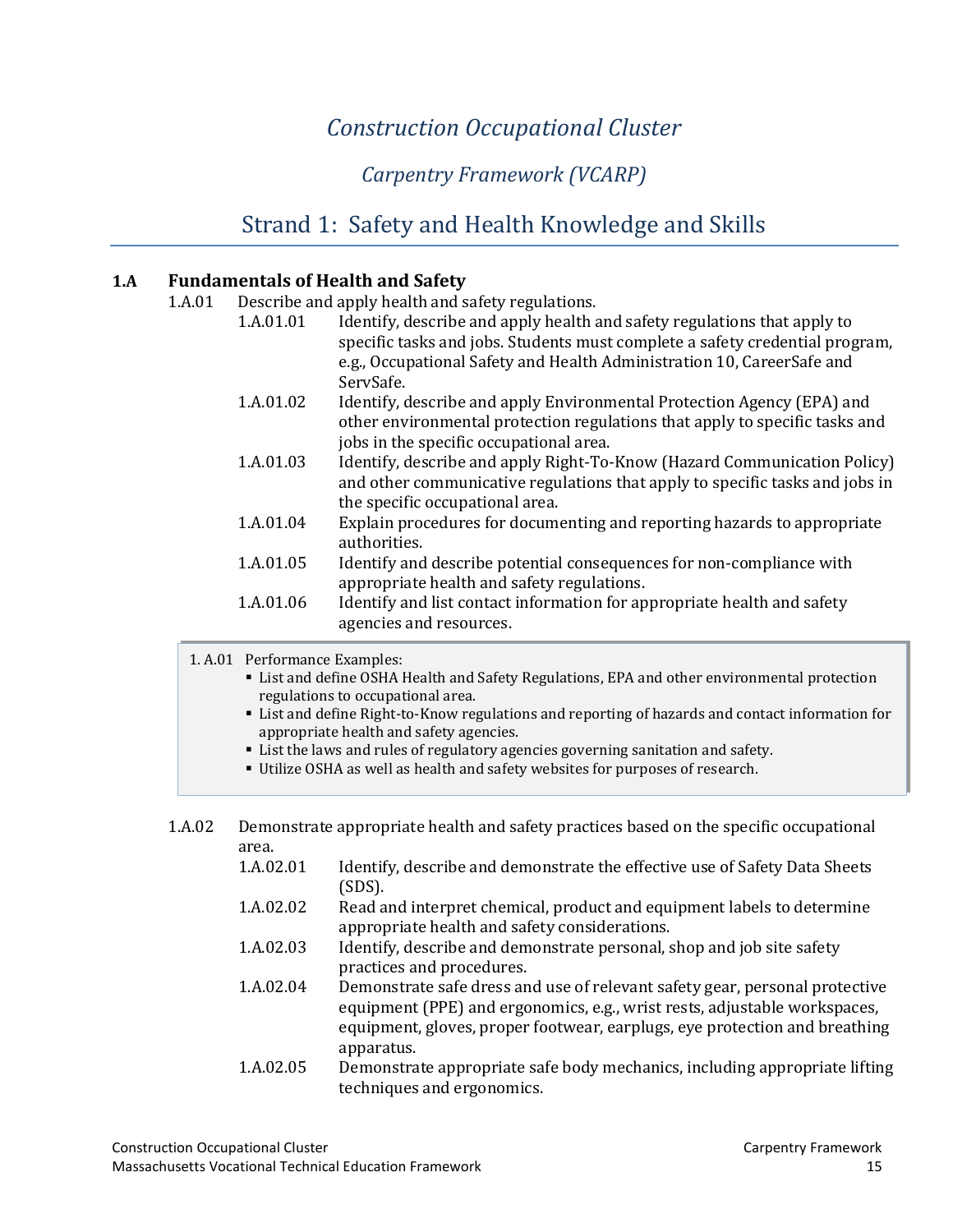| 1.A.02.06 | Locate emergency equipment, first aid kit, SDS information directories and<br>emergency action/response plan/escape routes in your lab, shop and<br>classroom, including labels and signage that follow OSHA Hazard |
|-----------|---------------------------------------------------------------------------------------------------------------------------------------------------------------------------------------------------------------------|
|           | Communication Program (HAZCOM), eyewash stations, shower facilities,                                                                                                                                                |
|           | sinks, fire extinguishers, fire blankets, telephone, master power switches                                                                                                                                          |
|           | and emergency exits.                                                                                                                                                                                                |
| 1.A.02.07 | Demonstrate the safe use, storage, and maintenance of every piece of                                                                                                                                                |
|           | equipment in the lab, shop and classroom, e.g., the OSHA Lockout/Tagout                                                                                                                                             |
|           | Program (LOTO).                                                                                                                                                                                                     |
| 1.A.02.08 | Describe safety practices and procedures to be followed when working with<br>and around electricity, e.g., ground fault circuit interrupter (GFCI) and                                                              |
|           | frayed wiring.                                                                                                                                                                                                      |
| 1.A.02.09 | Handle, store, dispose of and recycle hazardous, flammable and combustible<br>materials, according to EPA, OSHA and product specifications.                                                                         |
| 1.A.02.10 | Demonstrate appropriate workspace cleaning, sanitation, disinfection and<br>sterilization procedures required in specific occupational areas, e.g.,<br>Workplace Housekeeping OSHA Regulations.                     |
|           |                                                                                                                                                                                                                     |

1. A.02 Performance Examples:

- Identify, describe and demonstrate the use of SDS.
- List and demonstrate shop dress code, safety procedures and location of emergency equipment in labor classroom.
- Define and demonstrate safe storage and maintenance of equipment and proper disposal or recycling of hazardous, flammable and combustible materials.
- Identify, describe and demonstrate the Universal Precautions set of guidelines.

1.A.03 Demonstrate appropriate responses to situations that may threaten health and safety.<br>1.A.03.01 Describe First Aid procedures for potential injuries and other health Describe First Aid procedures for potential injuries and other health

- concerns in the specific occupational area.
- 1.A.03.02 Describe the importance of emergency preparedness and an emergency action/response plan.
- 1.A.03.03 Describe procedures used to handle emergency situations, defensive measures and accidents, including identification, reporting, response, evacuation plans and follow-up procedures.
- 1.A.03.04 Identify, describe and demonstrate safety practices in specific occupational areas used to avoid accidents.
- 1.A.03.05 Identify and describe fire protection, protection, precautions and response procedures.
- 1.A.03.06 Discuss the role of the individual and the company/organization in ensuring workplace safety including transportation to and from school, school activities and the workplace.
- 1.A.03.07 Discuss ways to identify, prevent and report school and workplace violence, discrimination, harassment and bullying.
- 1.A.03.08 Demonstrate positive and appropriate behavior that contributes to a safe and healthy environment in school and the workplace.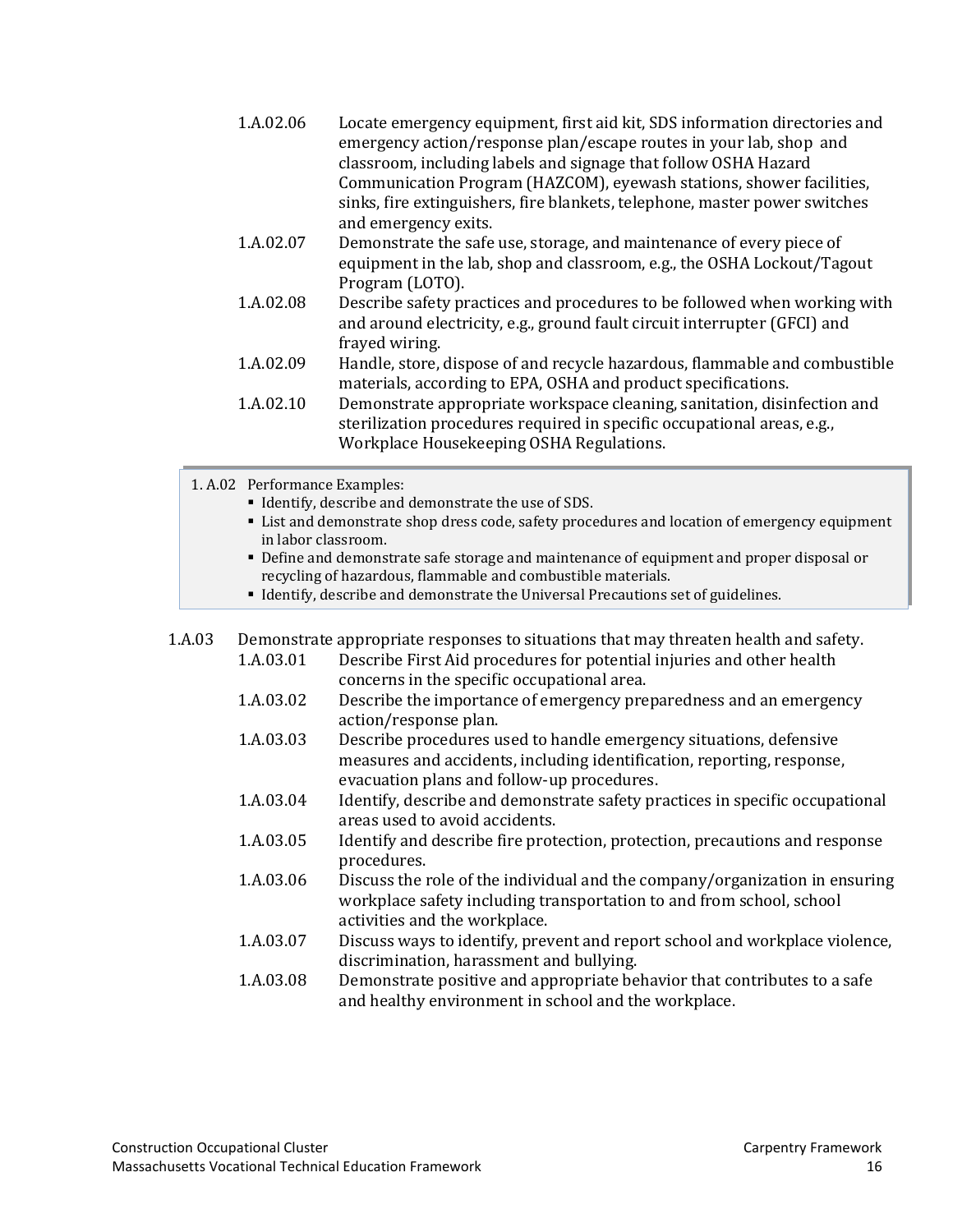#### 1. A.03 Performance Example:

- Define first aid procedures and protocols used to handle emergency situations and practices used to avoid accidents.
- View safety videos and discuss the role of workplace safety.
- Attend or participate in a human rights alliance organization presentation.
- Observe and/or demonstrate the appropriate use of a fire extinguisher using the (PASS) technique: Pull, Aim, Squeeze, Sweep.
- Review and discuss specific policies, procedures and protocols regarding discrimination, harassment and bullying.
- Discuss and/or role-play proper and respectful behavior that contributes to a positive climate.
- Discuss and/or demonstrate behavior that contributes to a collaborative/teamwork environment.

### *Selected Websites*

- <span id="page-18-0"></span>Bullying Prevention and Intervention Resources : [www.doe.mass.edu/bullying](http://www.doe.mass.edu/bullying)
- Centers for Disease Control and Prevention: [www.cdc.gov](http://www.cdc.gov/)
- Environmental Protection Agency : [www.epa.gov](http://www.epa.gov/)
- "Lost Youth Four Stories of Injured Young Workers"– WorkSafeBC: <http://www2.worksafebc.com/Publications/Multimedia/Videos.asp?reportid=34291>
- Massachusetts Department of Elementary and Secondary Education. (2011). Career/Vocational Technical Education Safety Guide: [www.doe.mass.edu/cte](http://www.doe.mass.edu/cte)
- Massachusetts Department of Elementary and Secondary Education: [www.doe.mass.edu](http://www.doe.mass.edu/)
- Massachusetts Emergency Management Agency: [www.mass.gov/eopss/agencies/mema](http://www.mass.gov/eopss/agencies/mema)
- Massachusetts General Law: [www.malegislature.gov](http://www.malegislature.gov/)
- Massachusetts Health and Human Services: [www.mass.gov/dph](http://www.mass.gov/dph)
- Massachusetts Right to Know Law Summary: <http://www.mass.gov/lwd/docs/dos/mwshp/hib397.pdf>
- **Safety Data Sheet: www.sdsonline.com**
- National Fire Protection Association: [www.nfpa.org](http://www.nfpa.org/)
- Protection of Student Rights: Massachusetts General Law: <https://malegislature.gov/Laws/GeneralLaws/PartI/TitleXII/Chapter76/Section5>
- Occupational Safety and Health Administration: [www.osha.gov](http://www.osha.gov/)
- Readiness and Emergency Management for Schools: [www.rems.ed.gov](http://www.rems.ed.gov/)
- Safe and Healthy Learning Environments: [www.doe.mass.edu/ssce/safety.html](http://www.doe.mass.edu/ssce/safety.html)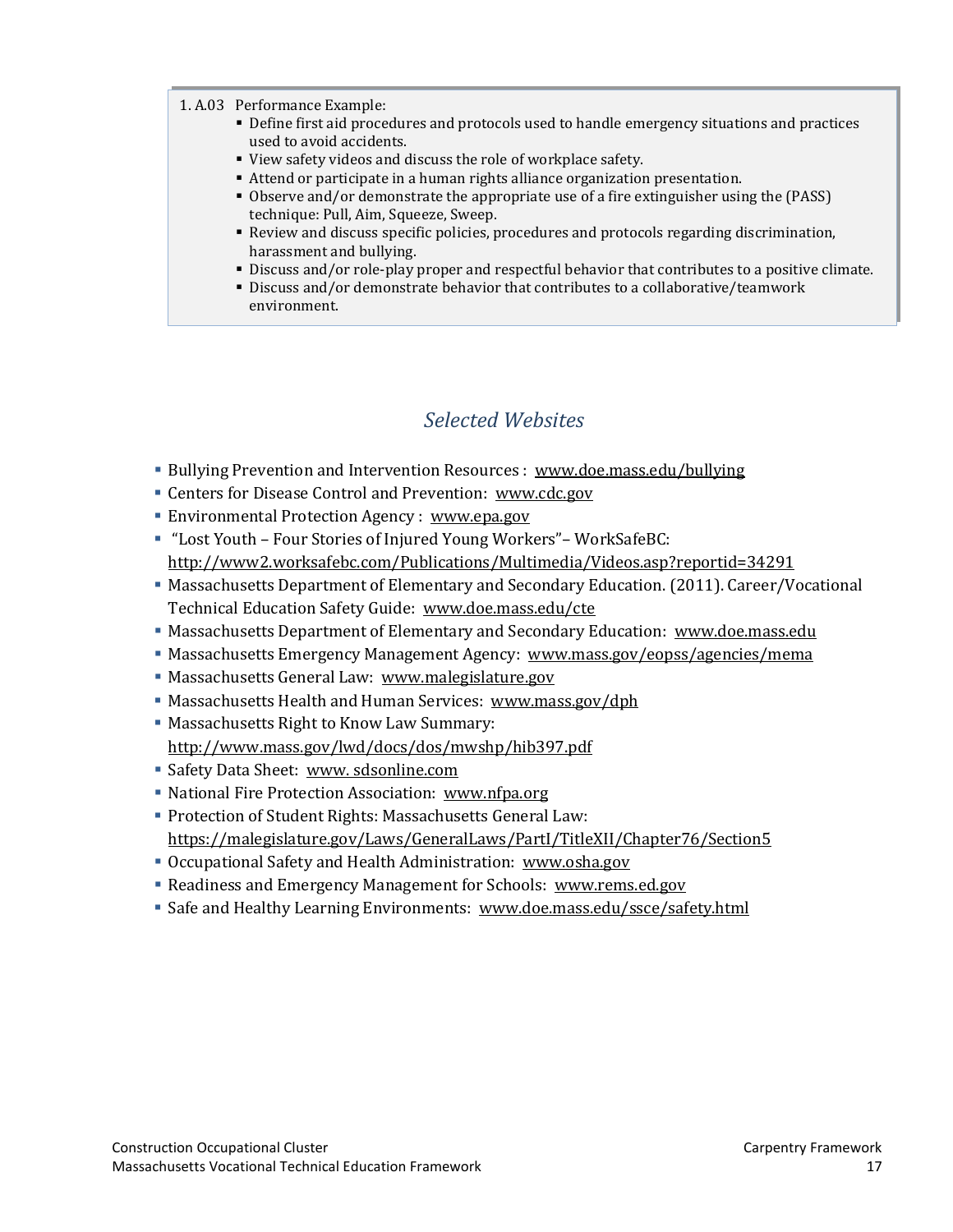# [Strand 2: Technical Knowledge and Skills](#page-2-0)

### <span id="page-19-0"></span>**2.A Carpentry Safety and Health Knowledge and Skills**

| 2.A.01 |                     | Successfully complete safety training on all related equipment and materials.                                          |
|--------|---------------------|------------------------------------------------------------------------------------------------------------------------|
|        | 2.A.01.01           | Demonstrate use, storage, and maintenance of all related hand and power                                                |
|        |                     | tools, according to current industry and OSHA standards.                                                               |
|        | 2.A.01.02           | Identify and describe scaffold safety practices and procedures.                                                        |
|        | 2.A.01.03           | Use and maintain ladders, scaffolding, and fall protection according to<br>current industry and OSHA standards.        |
|        | 2.A.01.04           | Identify the safety hazards associated with the use of ladder brackets, and<br>suggest alternatives.                   |
|        | 2.A.01.05           | Identify and apply OSHA and other health and safety regulations that apply<br>to specific tasks and jobs in carpentry. |
| 2 A 01 | Performance Evample |                                                                                                                        |

2.A.01 Performance Example:

#### Students will successfully complete OSHA 10-hour certification training.

### **2.B Technical Plans and Prints**

| 2.B.01 | 2.B.01.01<br>2.B.01.02<br>2.B.01.03<br>2.B.01.04<br>2.B.01.05                                        | Describe the basic layout of a set of construction documents.<br>Identify and describe a site plan from a basic set of construction plans.<br>Identify and describe a floor plan from a basic set of construction plans.<br>Identify and describe a framing plan from a basic set of construction plans.<br>Identify and describe elevations from a basic set of construction plans.<br>Identify and describe cross sections from a basic set of construction plans.                                                                                        |
|--------|------------------------------------------------------------------------------------------------------|-------------------------------------------------------------------------------------------------------------------------------------------------------------------------------------------------------------------------------------------------------------------------------------------------------------------------------------------------------------------------------------------------------------------------------------------------------------------------------------------------------------------------------------------------------------|
|        | 2.B.01.06                                                                                            | Identify and describe details from a basic set of construction plans.                                                                                                                                                                                                                                                                                                                                                                                                                                                                                       |
|        | 2.B.01 Performance Examples:                                                                         | • Describe how orthographic projections apply to elevation views.                                                                                                                                                                                                                                                                                                                                                                                                                                                                                           |
| 2.B.02 | 2.B.02.01<br>2.B.02.02<br>2.B.02.03<br>2.B.02.04<br>2.B.02.05<br>2.B.02.06<br>2.B.02.07<br>2.B.02.08 | Define basic abbreviations, line types, symbols and notes.<br>Identify and define abbreviations found on construction plans.<br>Identify and define object lines and dimension lines.<br>Identify and define hidden lines and centerlines.<br>Identify and define break line, extension line and leader line.<br>Identify and define window, door and stair floor plan symbols.<br>Identify and define basic electric floor plan symbols.<br>Identify and define basic plumbing floor plan symbols.<br>Define and describe the purpose of the north symbol. |
| 2.B.02 | Performance Example:                                                                                 | • Describe the alphabet of lines.                                                                                                                                                                                                                                                                                                                                                                                                                                                                                                                           |
| 2.B.03 | 2.B.03.01<br>2.B.03.02                                                                               | Determine true measurements from prints.<br>Calculate missing dimensions on a plan without the use of a scale.<br>Calculate finish floor to finish floor dimensions from cross section or<br>elevations.                                                                                                                                                                                                                                                                                                                                                    |
| 2.B.03 | Performance Example:<br>carpentry related math.                                                      | • Determine overall length from outside corner of the building to centerline of front door using                                                                                                                                                                                                                                                                                                                                                                                                                                                            |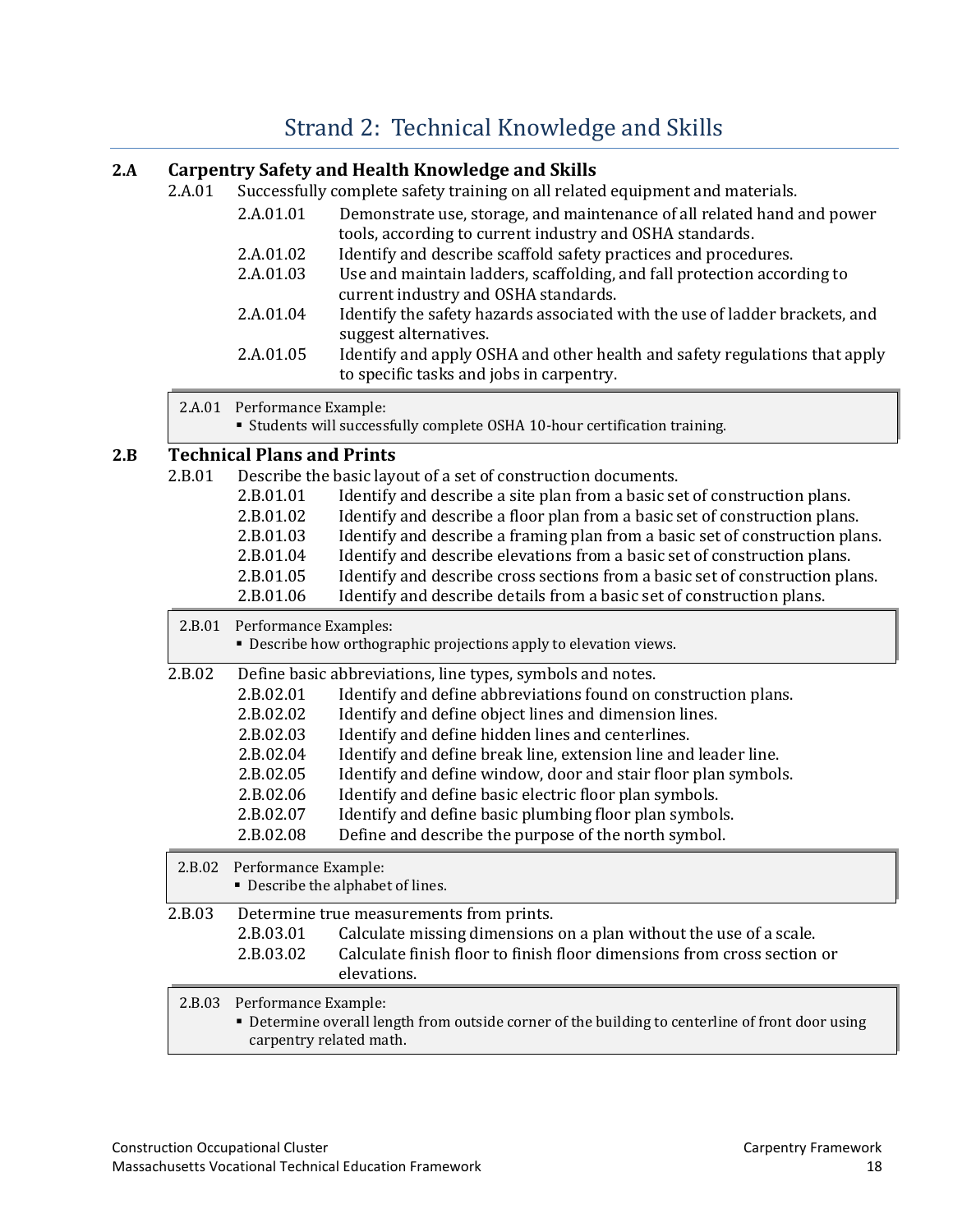| 2.B.04 |                      | Describe detail views and schedules.                                                                           |
|--------|----------------------|----------------------------------------------------------------------------------------------------------------|
|        | 2.B.04.01            | Locate a detail view on a drawing.                                                                             |
|        | 2.B.04.02            | Describe the detail of the view.                                                                               |
|        | 2.B.04.03            | Locate the door schedule on a drawing.                                                                         |
|        | 2.B.04.04            | Identify the door sizes and types.                                                                             |
|        | 2.B.04.05            | Locate the window schedule on a drawing.                                                                       |
|        | 2.B.04.06            | Identify the window sizes and types.                                                                           |
|        | 2.B.04.07            | Locate a finish schedule on a drawing.                                                                         |
|        | 2.B.04.08            | Identify the room finishes on the schedule.                                                                    |
| 2.B.04 | Performance Example: |                                                                                                                |
|        |                      | • Generate a door and window stock list.                                                                       |
| 2.B.05 |                      | Calculate material take off.                                                                                   |
|        | 2.B.05.01            | Develop a stock list.                                                                                          |
|        | 2.B.05.02            | Develop a true cost for the items on the stock list.                                                           |
|        | 2.B.05.03            | Determine the delivery method and time frame for the stock list.                                               |
|        | 2.B.05.04            | Identify the supplier and contact information.                                                                 |
|        |                      |                                                                                                                |
| 2.B.05 | Performance Example: |                                                                                                                |
|        |                      | • Develop a material quantity takeoff for the project and/or job.                                              |
|        |                      |                                                                                                                |
| 2.B.06 |                      | Apply state and local building codes.                                                                          |
|        | 2.B.06.01            | State the purpose of zoning regulations.                                                                       |
|        | 2.B.06.02            | Describe the relationship of the Massachusetts Building Code to the IBC.                                       |
|        | 2.B.06.03            | Compare the differences between residential and commercial codes.                                              |
|        | 2.B.06.04            | Explain how a building permit incorporates local building codes.                                               |
|        | 2.B.06.05            | Outline the building inspection process.                                                                       |
|        | 2.B.06.06            | Explain the purpose and procedure for obtaining a Certificate of Occupancy.                                    |
| 2.B.06 | Performance Example: |                                                                                                                |
|        |                      | • Identify maximum guardrail balusters spacing for residential construction.                                   |
|        |                      |                                                                                                                |
| $2.B*$ |                      | <b>Advanced Performance Example:</b><br>• Develop a complete cost estimate for a residential building project. |

#### **2.C Specifications**

2.C.01 Identify, explain, and use specifications for a construction project.<br>2.C.01.01 Describe the importance of project specifications and

- 2.C.01.01 Describe the importance of project specifications and their use.<br>2.C.01.02 Define the divisions that are related to the carpentry field. Define the divisions that are related to the carpentry field.
- 2.C.01 Performance Example: Describe what Division 2 addresses in a set of specifications.

#### 2.C\* Advanced Performance Example:

Develop a complete set of the specifications for a residential building project.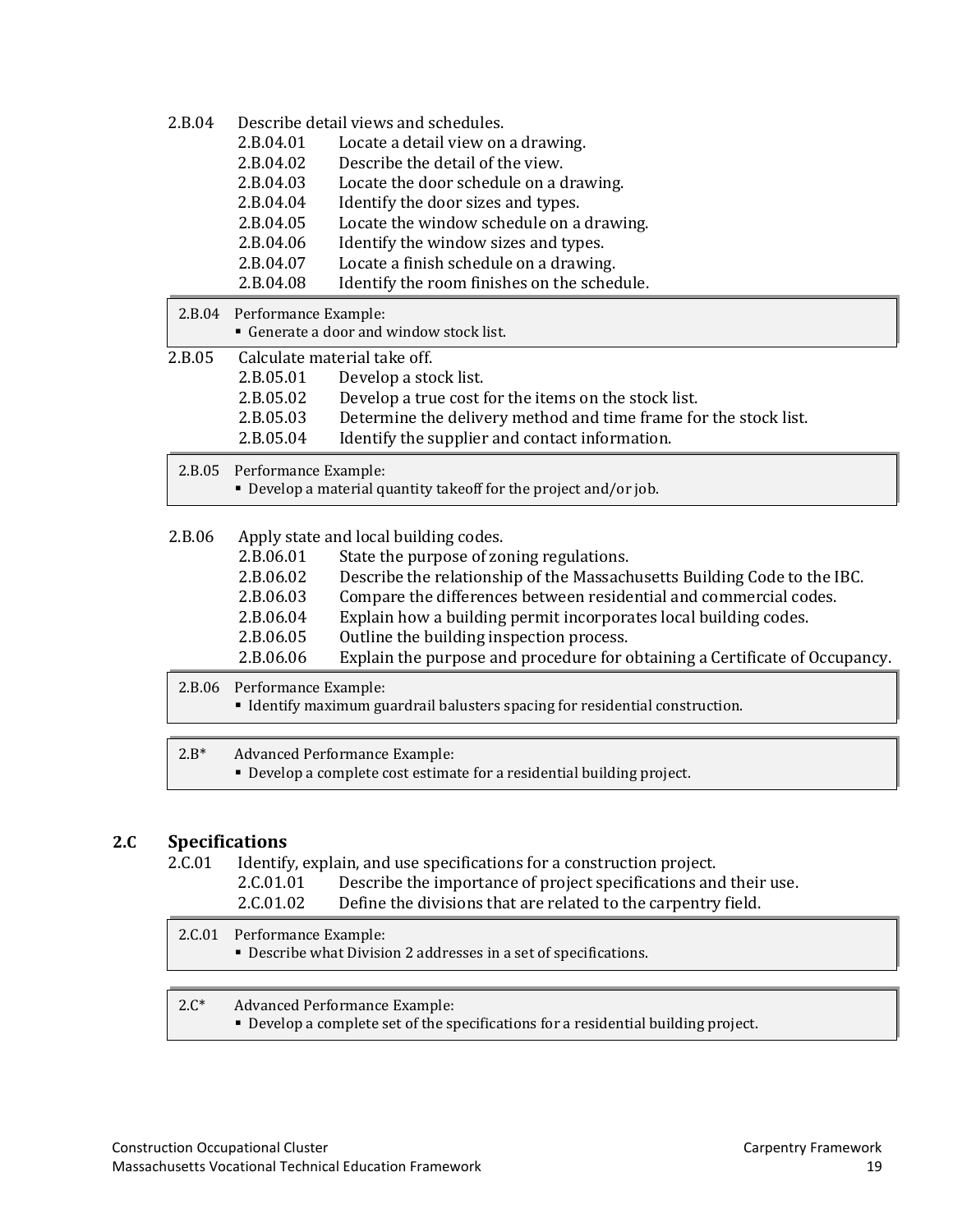#### **2.D Demonstrate the Fundamentals of Carpentry**

2.D.01 Recognize and describe the use of building materials.<br>2.D.01.01 Identify and describe the types of buildi

- 2.D.01.01 Identify and describe the types of building materials.<br>2.D.01.02 Describe the use of different types of building materials.
	- Describe the use of different types of building materials.

|        | 2.D.01 Performance Examples: | $\blacksquare$ Determine the actual size of a 2 x 4.                          |
|--------|------------------------------|-------------------------------------------------------------------------------|
| 2.D.02 |                              | Recognize and describe the use of engineered materials.                       |
|        | 2.D.02.01                    | Identify engineered building materials.                                       |
|        | 2.D.02.02                    | Define the use of engineered materials.                                       |
|        | 2.D.02 Performance Example:  | • Describe a bottom chord as it pertains to a roof truss.                     |
| 2.D.03 |                              | Describe pre-fabricated panelized systems.                                    |
|        | 2.D.03.01                    | Identify, define, and describe pre-fabricated construction systems.           |
|        | 2.D.03.02                    | Describe construction techniques for pre-fabricated building materials.       |
|        | 2.D.03.03                    | Describe the installation procedures for pre-fabricated building materials.   |
|        | 2.D.03 Performance Example:  |                                                                               |
|        |                              | • Define modular as it pertains to panelized construction.                    |
| 2.D.04 |                              | Apply carpentry math principles.                                              |
|        | 2.D.04.01                    | Read a tape measure to 1/16th of an inch.                                     |
|        | 2.D.04.02                    | Add/subtract fractions.                                                       |
|        | 2.D.04.03                    | Use a calculator to multiply, divide and perform basic trigonometric          |
|        |                              | functions.                                                                    |
|        | 2.D.04.04                    | Define the importance of a 3-4-5 triangle to carpentry calculations.          |
|        | 2.D.04.05                    | Convert cubic feet to cubic yards.                                            |
|        | 2.D.04.06                    | Convert fractions to decimals.                                                |
|        | 2.D.04.07                    | Calculate the area of circles, triangles, squares, rectangles and trapezoids. |
| 2.D.04 | Performance Example:         |                                                                               |
|        |                              | • Determine the line length of a common rafter using the Pythagorean Theorem. |
| 2.D.05 |                              | Describe layout procedures.                                                   |
|        | 2.D.05.01                    | Describe and demonstrate the installation of batter board.                    |
|        | 2.D.05.02                    | Layout sills.                                                                 |
|        | 2.D.05.03                    | Check for square.                                                             |
|        | 2.D.05.04                    | Layout floor/ceiling joists.                                                  |
|        | 2.D.05.05                    | Layout exterior wall plates and shoes residential.                            |
|        | 2.D.05.06                    | Layout exterior wall plates and shoes commercial.                             |
|        | 2.D.05.07                    | Layout roof rafter.                                                           |
|        | 2.D.05.08                    | Layout stair stringer.                                                        |
|        | 2.D.05.09                    | Layout a story pole.                                                          |
| 2.D.05 | Performance Example:         |                                                                               |

List three ways of laying out a 90 degree angle.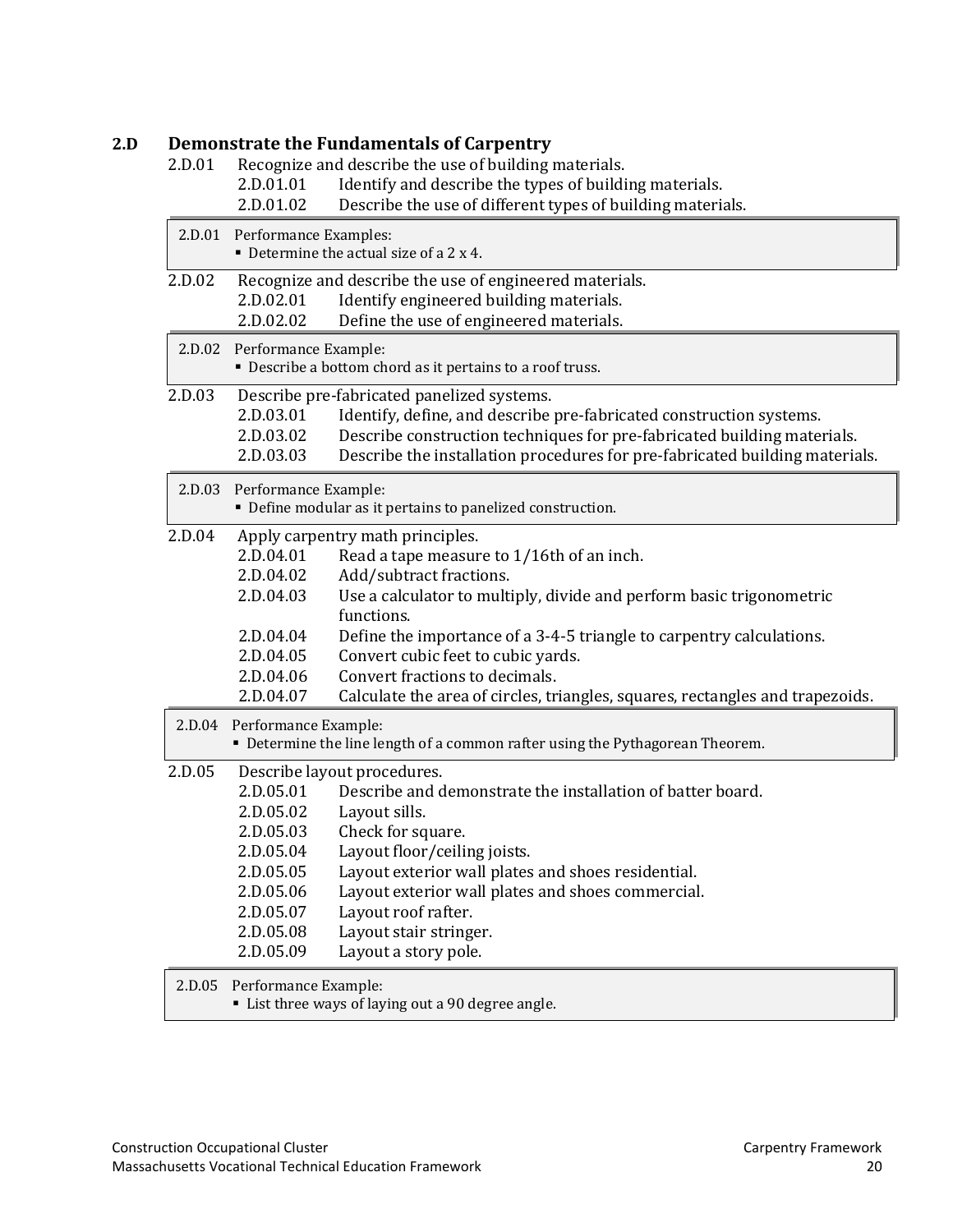| 2.D.06 |                             | Describe lumber storage techniques.                                    |  |
|--------|-----------------------------|------------------------------------------------------------------------|--|
|        | 2.D.06.01                   | Describe the best practices for storing materials.                     |  |
|        | 2.D.06 Performance Example: |                                                                        |  |
|        |                             | • Demonstrate and understanding of proper lumber storage.              |  |
|        |                             |                                                                        |  |
| 2.D.07 |                             | Check installed items for square, plumb and level.                     |  |
|        | 2.D.07.01                   | Check walls for plumb using a level and a plumb bob.                   |  |
|        | 2.D.07.02                   | Check floors and walls for square.                                     |  |
|        | ימידם חי                    | Demonstrate and describe hour to sheely floore and soilings of warring |  |

2.D.07.03 Demonstrate and describe how to check floors and ceilings of varying distances for level.

2.D.07 Performance Example:

Define plumb.

2.D\* Advanced Performance Example:

Compare and contrast light gauge construction to wood framed construction.

#### **2.E Hand Tools**

2.E.01 Describe and demonstrate the use and care of hand tools.

| 2.E.01.01 | Demonstrate use and maintenance of layout, marking, and measuring tools.  |
|-----------|---------------------------------------------------------------------------|
| 2.E.01.02 | Demonstrate use and maintenance of fastening, clamping, and dismantling   |
|           | tools.                                                                    |
| 2.E.01.03 | Demonstrate use and maintenance of sawing tools.                          |
| 2.E.01.04 | Demonstrate use and maintenance of drilling and boring tools.             |
| 2.E.01.05 | Demonstrate use and maintenance of planing, smoothing, and shaping tools. |
|           |                                                                           |

2.E.01 Performance Example: Sharpen a chisel.

| $2.E^*$ | Advanced Performance Example:                         |
|---------|-------------------------------------------------------|
|         | • Disassemble, sharpen, and reassemble a block plane. |

#### **2.F Power Tools**

2.F.01 Demonstrate the use, storage, and maintenance of sawing tools.

| 2.F.01.01       | Demonstrate the use and maintenance of a portable circular saw.    |
|-----------------|--------------------------------------------------------------------|
| 2.F.01.02       | Demonstrate the use and maintenance of a portable power miter box. |
| 2.F.01.03       | Demonstrate the use and maintenance of a portable table saw.       |
| $2$ E $01$ $04$ | Demonstrate the use and maintenance of reciprocating saws          |

|        | <u>LIIIVIIVI</u><br>Demonstrate the use and mannemance of reciprocating saws.                                            |
|--------|--------------------------------------------------------------------------------------------------------------------------|
|        | 2.F.01 Performance Examples:<br>Cross a $2 \times 4$ with a circular saw.                                                |
| 2.F.02 | Use, store, and maintain drilling and boring tools.<br>2.F.02.01 Demonstrate the use and maintenance of portable drills. |
|        | 2.F.02 Performance Example:<br>• List 5 common types of drill bits used in construction.                                 |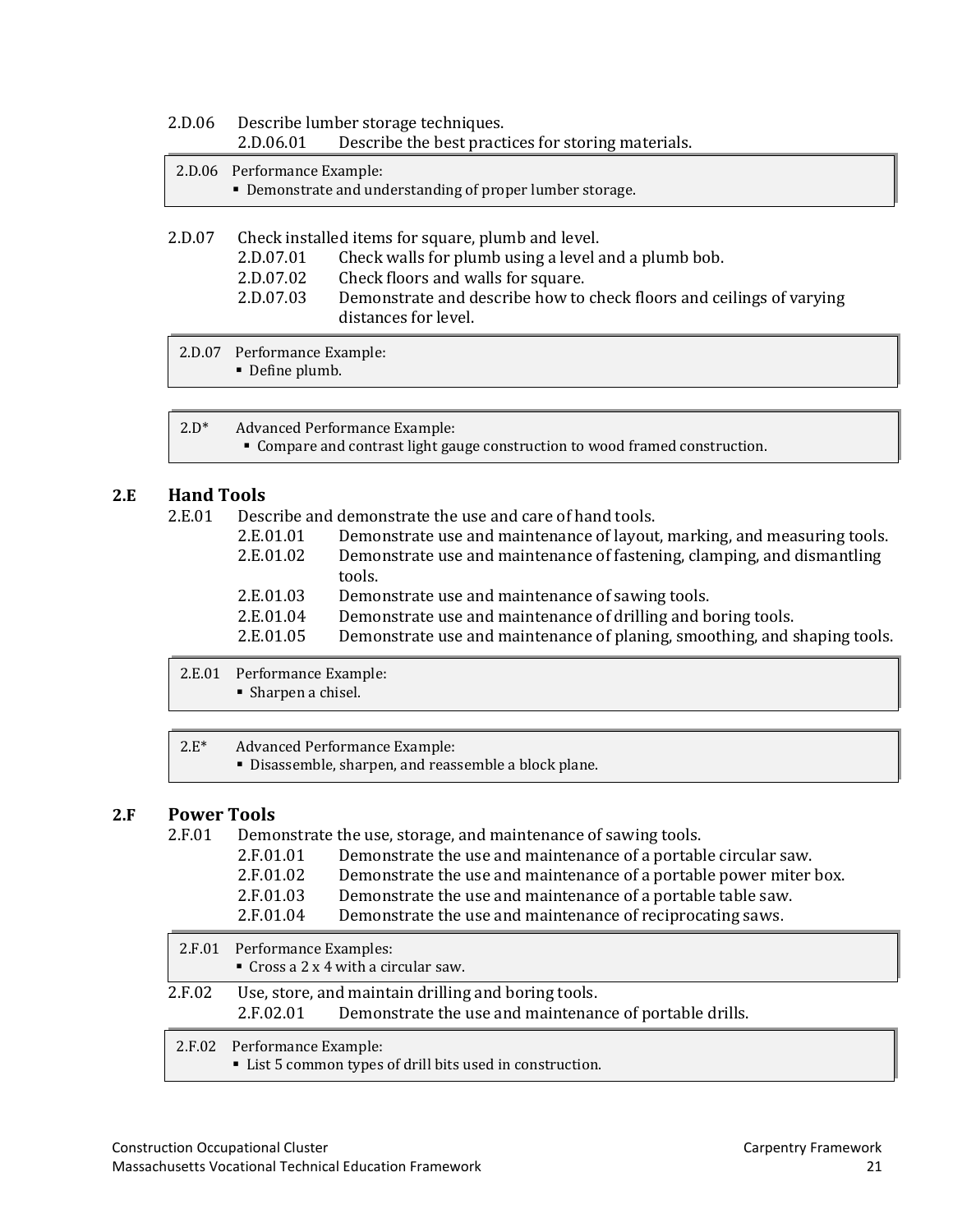| 2.F.03 |                      | Use, store, and maintain routers and sanders.                                                 |  |
|--------|----------------------|-----------------------------------------------------------------------------------------------|--|
|        | 2.F.03.01            | Demonstrate the use and maintenance of a portable router.                                     |  |
|        | 2.F.03.02            | Demonstrate the use and maintenance of portable sanders.                                      |  |
| 2.F.03 | Performance Example: |                                                                                               |  |
|        |                      | • Change a router bit in a portable router.                                                   |  |
| 2.F.04 |                      | Use, store, and maintain fastening tools.                                                     |  |
|        | 2.F.04.01            | Demonstrate the use and maintenance of a screw gun.                                           |  |
|        | 2.F.04.02            | Demonstrate the use and maintenance of pneumatic equipment.                                   |  |
|        | 2.F.04.03            | Demonstrate the use and maintenance of power fastening tools and                              |  |
|        |                      | systems.                                                                                      |  |
| 2.F.04 | Performance Example: | • Clean and oil a nail gun according to manufacturer's specification and current industry and |  |

| $2.F^*$ | Advanced Performance Example:<br>• Demonstrate the safe use, storage, and maintenance of concrete sawing tools.<br>• Demonstrate the safe use, storage, and maintenance of ceramic tile cutting tools. |
|---------|--------------------------------------------------------------------------------------------------------------------------------------------------------------------------------------------------------|
|         |                                                                                                                                                                                                        |

# 2.G **Ladders and Scaffolds**

| 2.G.01 |  | Describe and demonstrate the use and maintenance of ladders and brackets. |  |  |  |  |  |
|--------|--|---------------------------------------------------------------------------|--|--|--|--|--|
|--------|--|---------------------------------------------------------------------------|--|--|--|--|--|

| 2.G.01.01            | Identify and describe ladder safety practices and procedures.               |  |
|----------------------|-----------------------------------------------------------------------------|--|
| 2.G.01.02            | Demonstrate the use and maintenance of extension ladders.                   |  |
| 2.G.01.03            | Demonstrate the use and maintenance of step ladders.                        |  |
| 2.G.01.04            | Identify the safety hazards associated with the use of ladder brackets, and |  |
|                      | suggest alternatives.                                                       |  |
| 2.G.01.05            | Demonstrate the use and maintenance of wall brackets.                       |  |
| 2.G.01.06            | Demonstrate the use and maintenance of roof brackets.                       |  |
| Performance Evamples |                                                                             |  |

| 2.0.01 | Performance Examples:                                                                                                                                                       |                                                                                                                                                                                                 |  |
|--------|-----------------------------------------------------------------------------------------------------------------------------------------------------------------------------|-------------------------------------------------------------------------------------------------------------------------------------------------------------------------------------------------|--|
|        |                                                                                                                                                                             | • Student sets up an extension ladder at the proper angle, etc.                                                                                                                                 |  |
| 2.G.02 | 2.G.02.01<br>2.G.02.02<br>2.G.02.03                                                                                                                                         | Use and maintain wood, metal, and pump jack scaffolds.<br>Identify and describe scaffold safety practices and procedures.<br>Erect tubular pipe staging.<br>Erect light duty rolling scaffolds. |  |
|        | 2.G.02.04                                                                                                                                                                   | Erect pump jack staging.                                                                                                                                                                        |  |
|        | 2.G.02.05                                                                                                                                                                   | Demonstrate the use and maintenance of fall arrest systems.                                                                                                                                     |  |
|        | 2.G.02 Performance Example:<br>• Properly set up baker staging according to current industry and OSHA standards.                                                            |                                                                                                                                                                                                 |  |
|        |                                                                                                                                                                             |                                                                                                                                                                                                 |  |
| $2.G*$ | <b>Advanced Performance Example:</b><br>• Demonstrate the use and maintenance of construction hoists.<br>• Demonstrate the use and maintenance of Tube and Clamp scaffolds. |                                                                                                                                                                                                 |  |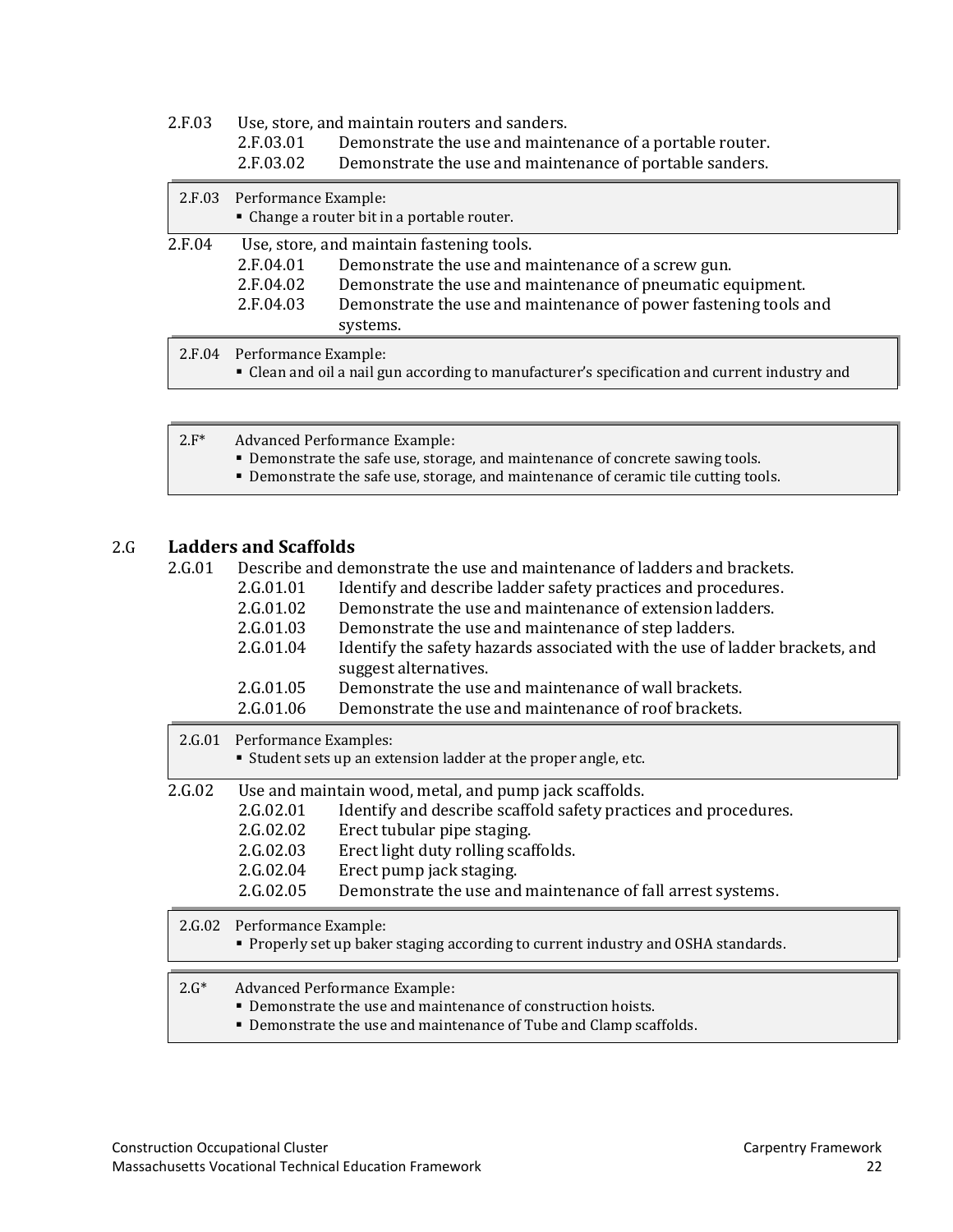### 2.H **Framing**

| 2.H.01  | Describe and apply the factors in the construction of floor framing systems.<br>2.H.01.01<br>Explain the importance of layout at 16 inches on center.<br>Identify floor framing members.<br>2.H.01.02<br>Explain why and demonstrate how to crown joists.<br>2.H.01.03<br>2.H.01.04<br>Explain the purpose of sill seal.<br>2.H.01.05<br>Demonstrate accurate layout to receive floor joists.<br>2.H.01.06<br>Fabricate floor frame and stairwell openings.<br>2.H.01.07<br>Describe the purpose for bridging and apply bridging.<br>Identify subfloor material thickness.<br>2.H.01.08<br>2.H.01.09<br>List the purpose of construction adhesive.<br>2.H.01.10<br>Explain and apply nail spacing and nail sizing.<br>2.H.01.11<br>Apply subfloor material. |
|---------|-------------------------------------------------------------------------------------------------------------------------------------------------------------------------------------------------------------------------------------------------------------------------------------------------------------------------------------------------------------------------------------------------------------------------------------------------------------------------------------------------------------------------------------------------------------------------------------------------------------------------------------------------------------------------------------------------------------------------------------------------------------|
|         | 2.H.01 Performance Examples:<br>• Create a materials list and calculate total cost for 8x12 foot floor from specifications.<br>Layout and frame an 8 x 12 deck using 2 x 8s.                                                                                                                                                                                                                                                                                                                                                                                                                                                                                                                                                                                |
| 2.H.02  | Demonstrate practices related to framing exterior walls.<br>2.H.02.01<br>Layout and construct bearing walls.<br>Layout and construct bearing wall openings.<br>2.H.02.02<br>Frame a gable end.<br>2.H.02.03<br>Sheath a wall.<br>2.H.02.04<br>2.H.02.05<br>Erect and brace wall systems.<br>Identify opening sizes and components for walls.<br>2.H.02.06<br>Identify sizes for door headers.<br>2.H.02.07<br>2.H.02.08<br>Identify wall framing members.                                                                                                                                                                                                                                                                                                   |
|         | 2.H.02 Performance Example:<br>• Students will discuss and identify characteristics of bearing walls.                                                                                                                                                                                                                                                                                                                                                                                                                                                                                                                                                                                                                                                       |
| 2.H.03  | Demonstrate practices related to framing interior walls.<br>2.H.03.01<br>Layout and construct non-bearing walls.<br>2.H.03.02<br>Layout and construct non-bearing wall openings.                                                                                                                                                                                                                                                                                                                                                                                                                                                                                                                                                                            |
|         | 2.H.03 Performance Example:<br>" Frame an interior rough opening.                                                                                                                                                                                                                                                                                                                                                                                                                                                                                                                                                                                                                                                                                           |
| 2.H.04  | Demonstrate practices related to framing ceilings and roofs.<br>2.H.04.01<br>Layout a ceiling frame.<br>2.H.04.02<br>Layout a roof frame.<br>Cut and install ceiling frame systems.<br>2.H.04.03<br>2.H.04.04<br>Cut and install common rafter systems.<br>2.H.04.05<br>Sheath a gable roof.<br>2.H.04.06<br>Layout and install strapping.<br>Identify hip and valley roof systems.<br>2.H.04.07<br>Identify roof truss systems.<br>2.H.04.08                                                                                                                                                                                                                                                                                                               |
|         | 2.H.04 Performance Example:<br>" Identify common roof types.                                                                                                                                                                                                                                                                                                                                                                                                                                                                                                                                                                                                                                                                                                |
| $2.H^*$ | <b>Advanced Performance Example:</b><br>• Demonstrate practices related to composite wall systems and their total R-value.<br>• Demonstrate practices related to sound deadening materials.                                                                                                                                                                                                                                                                                                                                                                                                                                                                                                                                                                 |

Demonstrate practices related to Flitch beams.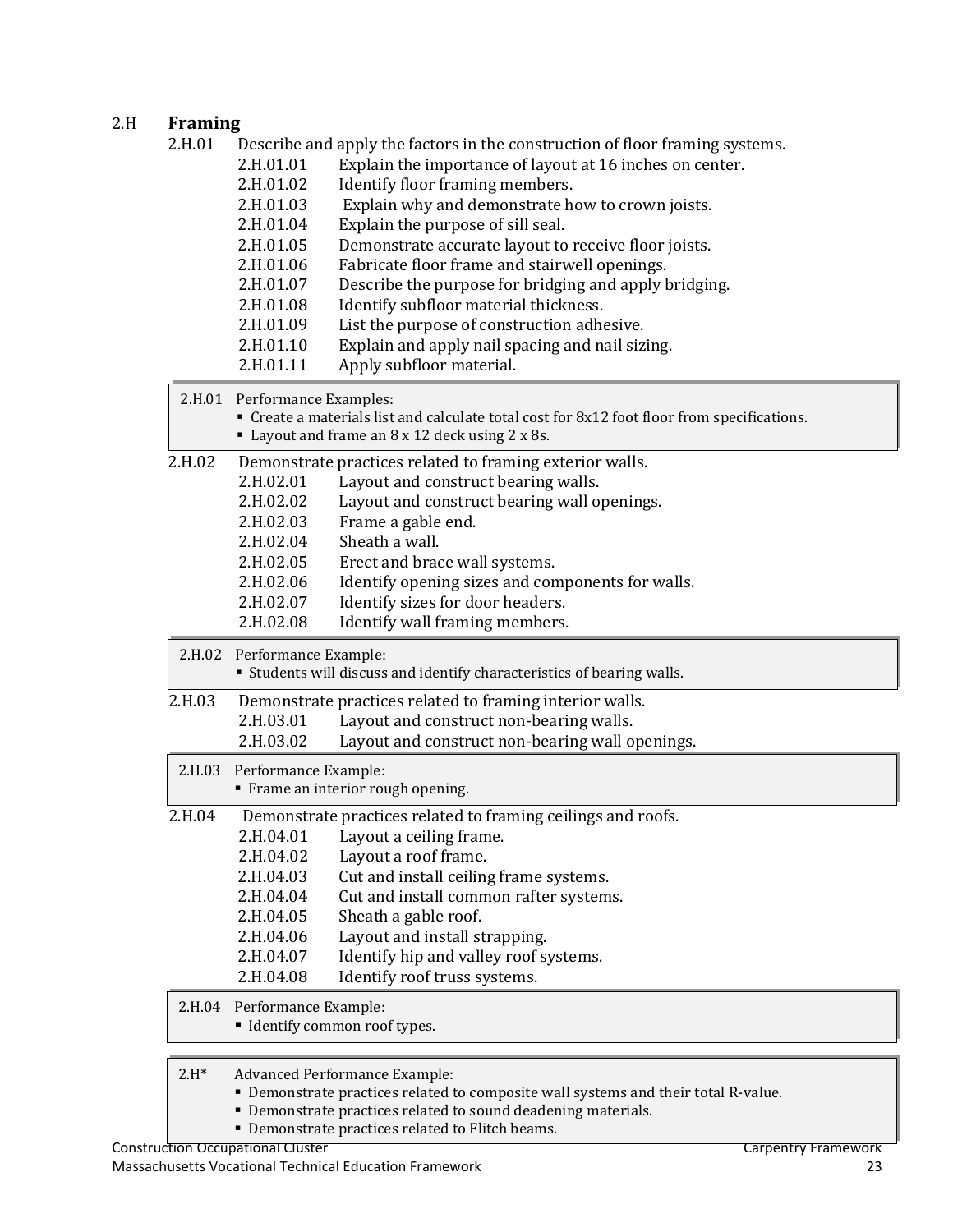#### **2.I Finish Carpentry**

| 2.I.01 |           | Demonstrate practices related to exterior finish.                    |
|--------|-----------|----------------------------------------------------------------------|
|        | 2.I.01.01 | Install room trim.                                                   |
|        | 2.I.01.02 | Install roofing materials.                                           |
|        | 2.I.01.03 | Install windows and doors.                                           |
|        | 2.I.01.04 | Apply siding and finish trim.                                        |
|        | 2.I.01.05 | Identify proper installation of platforms, guardrails and handrails. |
|        | 2.I.01.06 | Apply caulking and weatherization materials.                         |

| 2.I.01 | Performance Examples:<br>Install a window. |                                                                                |
|--------|--------------------------------------------|--------------------------------------------------------------------------------|
| 2.I.02 |                                            | Demonstrate practices related to interior finish.                              |
|        | 2.I.02.01                                  | Identify insulation material systems.                                          |
|        | 2.I.02.02                                  | Install wall board products.                                                   |
|        | 2.I.02.03                                  | Install door and window trim.                                                  |
|        | 2.I.02.04                                  | Install interior doors.                                                        |
|        | 2.I.02.05                                  | Install underlayment.                                                          |
|        | 2.I.02.06                                  | Install baseboard trim.                                                        |
|        | 2.I.02.07                                  | Install closet interiors.                                                      |
|        | 2.I.02.08                                  | Install stair trim.                                                            |
|        | 2.I.02.09                                  | Identify kitchen and bath cabinets, counter tops, and installation procedures. |

|     | 2.I.02    | Performance Example:<br>• Cope an inside corner.                                                                                                                                    |  |
|-----|-----------|-------------------------------------------------------------------------------------------------------------------------------------------------------------------------------------|--|
|     | $2.I^*$   | Advanced Performance Example:<br>• Identify residential and commercial types of roofing systems.<br>• Identify kitchen and bath cabinets, counter tops and installation procedures. |  |
| 2.I |           | <b>Commercial Carpentry</b>                                                                                                                                                         |  |
|     | $2.$ [.01 | Demonstrate commercial carpentry tasks.<br>Frame metal stud partitions.<br>2.J.01.01                                                                                                |  |

- 2.J.01.02 Install suspended ceiling systems.
- 2.J.01.03 Identify basic concrete form work principles and applications.

2.J.01 Performance Example:

- Layout and erect a metal stud partition at 16" on center using appropriate fasteners.
- 2.J\* Advanced Performance Example:
	- Describe commercial scaffolding applications and their use.

# 2.K **Energy Efficient Systems**

Identify energy efficient materials and their use.<br>2.K.01.01 Describe an energy efficient buildir

Describe an energy efficient building envelope.

2.K.01 Performance Example:

**Describe the necessity of the air exchange system.** 

#### 2.K\* Advanced Performance Example:

**• Design an energy efficient exterior wall that complies with the Massachusetts energy code.**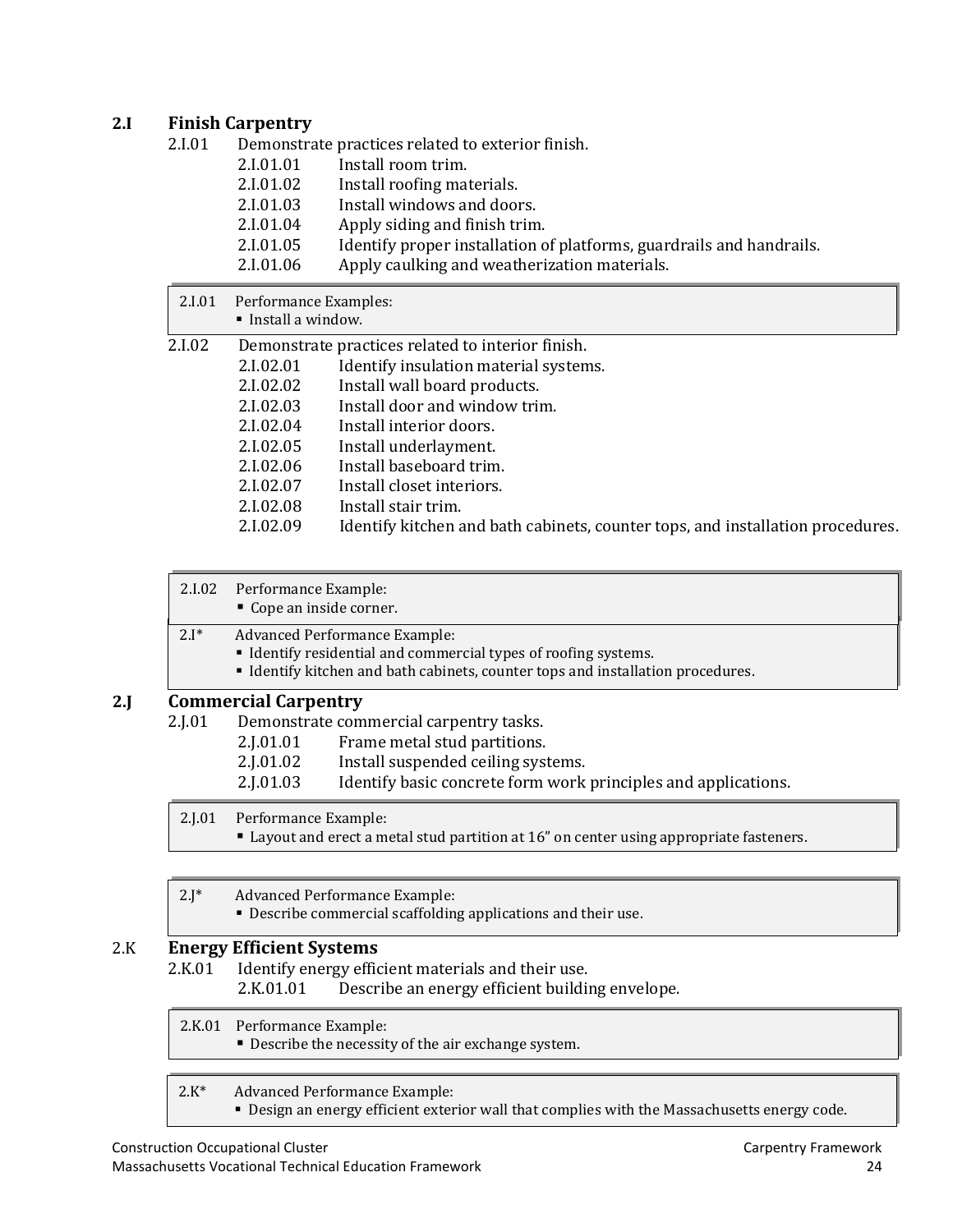# [Strand 3: Embedded Academics](#page-2-0)

<span id="page-26-0"></span>Strand 3: Embedded Academics, a critical piece of a Vocational Technical Education Framework, are presented as Crosswalks between the Massachusetts Vocational Technical Education Frameworks and the Massachusetts Curriculum Frameworks. These Crosswalks are located in the Appendix of this Framework.

#### **Academic Crosswalks**

| <b>Appendix A:</b> | <b>English Language Arts</b>             |
|--------------------|------------------------------------------|
| Appendix B:        | Mathematics                              |
| Appendix C:        | Science and Technology/Engineering       |
|                    | Earth and Space Science                  |
|                    | Life Science (Biology)                   |
|                    | Physical Science (Chemistry and Physics) |
|                    | Technology/Engineering                   |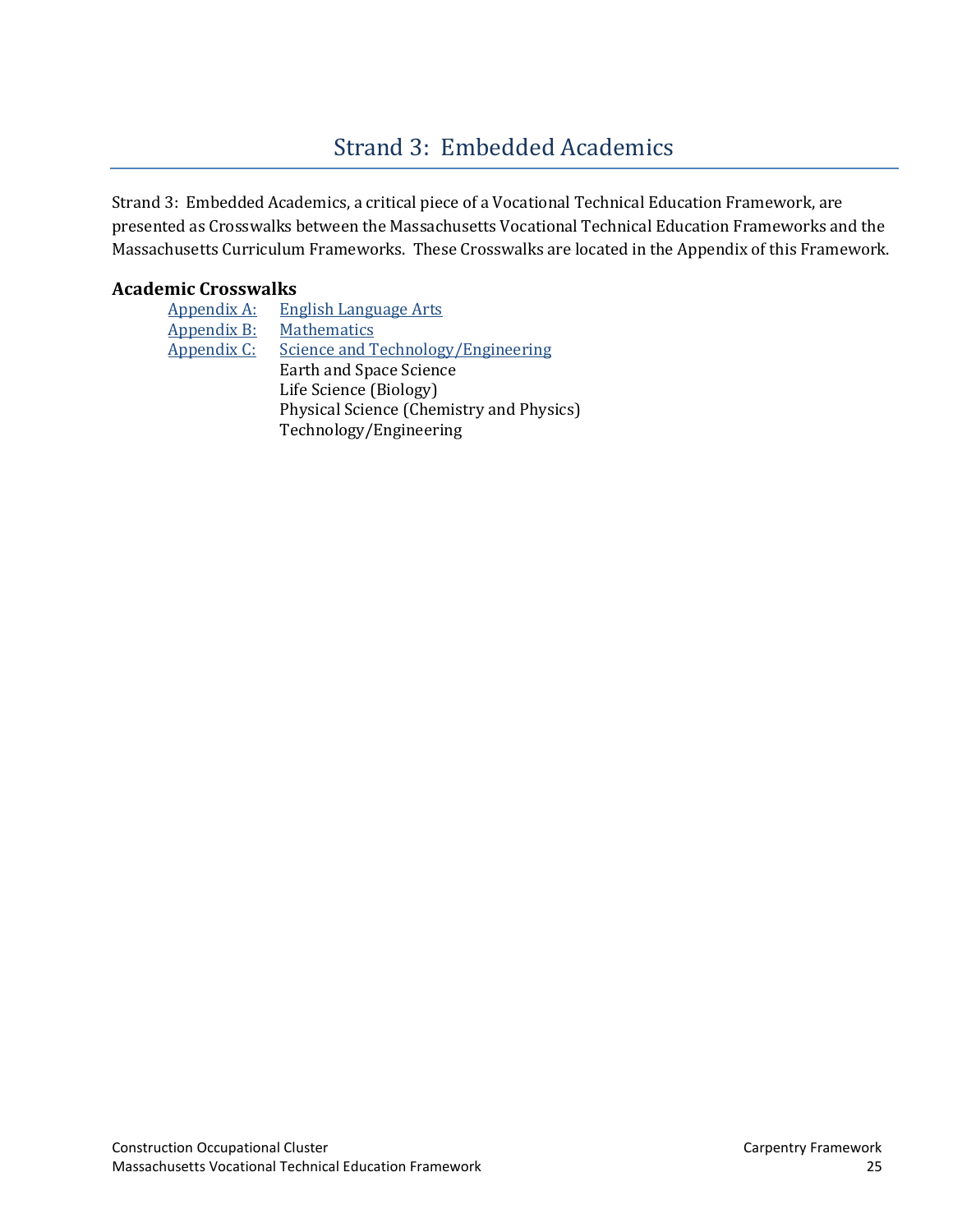# [Strand 4: Employability and](#page-2-0) Career Readiness

#### <span id="page-27-0"></span>**4.A Career Exploration and Navigation**

- 4.A.01 Develop a career plan and portfolio.
	- 4.A.01.01 Develop and revise career plan annually based on workplace awareness and skill attainment.
	- 4.A.01.02 Assess personal strengths and interest areas to determine potential careers, career pathways and career ladders.
	- 4.A.01.03 Examine potential career field(s)/discipline(s) and identify criteria to select, secure and keep employment in chosen field(s).
	- 4.A.01.04 Research and evaluate a variety of careers utilizing multiple sources of information and resources to determine potential career(s) and alternatives.
	- 4.A.01.05 Identify training and education requirements that lead to employment in chosen field(s) and demonstrate skills related to evaluating employment opportunities.
	- 4.A.01.06 Explore and evaluate postsecondary educational opportunities including degrees and certifications available, traditional and nontraditional postsecondary pathways, technical school and apprenticeships, cost of education, financing methods including scholarships and loans and the cost of loan repayment.
	- 4.A.01.07 Create a portfolio showcasing academic and career growth including a career plan, safety credential, resume and a competency profile demonstrating the acquisition of the knowledge and skills associated with at least two years of full-time study in the Chapter 74 program.
- 4.A.02 Demonstrate job search skills.
	- 4.A.02.01 Conduct a job search and complete written and electronic job applications, resumes, cover letters and related correspondence for a chosen career path.
	- 4.A.02.02 Explore and evaluate postsecondary job opportunities and career pathways specific to career technical areas.
	- 4.A.02.03 Identify role and use of social media and networking for staying current with career and employment trends as well as networking, job seeking and career development opportunities.
	- 4.A.02.04 Demonstrate ability to use social media and networking to develop useful occupational contacts, job seeking and career development opportunities.
- 4.A.03 Demonstrate all phases of the job interview process.
	- 4.A.03.01 Gather relevant information about potential employer(s) from multiple print and digital sources, assessing the credibility and accuracy of each source.
	- 4.A.03.02 Identify employment eligibility criteria, such as drug/alcohol free status, clean driving record, etc.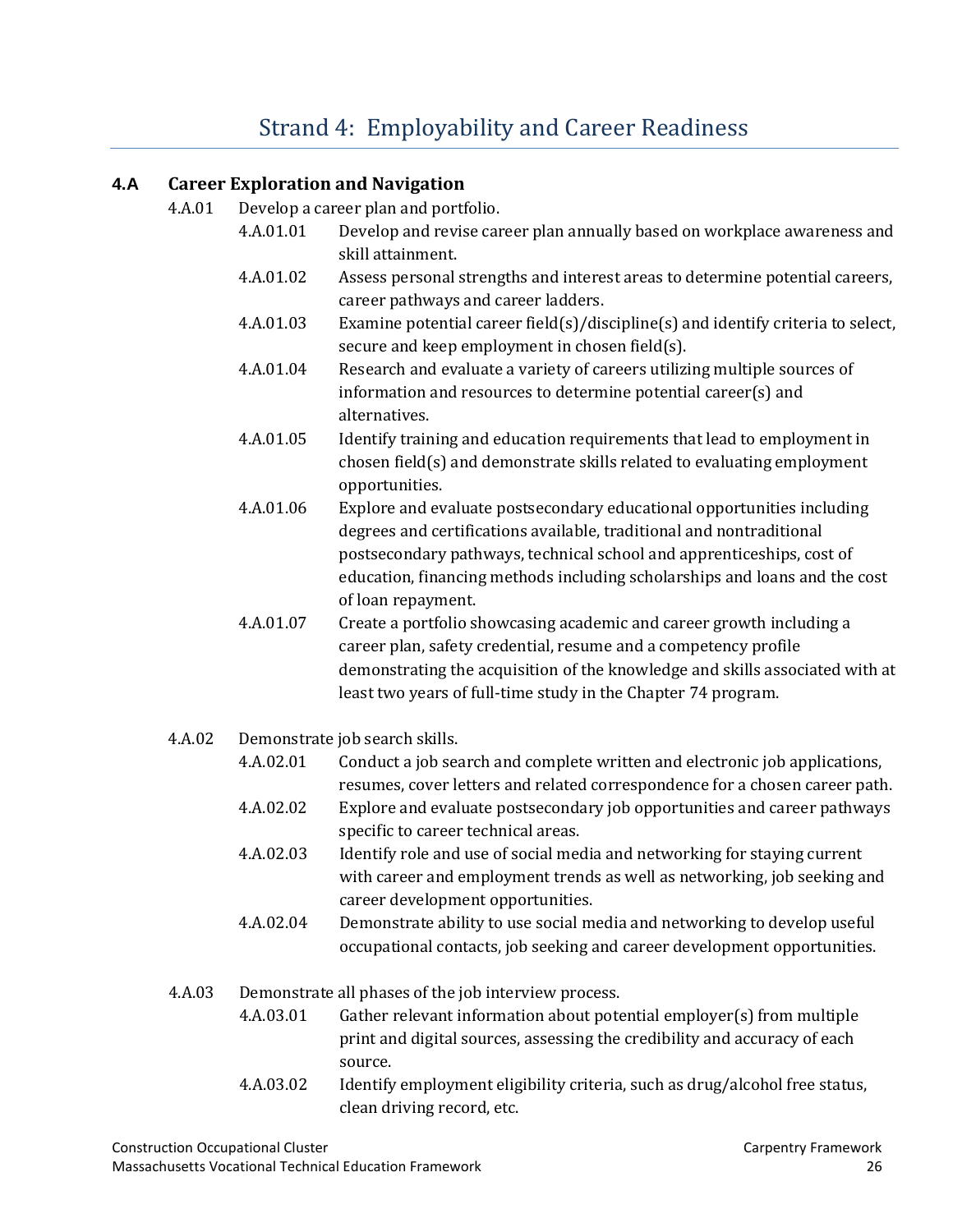- 4.A.03.03 Practice effective interviewing skills: appearance, inquiry and dialogue with interviewer, positive attitude and evidence of work ethic and skills.
- 4.A.03.04 Explore and evaluate employment benefit packages including wages, vacation, health care, union dues, cafeteria plans, tuition reimbursement, retirement and 401K.
- 4. A Performance Examples:
	- Conduct research to analyze and present on specific careers within a cluster.
	- Conduct web-based job search using sites such as Monster.com, CareerBuilder.com, Indeed.com, Snagajob.com, Simplyhired.com and others.
	- Create profile on social media/networking site such as LinkedIn and/or LinkedIn University for postsecondary research and employment opportunities.
	- Complete online job application.
	- Conduct and videotape practice interviews for instructor and student analysis.
	- **Provide students with sample employment and benefit packages for evaluation.**

#### **4.B Communication in the Workplace**

- 4.B.01 Demonstrate appropriate oral and written communication skills in the workplace.
	- 4.B.01.01 Communicate effectively using the language and vocabulary appropriate to a variety of audiences within the workplace including coworkers, supervisors and customers.
	- 4.B.01.02 Read technical and work-related documents and demonstrate understanding in oral discussion and written exercise.
	- 4.B.01.03 Demonstrate professional writing skills in work-related materials and communications (e.g., letters, memoranda, instructions and directions, reports, summaries, notes and/or outlines).
	- 4.B.01.04 Use a variety of writing/publishing/presentation applications to create and present information in the workplace.
	- 4.B.01.05 Identify, locate, evaluate and use print and electronic resources to resolve issues or problems in the workplace.
	- 4.B.01.06 Use a variety of financial and data analysis tools to analyze and interpret information in the workplace.
	- 4.B.01.07 Orally present technical and work-related information to a variety of audiences.
	- 4.B.01.08 Identify and demonstrate professional non-verbal communication.
- 4.B.02 Demonstrate active listening skills.
	- 4.B.02.01 Listen attentively and respectfully to others.
	- 4.B.02.02 Focus attentively, make eye contact or other affirming gestures, confirm understanding and follow directions.
	- 4.B.02.03 Show initiative in improving communication skills by asking follow-up questions of speaker in order to confirm understanding.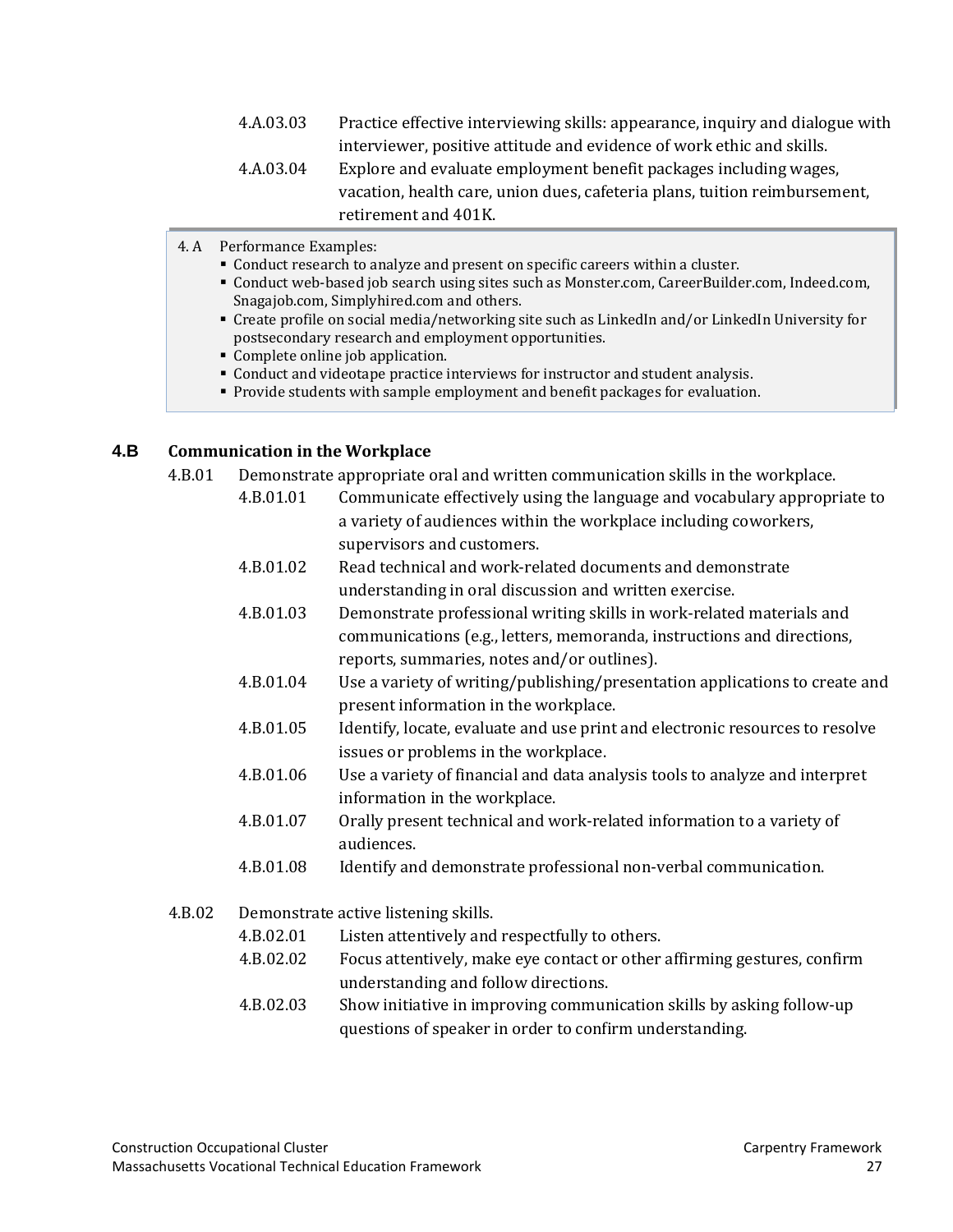#### 4. B Performance Examples:

- Read and analyze technical instructions to learn what makes them effective.
- Read and analyze technical instructions to follow directions and/or solve a problem.
- Examine a technical document and use it to write a set of instructions for another student to follow and evaluate.
- Analyze websites for effective technical writing and design.
- Create brochures and presentations using software and/or Web 2.0 tools to convey technical information.
- Conduct research using the Internet, print documents, observations and interviews to create a technical guide.

#### **4.C Work Ethic and Professionalism**

4.C.01 Demonstrate attendance and punctuality.

- 4.C.01.01 Identify and practice professional time-management and attendance behaviors including punctuality, reliability, planning and flexibility.
- 4.C.02 Demonstrate proper workplace appearance.
	- 4.C.02.01 Identify and practice professional appearance specific to the workplace.
	- 4.C.02.02 Identify and practice personal hygiene appropriate for duties specific to the workplace.
	- 4.C.02.03 Identify and wear required safety gear specific to the workplace.

#### 4.C.03 Accepts direction and constructive criticism.

- 4.C.03.01 Demonstrate ability (both verbally and non-verbally) to accept direction and constructive criticism and to implement solutions to change behaviors.
- 4.C.03.02 Ask appropriate questions to clarify understanding of feedback.
- 4.C.03.03 Analyze own learning style and seek instructions in a preferred format that works best for their understanding (such as oral, written or visual instruction).
- 4.C.04 Demonstrate motivation and initiative.<br>4.C.04.01 Evaluate assigned tasks fo
	- Evaluate assigned tasks for time to completion and prioritization.
	- 4.C.04.02 Demonstrate motivation through enthusiasm, engagement, accurate completion of tasks and activities.
	- 4.C.04.03 Demonstrate initiative by requesting new assignments and challenges.
	- 4.C.04.04 Explain proposed solutions to challenges observed in the workplace.<br>4.C.04.05 Demonstrate the ability to evaluate multiple solutions to problems are
	- Demonstrate the ability to evaluate multiple solutions to problems and challenges using critical reasoning and workplace/industry knowledge and select the best solution to the problem.
	- 4.C.04.06 Implement solution(s) to challenges and/or problem(s) observed in the workplace.
	- 4.C.04.07 See projects through completion and check work for quality and accuracy.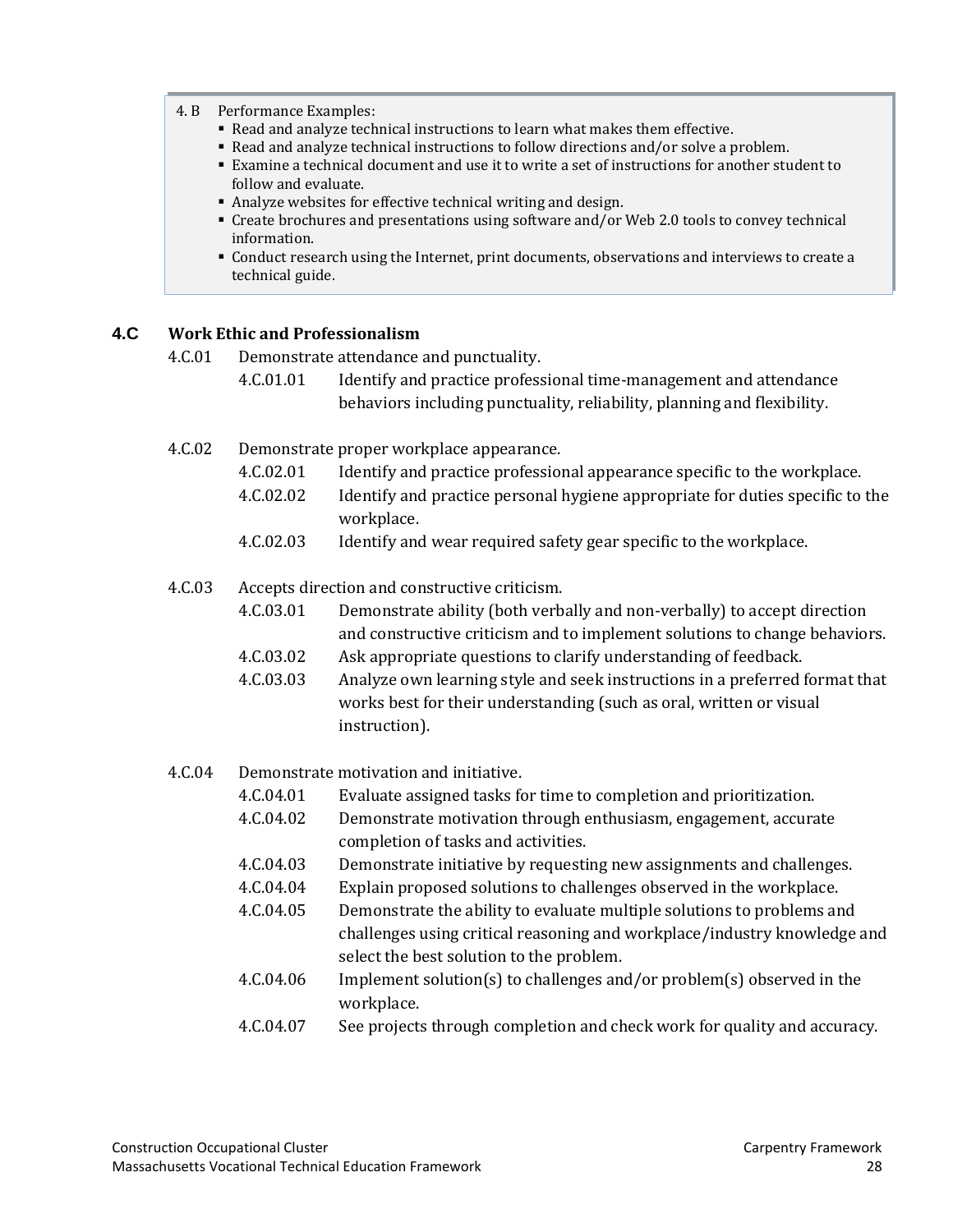| 4.C.05 | Demonstrate awareness of workplace culture and policy. |
|--------|--------------------------------------------------------|
|--------|--------------------------------------------------------|

- 4.C.05.01 Display ethical behavior in use of time, resources, computers and information.
- 4.C.05.02 Identify the mission of the organization and/or department.
- 4.C.05.03 Explain the benefits of a diverse workplace.
- 4.C.05.04 Demonstrate a respect for diversity and its benefit to the workplace.

#### 4.C.06 Interact appropriately with coworkers.

- 4.C.06.01 Work productively with individuals and in teams.
- 4.C.06.02 Develop positive mentoring and collaborative relationships within work environment.
- 4.C.06.03 Show respect and collegiality, both formally and informally.
- 4.C.06.04 Explain and follow workplace policy on the use of cell phones and other forms of social media.
- 4.C.06.05 Maintain focus on tasks and avoid negative topics or excessive personal conversations in the workplace.
- 4.C.06.06 Negotiate solutions to interpersonal and workplace conflicts.

4. C Performance Examples:

- Complete a learning style analysis tool.
- Develop a rubric to assess work ethic and professionalism as detailed in the standards above.

#### [Student Organizations](#page-2-0)

Business Professionals of America www.bpa.org

### *Selected Websites*

- <span id="page-30-0"></span>5 Ways to Ace a Job Interview: http://kidshealth.org/teen/school\_jobs/jobs/tips\_interview.html
- America's Career Resource Network: http://acrn.ovae.org/teachers/careerexpclassrm.htm
- Career Cruiser Florida Department of Education: <http://www.fldoe.org/workforce/pdf/cruiser.pdf>
- Career Development Guide and Glossary: <http://www.doe.mass.edu/connect/cde.html>
- Career One Stop: <http://www.careeronestop.org/>
- Career Plan: <http://www.doe.mass.edu/cd/plan/intro.html>
- Career Plan Model: http://www.doe.mass.edu/ccr/epp/samples/cpmodel 11x17.pdf
- Checklist:<http://www.doe.mass.edu/cd/plan/checklist.pdf>
- Career Tech: [http://www.okcareertech.org/cac/Pages/resources\\_products/ethics\\_web\\_sites.htm](http://www.okcareertech.org/cac/Pages/resources_products/ethics_web_sites.htm)
- Ethics Resource Center: http://www.ethics.org/
- Interaction in the Workplace: http://hrweb.berkeley.edu/guides/managinghr/interaction/communication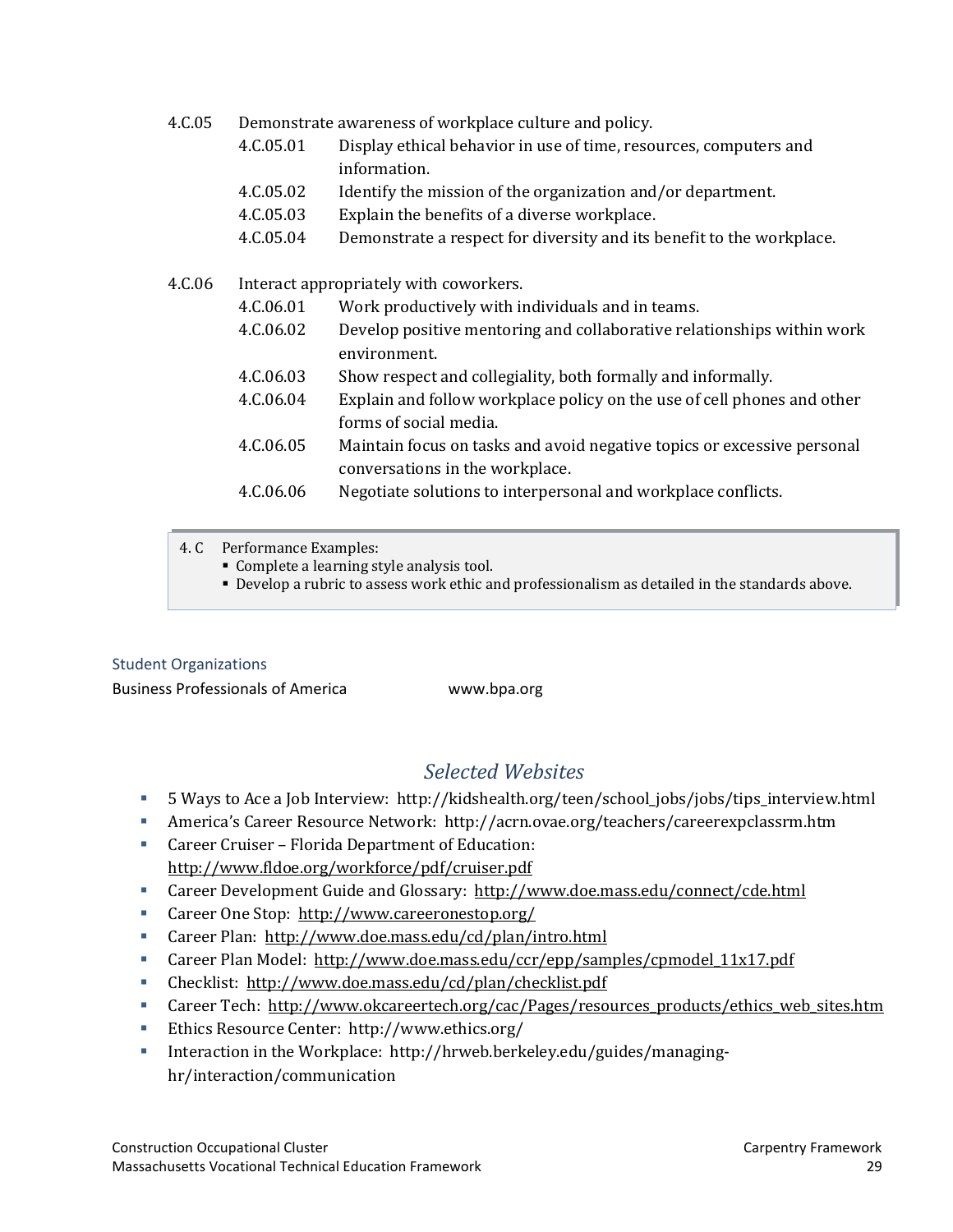- Individual Learning Plans: How-to Guide: "Promoting Quality Individualized Learning Plans: A How to Guide on the High School Years" http://www.ncwd-youth.info/ilp/how-to-guide
- ILP Fact Sheet: http://www.ncwd-youth.info/fact-sheet/individualized-learning-plan
- ILP Policy Brief: http://www.ncwd-youth.info/ilp/produce-college-and-career-ready-high-schoolgraduates
- ILP Resources Home Page: http://www.ncwd-youth.info/ilp
- **Interview Skills Lesson Plans:** http://www.amphi.com/media/1220281/interview%20skills%20lesson%20plan.doc
- Labor and Workforce Development: [http://www.mass.gov/lwd/employment-services/preparing](http://www.mass.gov/lwd/employment-services/preparing-for-your-job-search/)[for-your-job-search/](http://www.mass.gov/lwd/employment-services/preparing-for-your-job-search/)
- Maine Community College System Center for Career Development: [http://www.ccd.me.edu/careerprep/CareerPrepCurriculum\\_LP-6.pdf](http://www.ccd.me.edu/careerprep/CareerPrepCurriculum_LP-6.pdf)
- Massachusetts Work-Based Learning: <http://skillspages.com/masswbl>
- North Dakota Association of Agriculture Educators: http://www.ndaae.org/attachments/File/Preparing\_students\_for\_a\_Job\_Interview.pptx
- NY CTE Learning Standards—Career Development and Occupational Studies (CDOS) Resource Guide with Core Curriculum: <http://www.p12.nysed.gov/cte/cdlearn/cdosresourceguide.html>
- Occupational Outlook Handbook: <http://www.bls.gov/ooh/>
- Purdue OWL Job Search Resources (for writing resumes, applications, and letters): https://owl.english.purdue.edu/engagement/34/
- Soft Skills to Pay the Bills Mastering Soft Skills for Workplace Success: <http://www.dol.gov/odep/topics/youth/softskills/>
- US Department of Labor: <http://www.dol.gov/dol/audience/aud-unemployed.htm>
- **Workplace Communication:** <http://www.regionalskillstraining.com/sites/default/files/content/WC%20Book%201.pdf>
- Your Plan For the Future: [http://www.yourplanforthefuture.org](http://www.yourplanforthefuture.org/)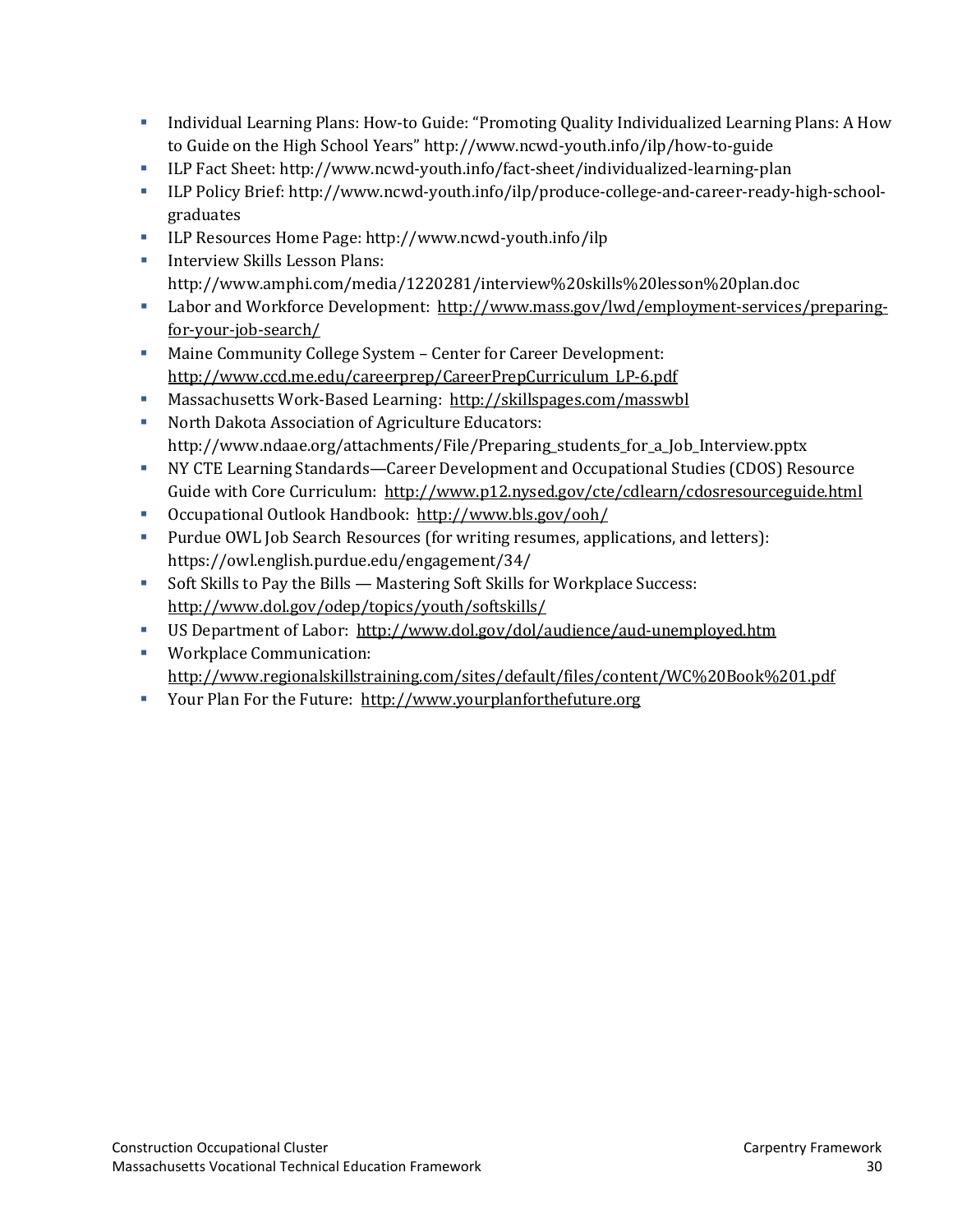#### <span id="page-32-0"></span>**5.A Starting a Business**

5.A.01 Demonstrate an understanding of the practices required to start a business.

| 5.A.01.01 | Define entrepreneurship and be able to recognize and describe the                                                                      |  |
|-----------|----------------------------------------------------------------------------------------------------------------------------------------|--|
|           | characteristics of an entrepreneur.                                                                                                    |  |
| 5.A.01.02 | Compare and contrast types of business ownership (i.e., sole                                                                           |  |
|           | proprietorships, franchises, partnerships, corporations).                                                                              |  |
| 5.A.01.03 | Identify and explain the purpose and contents of a business plan.                                                                      |  |
| 5.A.01.04 | Demonstrate an understanding of the principles and concepts of a<br>business's supply chain (i.e., suppliers, producers and consumers. |  |

- 5. A Performance Examples:
	- Develop a presentation pertaining to an entrepreneur and their business.
	- Communicate with a business owner and discuss the pros and cons of starting and owning a business. Summarize the main points of the discussion.
	- Choose a product or service and describe the process leading to distribution.
	- Write a business plan for a business in your community.

#### **5.B Managing a Business**

5.B.01 Demonstrate an understanding of managing a business.

| 5.B.01.01 | Formulate short- and long-term business goals.                             |
|-----------|----------------------------------------------------------------------------|
| 5.B.01.02 | Demonstrate effective verbal, written and visual communication skills.     |
| 5.B.01.03 | Utilize a decision-making process to make effective business decisions.    |
| 5.B.01.04 | Identify a business's chain of command and define its organizational       |
|           | structure.                                                                 |
| 5.B.01.05 | Identify and apply effective customer service skills and practices.        |
| 5.B.01.06 | Identify, interpret and develop written operating procedures and policies. |
| 5.B.01.07 | Track inventory, productivity and labor cost.                              |
| 5.B.01.08 | Demonstrate business meeting skills.                                       |
| 5.B.01.09 | Identify professional organizations and explore their benefits.            |
|           |                                                                            |

5. B Performance Examples:

- Working as a team, role-play situations that an entrepreneur might face in dealing with customers or employees.
- Contact a relevant professional organization and request information about its benefits, membership requirements and costs.
- Plan and conduct a business meeting.
- Identify companies that are known for customer service and list the practices that help differentiate themselves from all others in their industry.

#### **5.C Marketing a Business**

5.C.01 Demonstrate an understanding of marketing and promoting a business.

| 5.C.01.01                   | Explain the role of business in the economy.     |
|-----------------------------|--------------------------------------------------|
| $F \cap \Omega \cap \Omega$ | Describe the relationship between business and a |

- 5.C.01.02 Describe the relationship between business and community.<br>5.C.01.03 Describe methods of market research and identifying target i
	- Describe methods of market research and identifying target markets.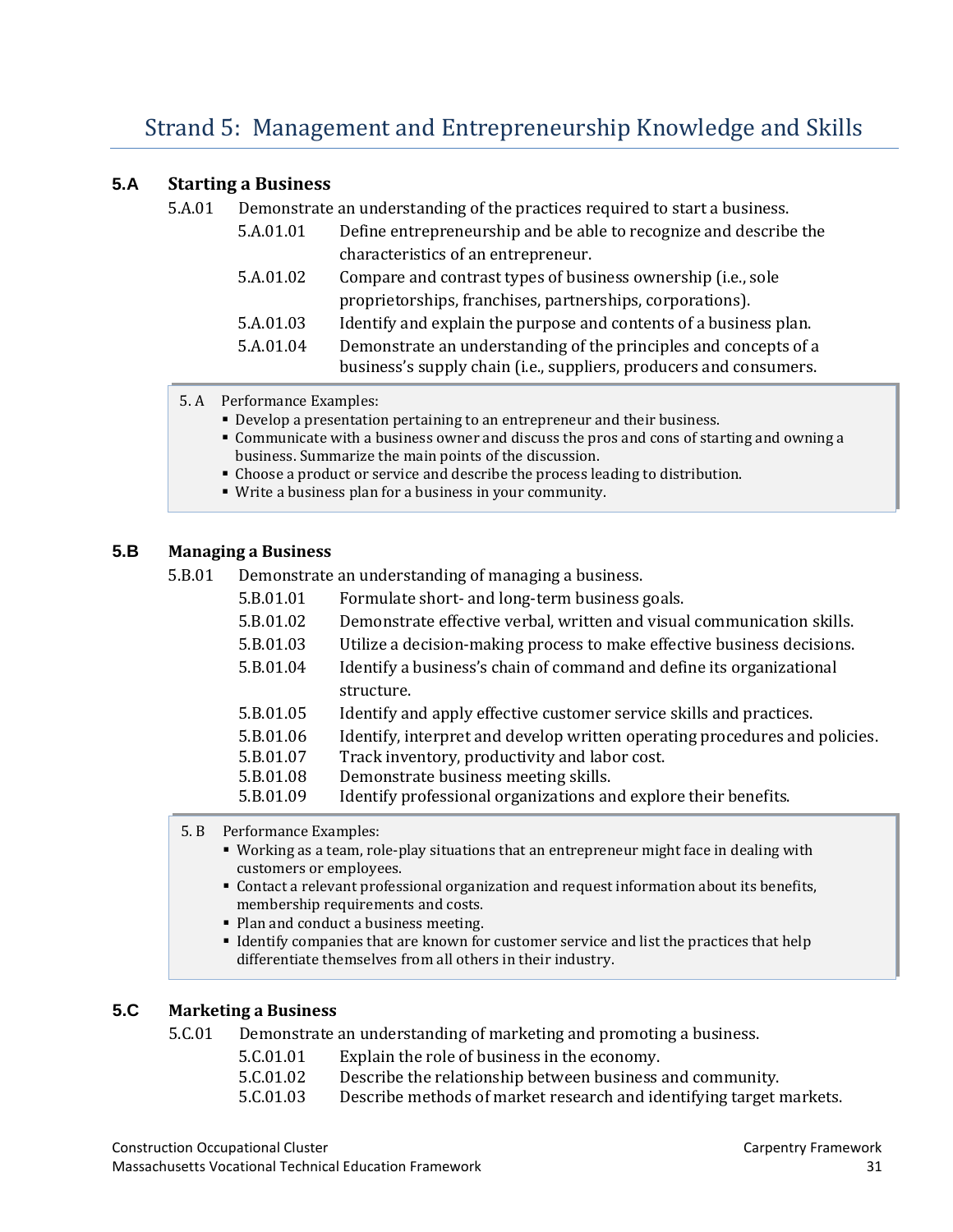| 5.C.01.04 | Describe and apply the concepts of a marketing mix (the 4Ps of marketing: |
|-----------|---------------------------------------------------------------------------|
|           | product, price, place and promotion).                                     |
| 5.C.01.05 | Compare and contrast the promotional tools and techniques used to sell    |
|           | products, services, images and ideas.                                     |
| 5.C.01.06 | Describe the impact of supply and demand on a product or business.        |
| 5.C.01.07 | Identify direct and indirect competition on a business.                   |
| 5.C.01.08 | Identify and use sales techniques to meet client needs and wants.         |
| 5.C.01.09 | Discuss strategies to acquire and retain a customer base.                 |
|           |                                                                           |

- 5. C Performance Examples:
	- Research reliable sources to identify marketing and industry data related to a business.
	- Conduct market research by developing a survey and presenting the results.
	- Create a promotional campaign using a variety of media.
	- Write a marketing plan for a product.

#### **5.D Financial Concepts and Applications in Business**

5.D.01 Demonstrate an understanding of financial concepts and applications.

- 5.D.01.01 Identify essential financial reports and understand their purpose (i.e., budget, balance sheet and income statement).
- 5.D.01.02 Describe payroll practices (i.e., deductions federal, FICA and state taxes and insurances).
- 5.D.01.03 Identify the importance of maintaining accurate records.
- 5.D.01.04 Apply practices related to pricing, purchasing and billing.
- 5.D.01.05 Maintain and reconcile a checking account.
- 5.D.01.06 Identify the options for funding a business.
- 5. D Performance Examples:
	- Given an employee time card and rate of pay, calculate gross pay, taxes, deductions and net pay.
	- Develop a budget for a simulated business or project.
	- Analyze and discuss financial documents from a company.
	- Research various methods of funding a business.

#### **5.E Legal/Ethical/Social Responsibilities**

- 5.E.01 Demonstrate an understanding of legal, ethical and social responsibility for businesses.
	- 5.E.01.01 Identify state and federal laws and regulations related to managing a business.
	- 5.E.01.02 Describe and identify ethical business practices.<br>5.E.01.03 Demonstrate an understanding of business contr
	- 5.E.01.03 Demonstrate an understanding of business contracts.<br>5.E.01.04 Explain the role of diversity in the workplace.
	- 5.E.01.04 Explain the role of diversity in the workplace.<br>5.E.01.05 Explain the role of labor organizations.
	- 5.E.01.05 Explain the role of labor organizations.<br>5.E.01.06 Identify practices that support clean en
	- Identify practices that support clean energy technologies and encourage environmental sustainability.
	- 5.E.01.07 Demonstrate an understanding of how technology advancements impact business practices.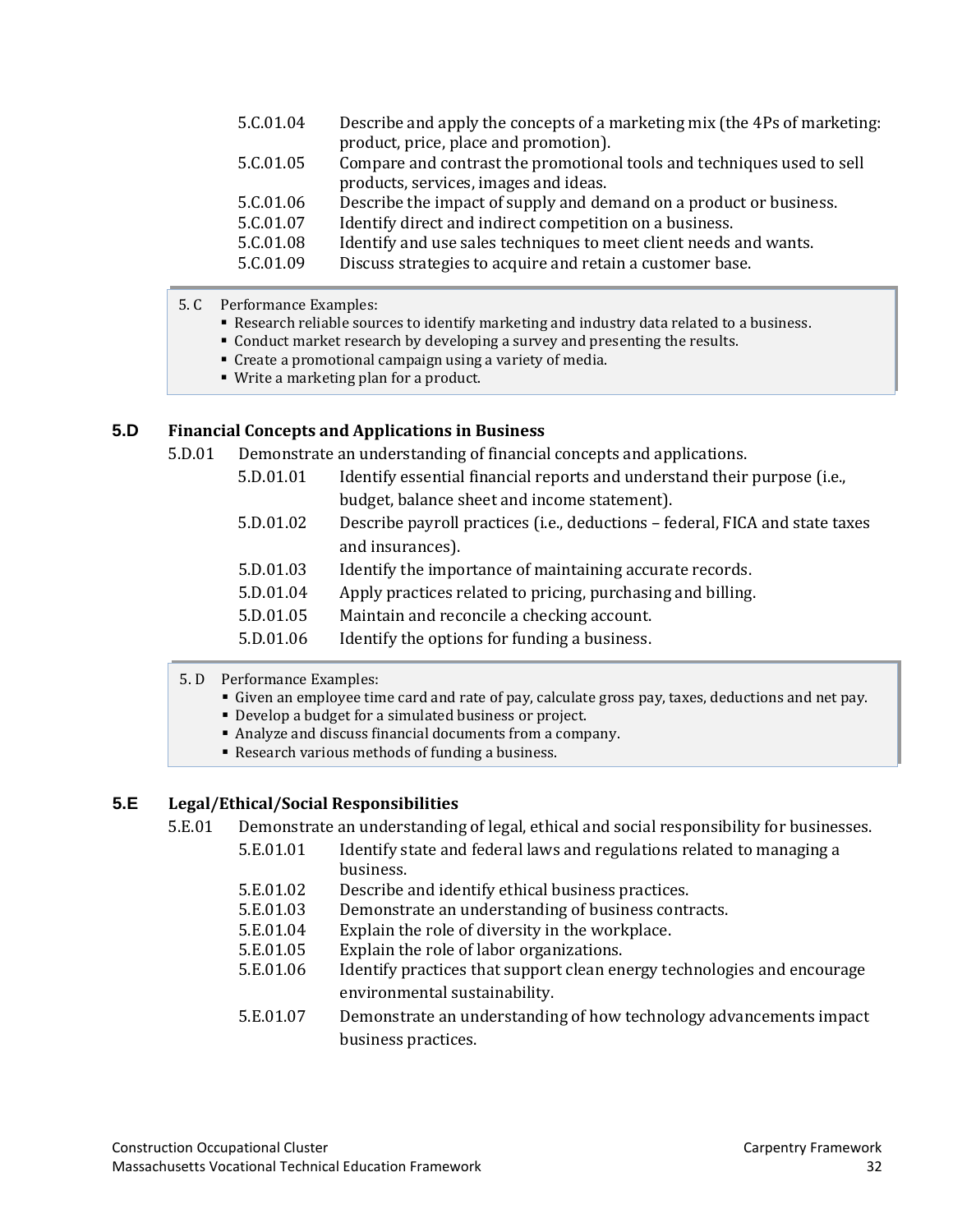- 5.E Performance Example:
	- Read and interpret a contract.
	- Complete an application for a license, permit or certificate.
	- Research federal, state and local regulations and laws required for a business.
	- Participate in and summarize a discussion with a member of a labor or civil rights organization.

## *Selected Websites*

- <span id="page-34-0"></span>CVTE Strand 1, 4, and 5 Resources: [https://sites.google.com/a/mccanntech.org/cvte-strands-1-4](https://sites.google.com/a/mccanntech.org/cvte-strands-1-4-and-5-resources/) [and-5-resources/](https://sites.google.com/a/mccanntech.org/cvte-strands-1-4-and-5-resources/)
- Entrepreneur: http://www.entrepreneur.com
- Inc. Magazine: http://www.inc.com/
- Junior Achievement "Be Entrepreneurial Program": https://www.juniorachievement.org/web/jausa/home
- Kahn Academy Interviews with Entrepreneurs: https://www.khanacademy.org/economicsfinance-domain/entrepreneurship2/interviews-entrepreneurs
- Kauffman Founders School: http://www.entrepreneurship.org/en/founders-school.aspx
- National Federation of Independent Business: www.nfib.com
- National Foundation for Teaching Entrepreneurship (NFTE): www.nfte.com
- SBA Loans: [http://www.sba.gov](http://www.sba.gov/)
- SkillsUSA Professional Development Program Competency List: <http://www.skillsusa.org/downloads/PDF/lessons/professional/PDPPreview.pdf>
- **Small Business Administration: [www.sba.gov](http://www.sba.gov/)**

#### *Glossary*

<span id="page-34-1"></span>

| <b>Term</b>          | <b>Definition</b>                                                                                                                                                                             |
|----------------------|-----------------------------------------------------------------------------------------------------------------------------------------------------------------------------------------------|
| Balance sheet        | A statement of the assets, liabilities and capital of a business at a<br>particular point in time.                                                                                            |
| <b>Budget</b>        | An estimate of income and expenditure for a set period of time.                                                                                                                               |
| Business Ownership   | Types of business ownership refer to the legal structure of an<br>organization. Legal structures include: Sole Proprietorship,<br>Partnerships, Corporations and Limited Liability Companies. |
| <b>Business Plan</b> | A written document that describes in detail your business goals and<br>how you are going to achieve them from a marketing, operational<br>and financial point of view.                        |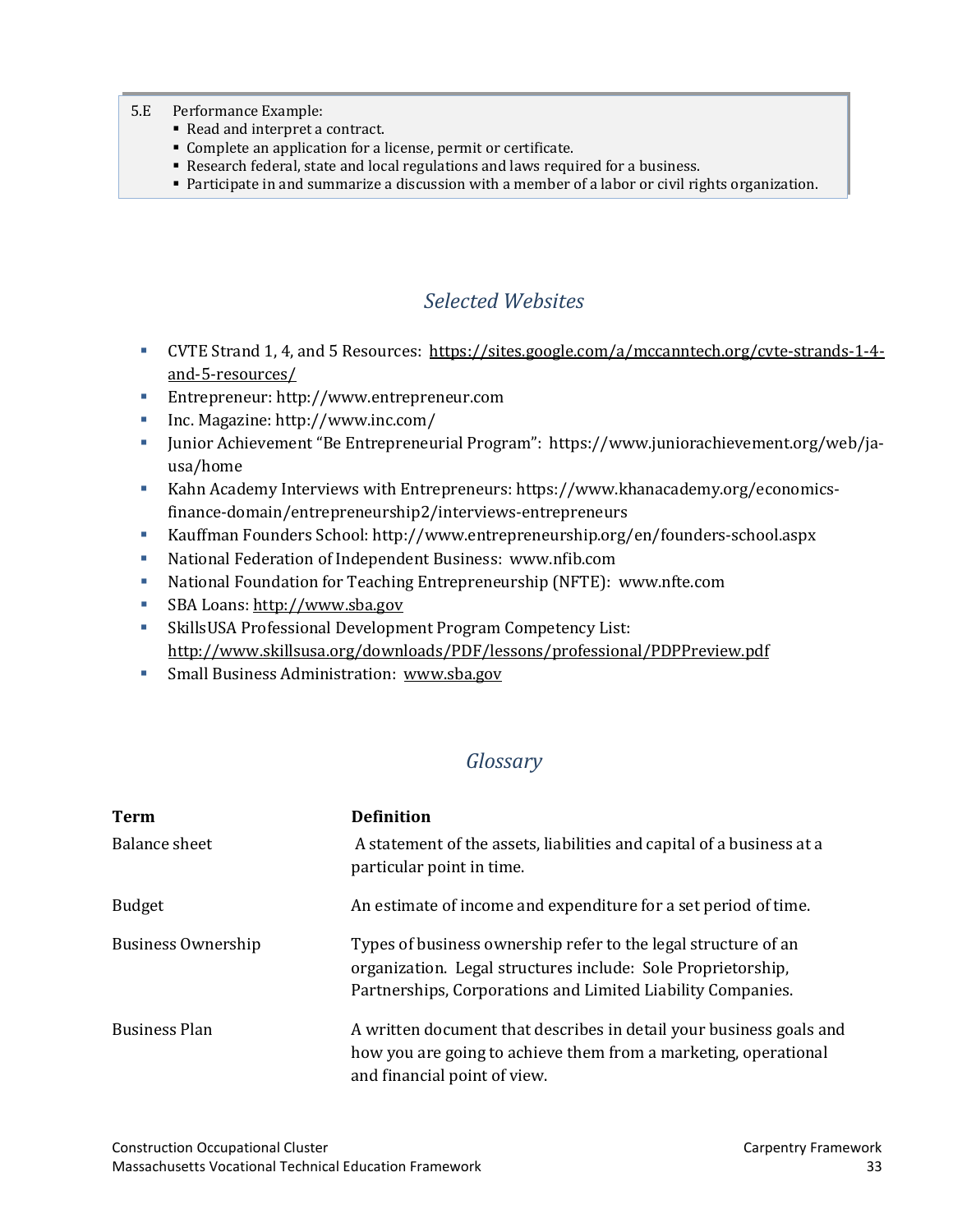Chain of Command and Organizational Structure



Methods to Track Inventory, Productivity and Labor Cost

Promotional Tools and **Techniques** 

#### **Term Definition**

Refers to the management structure of an organization. It identifies lines of authority, lines of communication, and reporting relationships. Organizational structure determines how the roles, power and responsibilities are assigned and coordinated and how information flows between the different levels of management. (A visual representation of this structure is called an org chart). FICA Federal Insurance Contributions Act requires taxes deducted from pay for supporting Social Security. Income Statement A financial statement providing operating results for a specific time period showing a business's revenues, expenses and profit or loss. Market Research • Primary: Surveys, Focus Groups, Observation • Secondary: Websites, Internet Marketing Mix **A** set of controlled variables that formulate the strategic position of a product or service in the marketplace. These variables are known as the 4 P's of marketing and include product, place, price and promotion. Refers to the processes a business uses to account for: 1) the inflows and outflows of inventory and materials related to inventory; 2) the efficiency of operations and 3) the cost of labor including salary and benefits. The six elements of a promotional mix are: advertising, visual merchandising, public relations, publicity, personal selling and sales promotion. Supply Chain The supply chain, or channel of distribution, describes how the product is handled and/or distributed from suppliers with materials,

Target Market Those who are most likely to buy your product or service.

consumer.

to the manufacturer, wholesaler or retailer and finally to the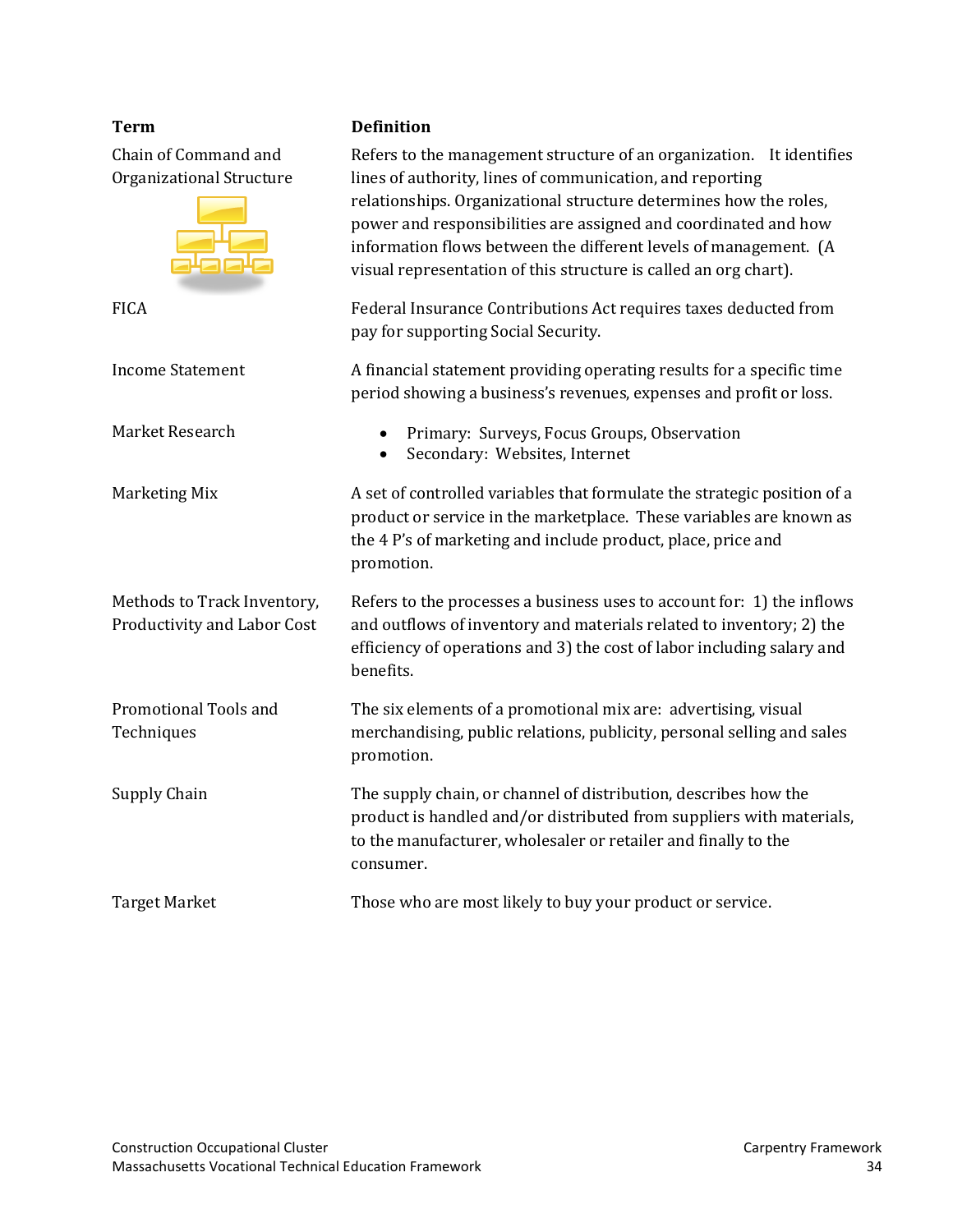# [Strand 6: Technology Literacy Knowledge and Skills](#page-2-0)

#### <span id="page-36-0"></span>**6.A Technology Literacy Knowledge and Skills (Grades 9 through 12)**

- 6.A.01 Demonstrate proficiency in the use of computers and applications, as well as an understanding of the concepts underlying hardware, software, and connectivity.
	- 6.A.01.01 Use online help and other support to learn about features of hardware and software, as well as to assess and resolve problems.
	- 6.A.01.02 Install and uninstall software; compress and expand files (if the district allows it).
	- 6.A.01.03 Explain effective backup and recovery strategies.
	- 6.A.01.04 Apply advanced formatting and page layout features when appropriate (e.g., columns, templates, and styles) to improve the appearance of documents and materials.
	- 6.A.01.05 Use editing features appropriately (e.g., track changes, insert comments).
	- 6.A.01.06 Identify the use of word processing and desktop publishing skills in various careers.
	- 6.A.01.07 Identify the use of database skills in various careers.
	- 6.A.01.08 Define and use functions of a spreadsheet application (e.g., sort, filter, find).
	- 6.A.01.09 Explain how various formatting options are used to convey information in charts or graphs.
	- 6.A.01.10 Identify the use of spreadsheet skills in various careers.
	- 6.A.01.11 Use search engines and online directories.
	- 6.A.01.12 Explain the differences among various search engines and how they rank results.
	- 6.A.01.13 Explain and demonstrate effective search strategies for locating and retrieving electronic information (e.g., using syntax and Boolean logic operators).
	- 6.A.01.14 Describe good practices for password protection and authentication.
- 6.A.02 Demonstrate the responsible use of technology and an understanding of ethics and safety issues in using electronic media at home, in school, and in society.
	- 6.A.02.01 Demonstrate compliance with the school's Acceptable Use Policy.
	- 6.A.02.02 Explain issues related to the responsible use of technology (e.g., privacy, security).
	- 6.A.02.03 Explain laws restricting the use of copyrighted materials.
	- 6.A.02.04 Identify examples of plagiarism, and discuss the possible consequences of plagiarizing the work of others.
- 6.A.03 Design and implement a personal learning plan that includes the use of technology to support lifelong learning goals.
	- 6.A.03.01 Evaluate the authenticity, accuracy, appropriateness, and bias of electronic resources, including Web sites.
	- 6.A.03.02 Analyze the values and points of view that are presented in media messages.
	- 6.A.03.03 Describe devices, applications, and operating system features that offer accessibility for people with disabilities.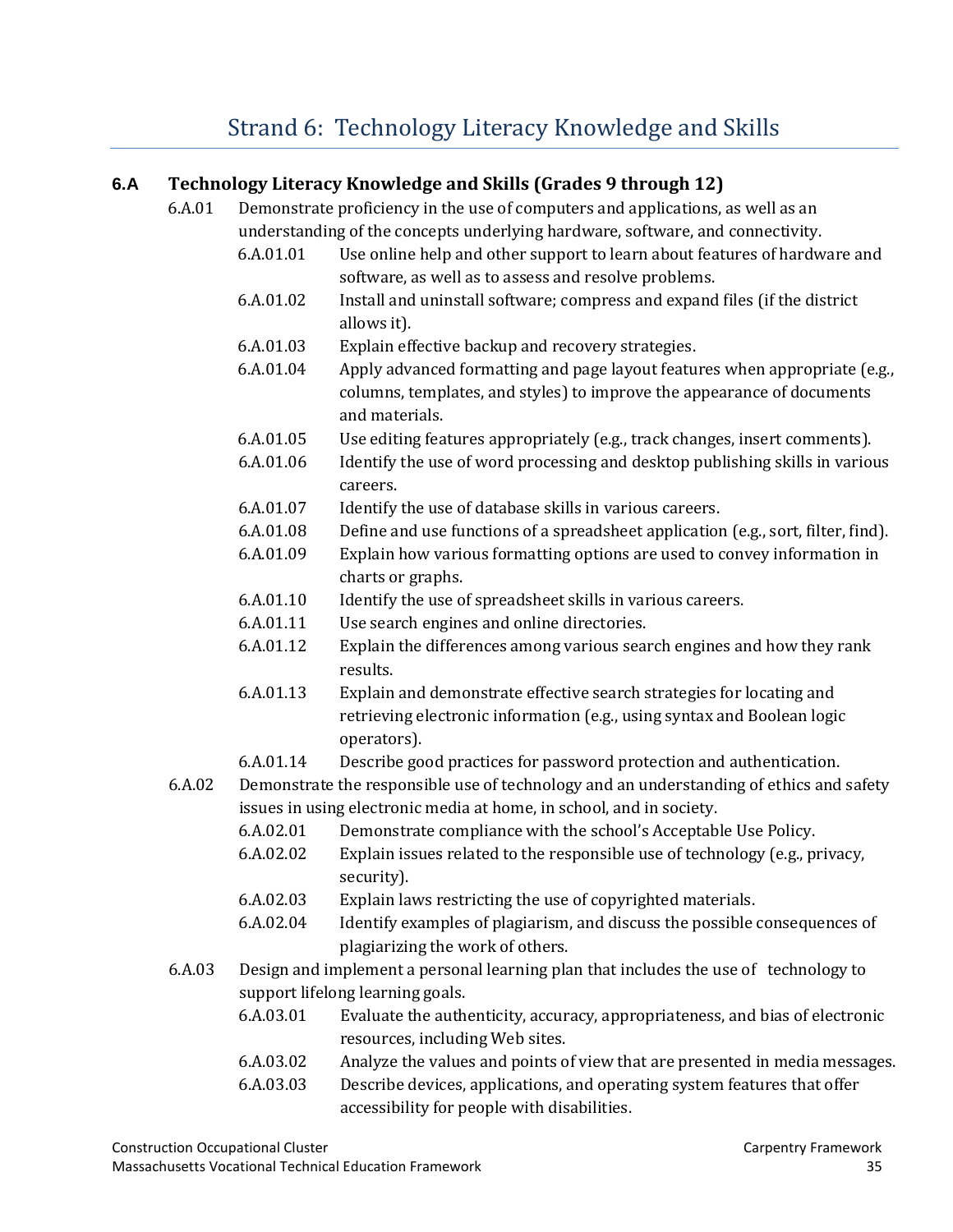- 6.A.03.04 Evaluate school and work environments in terms of ergonomic practices.
- 6.A.03.05 Describe and use safe and appropriate practices when participating in online communities (e.g., discussion groups, blogs, social networking sites).
- 6.A.03.06 Explain and use practices to protect one's personal safety online (e.g., not sharing personal information with strangers, being alert for online predators, reporting suspicious activities).
- 6.A.03.07 Explain ways individuals can protect their technology systems and information from unethical users.
- 6.A.04 Demonstrate the ability to use technology for research, critical thinking, problem solving, decision making, communication, collaboration, creativity, and innovation.
	- 6.A.04.01 Devise and demonstrate strategies for efficiently collecting and organizing information from electronic sources.
	- 6.A.04.02 Compare, evaluate, and select appropriate electronic resources to locate specific information.
	- 6.A.04.03 Select the most appropriate search engines and directories for specific research tasks.
	- 6.A.04.04 Use a variety of media to present information for specific purposes (e.g., reports, research papers, presentations, newsletters, Web sites, podcasts, blogs), citing sources.
	- 6.A.04.05 Demonstrate how the use of various techniques and effects (e.g., editing, music, color, rhetorical devices) can be used to convey meaning in media.
	- 6.A.04.06 Use online communication tools to collaborate with peers, community members, and field experts as appropriate (e.g., bulletin boards, discussion forums, listservs, Web conferencing).
	- 6.A.04.07 Plan and implement a collaborative project with students in other classrooms and schools using telecommunications tools (e.g., e-mail, discussion forums, groupware, interactive Web sites, video conferencing).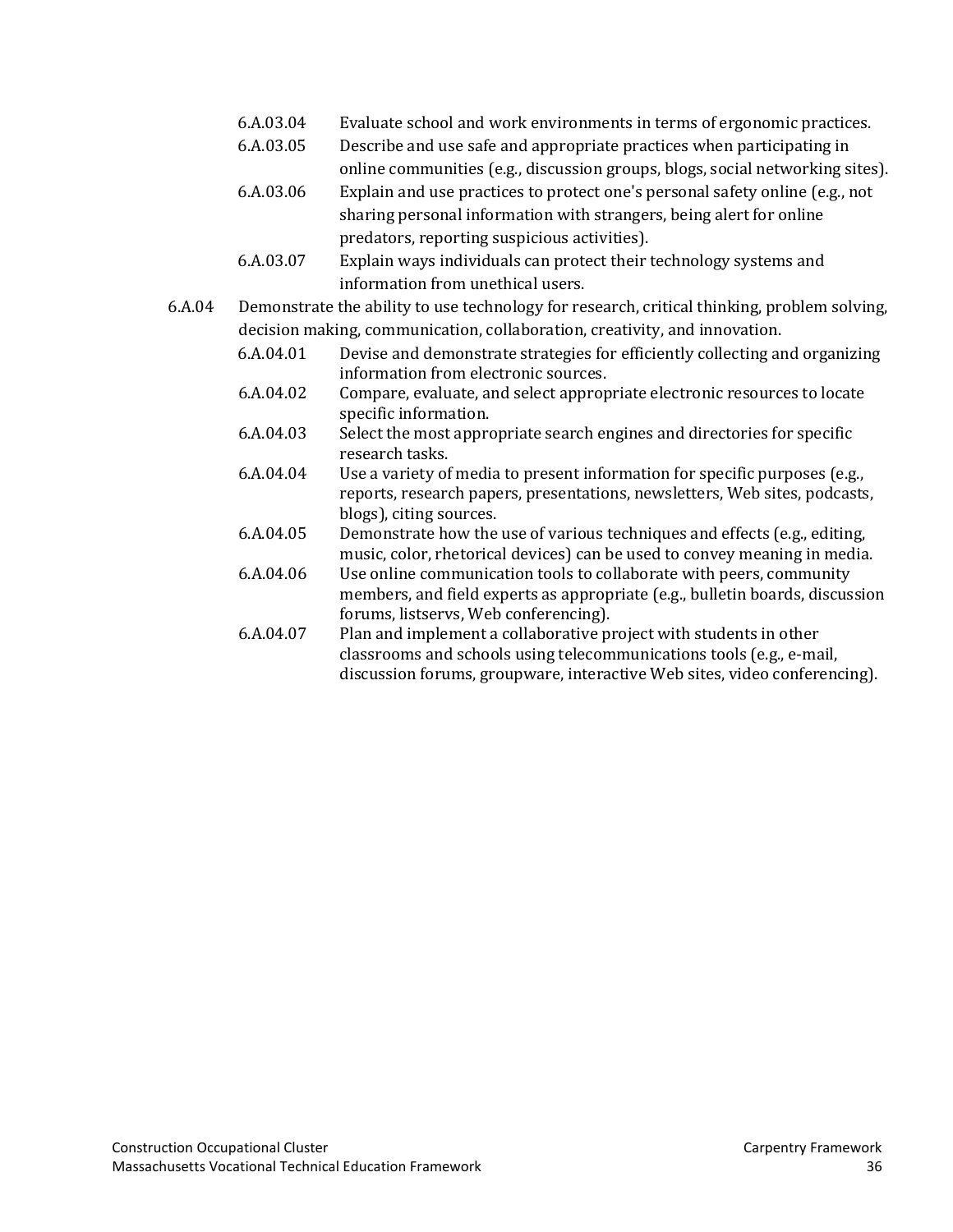# [Appendices](#page-2-0)

<span id="page-38-0"></span>The framework teams created an "Appendix" listing potential industry recognized credentials attainable by secondary students; lists of professional, student, and relevant government organizations; and useful resources and websites. *\* It is important to note that although most Framework Teams provided information for the "Appendix", not all teams did. Therefore, sub-headings within the "Appendix" without information have been deleted.*

*Disclaimer: Reference in the Appendices Section to any specific commercial products, processes, or services, or the use of any trade, firm or corporation name is for the information and convenience of the public, and does not constitute endorsement or recommendation by the Massachusetts Department of Elementary and Secondary Education.*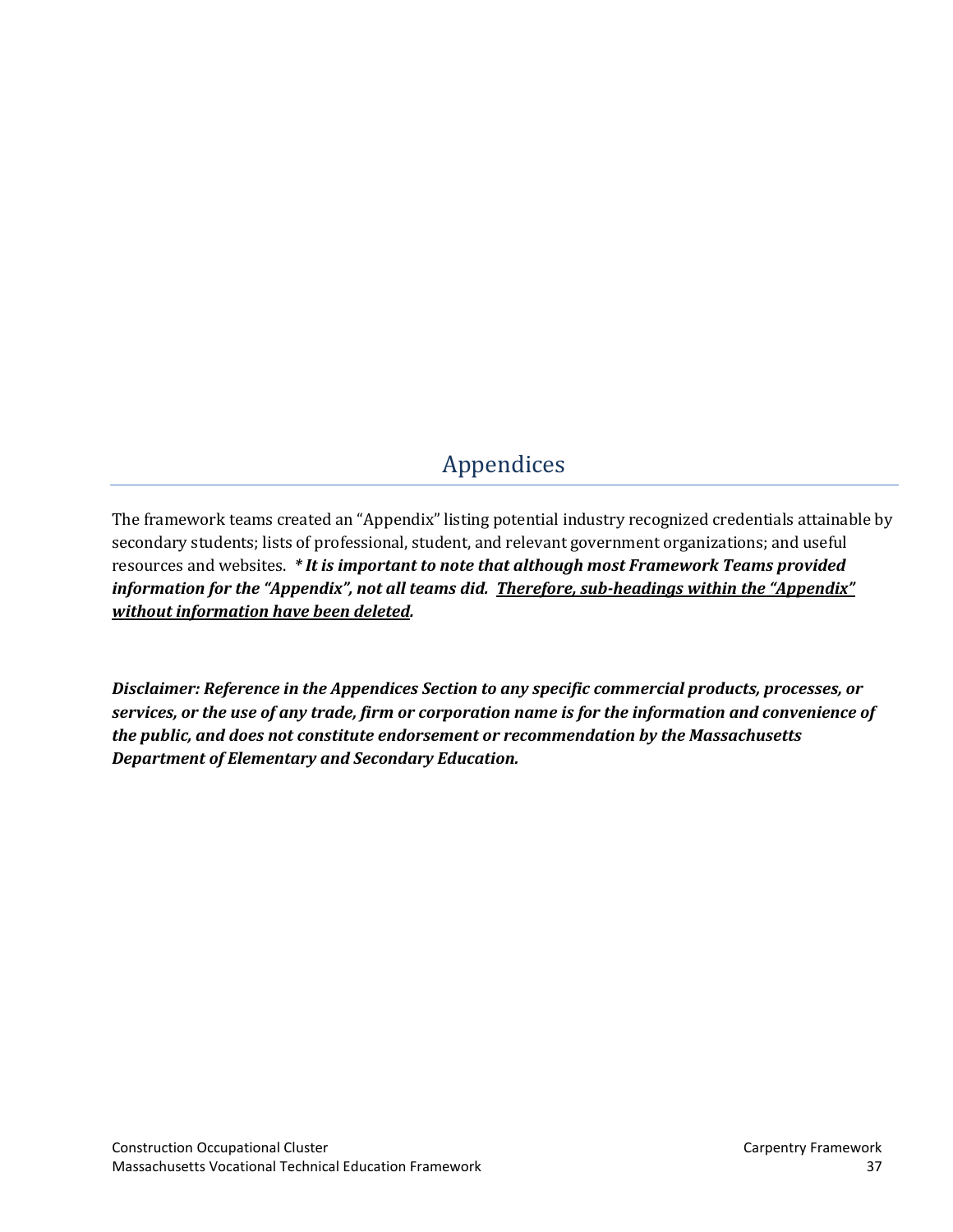| <b>CVTE</b><br>Learning<br><b>Standard</b><br><b>Number</b>                                                    | <b>Strand Coding Designation</b><br><b>Grades ELAs</b><br><b>Learning Standard Number</b> | Text of English Language Arts Learning Standard                                                                                                                              |
|----------------------------------------------------------------------------------------------------------------|-------------------------------------------------------------------------------------------|------------------------------------------------------------------------------------------------------------------------------------------------------------------------------|
| $2.B.01 -$                                                                                                     | RST Grades 9-10 #4                                                                        | Determine the meaning of symbols, key terms, and other                                                                                                                       |
| 2.B.06,                                                                                                        |                                                                                           | domain-specific words and phrases as they are used in a                                                                                                                      |
| 2.C.01,                                                                                                        |                                                                                           | technical context relevant to grades 9-10 texts and topics.                                                                                                                  |
| $2.D.01-$                                                                                                      |                                                                                           |                                                                                                                                                                              |
| 2.D.04                                                                                                         |                                                                                           |                                                                                                                                                                              |
|                                                                                                                | Performance Example:                                                                      |                                                                                                                                                                              |
|                                                                                                                | plans and prints.                                                                         | Students will identify and define various symbols, key terms, and abbreviations on a variety of technical                                                                    |
| 2.B.05,                                                                                                        | WHST Grades $9-10 \#2(a, d)$                                                              | Write informative/explanatory texts, including the narration of                                                                                                              |
| 2.B.06,                                                                                                        |                                                                                           | historical events, scientific procedures/experiments, or                                                                                                                     |
| 2.C.01                                                                                                         |                                                                                           | technical processes.                                                                                                                                                         |
| (incl.                                                                                                         |                                                                                           |                                                                                                                                                                              |
| Advanced                                                                                                       |                                                                                           |                                                                                                                                                                              |
| Standard)                                                                                                      |                                                                                           |                                                                                                                                                                              |
|                                                                                                                |                                                                                           |                                                                                                                                                                              |
|                                                                                                                | Performance Example:                                                                      | Students will accurately calculate a material take-off, including the following: stock list, cost, delivery                                                                  |
|                                                                                                                | method, time frame, and vendor.                                                           |                                                                                                                                                                              |
| 2.B.06                                                                                                         | RST Grades 9-10 #5                                                                        | Analyze the structure of relationships among concepts in a                                                                                                                   |
|                                                                                                                |                                                                                           | text, including relationships among key terms.                                                                                                                               |
|                                                                                                                | Performance Example:                                                                      |                                                                                                                                                                              |
|                                                                                                                |                                                                                           | Students will demonstrate an understanding of the structure of relationships in building codes, by                                                                           |
|                                                                                                                |                                                                                           | discussing the differences between residential and commercial building codes. Students will also<br>compare/contrast how the Massachusetts building code relates to the IBC. |
|                                                                                                                | SL Grades 9-10 #6                                                                         |                                                                                                                                                                              |
| 2.B.04,                                                                                                        |                                                                                           | Adapt speech to a variety of contexts and tasks, demonstrating                                                                                                               |
| 2.C.01,                                                                                                        |                                                                                           | command of formal English when indicated or appropriate.                                                                                                                     |
| 2.D.05,                                                                                                        |                                                                                           |                                                                                                                                                                              |
| 2.D.06,                                                                                                        |                                                                                           |                                                                                                                                                                              |
| 2.G.01,                                                                                                        |                                                                                           |                                                                                                                                                                              |
| 2.G.02,                                                                                                        |                                                                                           |                                                                                                                                                                              |
| 2.H.01,                                                                                                        |                                                                                           |                                                                                                                                                                              |
| 2.K.01                                                                                                         |                                                                                           |                                                                                                                                                                              |
|                                                                                                                | Performance Example:                                                                      |                                                                                                                                                                              |
|                                                                                                                |                                                                                           | Students will effectively translate technical information, demonstrating command of formal English, by                                                                       |
| describing the following: importance of project specifications, detail views and schedules, layout             |                                                                                           |                                                                                                                                                                              |
|                                                                                                                | procedures, and scaffold safety procedures.                                               |                                                                                                                                                                              |
| 2.K.01                                                                                                         | RST Grades 9-10 #7                                                                        | Translate quantitative or technical information expressed in                                                                                                                 |
| Advanced                                                                                                       |                                                                                           | words in a text into visual form and translate information                                                                                                                   |
| Standard                                                                                                       |                                                                                           | expressed visually or mathematically into words.                                                                                                                             |
| Performance Example:                                                                                           |                                                                                           |                                                                                                                                                                              |
| Students will translate technical information in plans and prints into a visual display (e.g. energy efficient |                                                                                           |                                                                                                                                                                              |
| exterior wall that complies with the Massachusetts energy code).                                               |                                                                                           |                                                                                                                                                                              |

# <span id="page-39-1"></span><span id="page-39-0"></span>Embedded English Language Arts and Literacy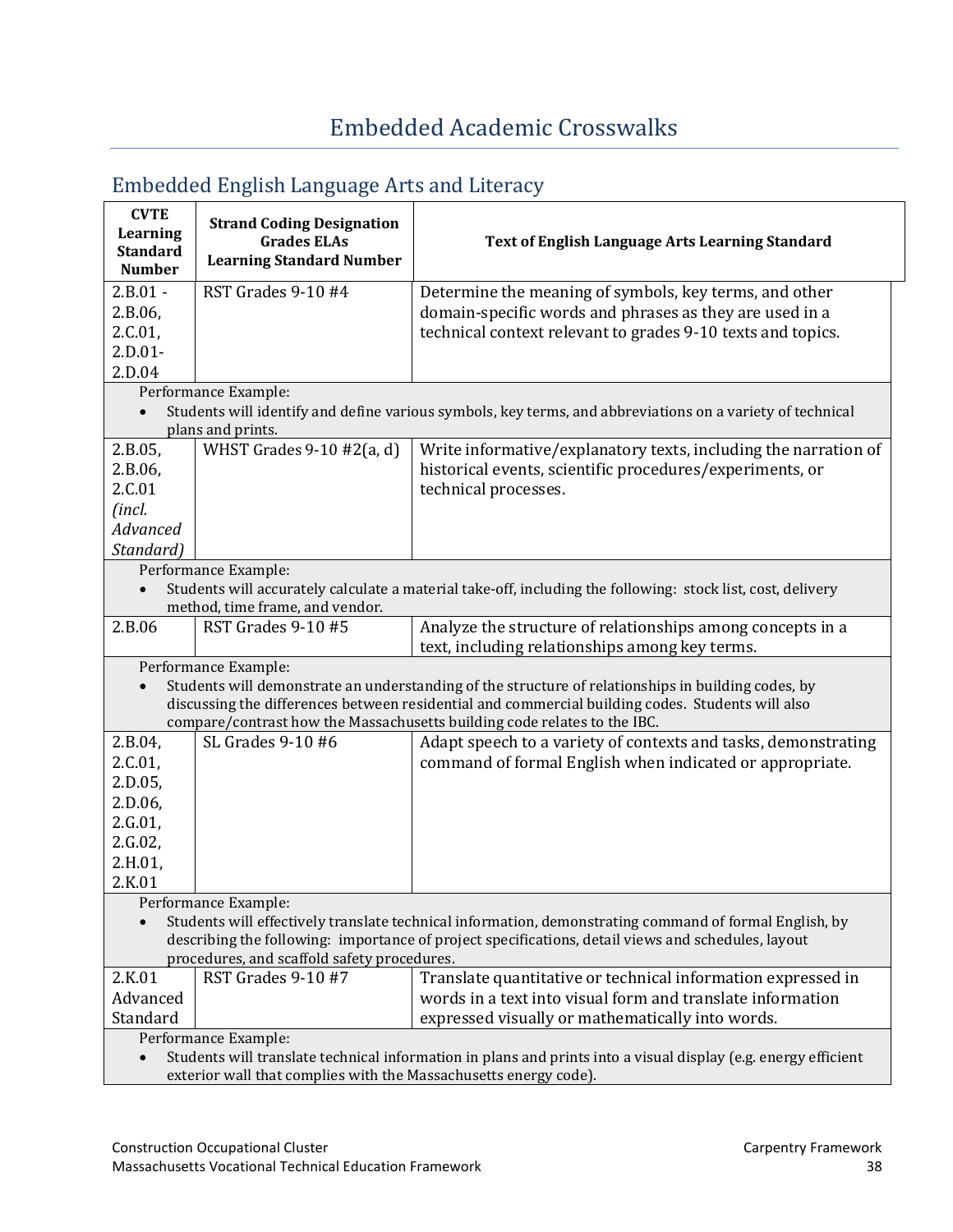| 2.B.06                                                                       | WHST Grades 11-12 #1                    | Write arguments focused on discipline specific content.                                                     |  |  |
|------------------------------------------------------------------------------|-----------------------------------------|-------------------------------------------------------------------------------------------------------------|--|--|
| Advanced                                                                     | $(a-e)$                                 |                                                                                                             |  |  |
| Standard                                                                     |                                         |                                                                                                             |  |  |
|                                                                              | Performance Example:                    |                                                                                                             |  |  |
|                                                                              |                                         | Students will develop a proposal for a residential building project, based upon customer's expressed ideas, |  |  |
|                                                                              |                                         | needs, and budget. The completed proposal will include justification for suggested materials not            |  |  |
|                                                                              | specifically requested by the customer. |                                                                                                             |  |  |
| 2.H.01                                                                       | W Pre-9th $#2$                          | Write informative/explanatory texts to examine a topic and                                                  |  |  |
|                                                                              |                                         | convey ideas, concepts, and information through the selection,                                              |  |  |
| organization, and analysis of relevant content.                              |                                         |                                                                                                             |  |  |
| Performance Example:                                                         |                                         |                                                                                                             |  |  |
| Students will discuss (either written or orally) the purpose of a sill seal. |                                         |                                                                                                             |  |  |

## <span id="page-40-0"></span>Embedded [Mathematics](#page-2-0)

| <b>CVTE</b><br>Learning<br><b>Standard</b><br><b>Number</b>                                                                                                                                                                       | <b>Math Content Conceptual</b><br><b>Category and Domain Code</b><br><b>Learning Standard Number</b> | <b>Text of Mathematics Learning Standard</b>                                                                                                                                                                                                                                                                                                                                                 |
|-----------------------------------------------------------------------------------------------------------------------------------------------------------------------------------------------------------------------------------|------------------------------------------------------------------------------------------------------|----------------------------------------------------------------------------------------------------------------------------------------------------------------------------------------------------------------------------------------------------------------------------------------------------------------------------------------------------------------------------------------------|
| 2.B.01                                                                                                                                                                                                                            | G-SRT8                                                                                               | Use Trigonometric ratios and Pythagorean Theorem to solve<br>right triangles in applied problems.                                                                                                                                                                                                                                                                                            |
|                                                                                                                                                                                                                                   | Performance Example:<br>will determine the height of the walls.                                      | Given the distance between two walls and the diagonal distance from floor to opposite wall top, students                                                                                                                                                                                                                                                                                     |
| 2.B.02                                                                                                                                                                                                                            | $G-MG3$<br>MA.4                                                                                      | Use dimensional analysis for unit conversions to confirm that<br>expressions and equations make sense.                                                                                                                                                                                                                                                                                       |
|                                                                                                                                                                                                                                   | Performance Example:<br>be hidden on a set of building plans.                                        | Students will examine three dimensional objects and determine surface area, volume, and what lines might                                                                                                                                                                                                                                                                                     |
| 2.B.03                                                                                                                                                                                                                            | G-GMD4                                                                                               | Identify the shapes of two-dimensional cross-sections of three-<br>dimensional objects, and identify three-dimensional objects<br>generated by rotations of two-dimensional objects.                                                                                                                                                                                                         |
| Performance Example:<br>Students will calculate area for two and three-dimensional objects. Given an amount of cardboard,<br>determine different sizes of a box that could be built. Repeat with lumber and bookcase to be built. |                                                                                                      |                                                                                                                                                                                                                                                                                                                                                                                              |
| 2.B.05                                                                                                                                                                                                                            | $N-Q3$<br>MA.3.a                                                                                     | Define appropriate quantities for the purpose of descriptive<br>modeling.<br>Describe the effects of approximate error in measurement and<br>rounding on measurements and on computed values from<br>measurements.                                                                                                                                                                           |
| Performance Example:<br>Given a set of construction plans, students will estimate a complete stock list, and compare the variation<br>and costs related.                                                                          |                                                                                                      |                                                                                                                                                                                                                                                                                                                                                                                              |
| 2.D.04                                                                                                                                                                                                                            | $N-Q3$<br>MA.3.a<br>G-SRT8<br>G-GPE7                                                                 | Identify significant figures in recorded measures and<br>computed values based on the context given and the precision<br>of the tools used to measure.<br>Use Trigonometric ratios and Pythagorean Theorem to solve<br>right triangles in applied problems.<br>Use coordinates to compute perimeters of polygons and areas<br>of triangles and rectangles, e.g., using the distance formula. |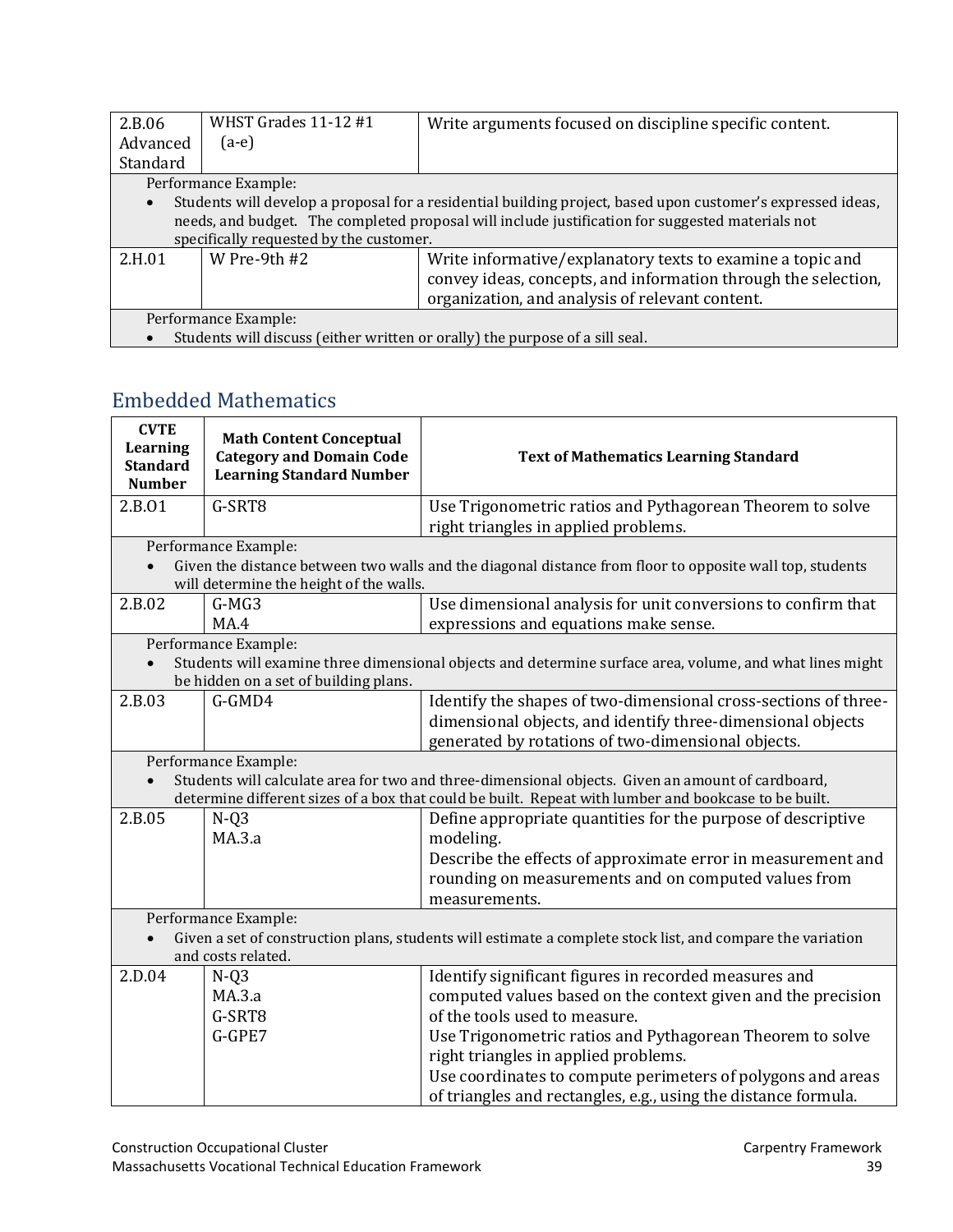| Performance Example:<br>Students will determine actual sizes of material (2 x 4, 2 x 6). Students will determine roof rafter length |                            |                                                                                                            |
|-------------------------------------------------------------------------------------------------------------------------------------|----------------------------|------------------------------------------------------------------------------------------------------------|
| using Pythagorean Theorem.                                                                                                          |                            |                                                                                                            |
| 2.D.05                                                                                                                              | $G-CO11$                   | Prove theorems about parallelograms, e.g., rectangles are<br>parallelograms with congruent diagonals.      |
|                                                                                                                                     | Performance Example:       |                                                                                                            |
|                                                                                                                                     |                            | Students will prove a door opening is a parallelogram using the Pythagorean Theorem.                       |
| 2.D.07                                                                                                                              | $G-CO11$                   | Prove theorems about parallelograms, e.g., rectangles are<br>parallelograms with congruent diagonals.      |
|                                                                                                                                     | Performance Example:       |                                                                                                            |
|                                                                                                                                     | opposite angles congruent? | Students will determine if a quadrilateral is a parallelogram. Do the diagonals bisect each other? Are the |
| 2.D.07                                                                                                                              | G-GPE5                     | Prove the slope criteria for parallel and perpendicular lines                                              |
|                                                                                                                                     |                            | and use them to solve geometric problems. Find the equation                                                |
|                                                                                                                                     |                            | of a line parallel or perpendicular to a given line that passes                                            |
|                                                                                                                                     |                            | through a given point.                                                                                     |
|                                                                                                                                     | Performance Example:       |                                                                                                            |
|                                                                                                                                     | associated equations.      | On a coordinate plane, students will draw a line parallel and a line perpendicular given a point, and find |
| 2.E.01                                                                                                                              | $N-Q1$                     | Identify significant figures in recorded measures and                                                      |
|                                                                                                                                     |                            | computed values based on the context given and the precision<br>of the tools used to measure.              |
|                                                                                                                                     | Performance Example:       |                                                                                                            |
|                                                                                                                                     | millimeters).              | Students will measure a shed with various units of measure (yards, feet, inches, meters, centimeters,      |
| 2.H.01                                                                                                                              | G-GPE6                     | Find the point on a directed line segment between two given                                                |
|                                                                                                                                     | Performance Example:       | points that partitions the segment in a given ratio.                                                       |
|                                                                                                                                     |                            | Students will layout a 2" x 4" x 8', determine and identify where 16 inches on center is and label.        |
| 2.H.02                                                                                                                              | G-C011                     | Prove theorems about parallelograms; opposite sides are                                                    |
|                                                                                                                                     |                            | congruent, opposite angles are congruent, rectangles are                                                   |
|                                                                                                                                     |                            | parallelograms with congruent diagonals.                                                                   |
|                                                                                                                                     | Performance Example:       |                                                                                                            |
| Given a set of plans, students will determine door and wall opening requirements.                                                   |                            |                                                                                                            |
| 2.H.04                                                                                                                              | $G-CO12$                   | Make formal geometric constructions with a variety of tools                                                |
|                                                                                                                                     |                            | and methods (compass and straightedge, string, reflective                                                  |
|                                                                                                                                     |                            | devices, paper folding, dynamic geometric software, etc.).                                                 |
| Performance Example:                                                                                                                |                            |                                                                                                            |
| Students will draw the layout of the floor for an 8' x 12' deck.                                                                    |                            |                                                                                                            |

# <span id="page-41-0"></span>Embedded [Science and Technology/Engineering](#page-2-0)

# <span id="page-41-1"></span> *[Earth and Space Science](#page-2-0)*

| <b>CVTE</b><br>Learning<br><b>Standard</b><br><b>Number</b> | Subject Area,<br><b>Topic Heading and</b><br><b>Learning Standard Number</b> | <b>Text of Earth and Space Science Learning Standard</b>                                                               |
|-------------------------------------------------------------|------------------------------------------------------------------------------|------------------------------------------------------------------------------------------------------------------------|
| 2.I.01                                                      | 3. Earth Processes and<br>Cycles 3.1                                         | Explain how physical and chemical weathering leads to<br>erosion and the formation of soils and sediments, and creates |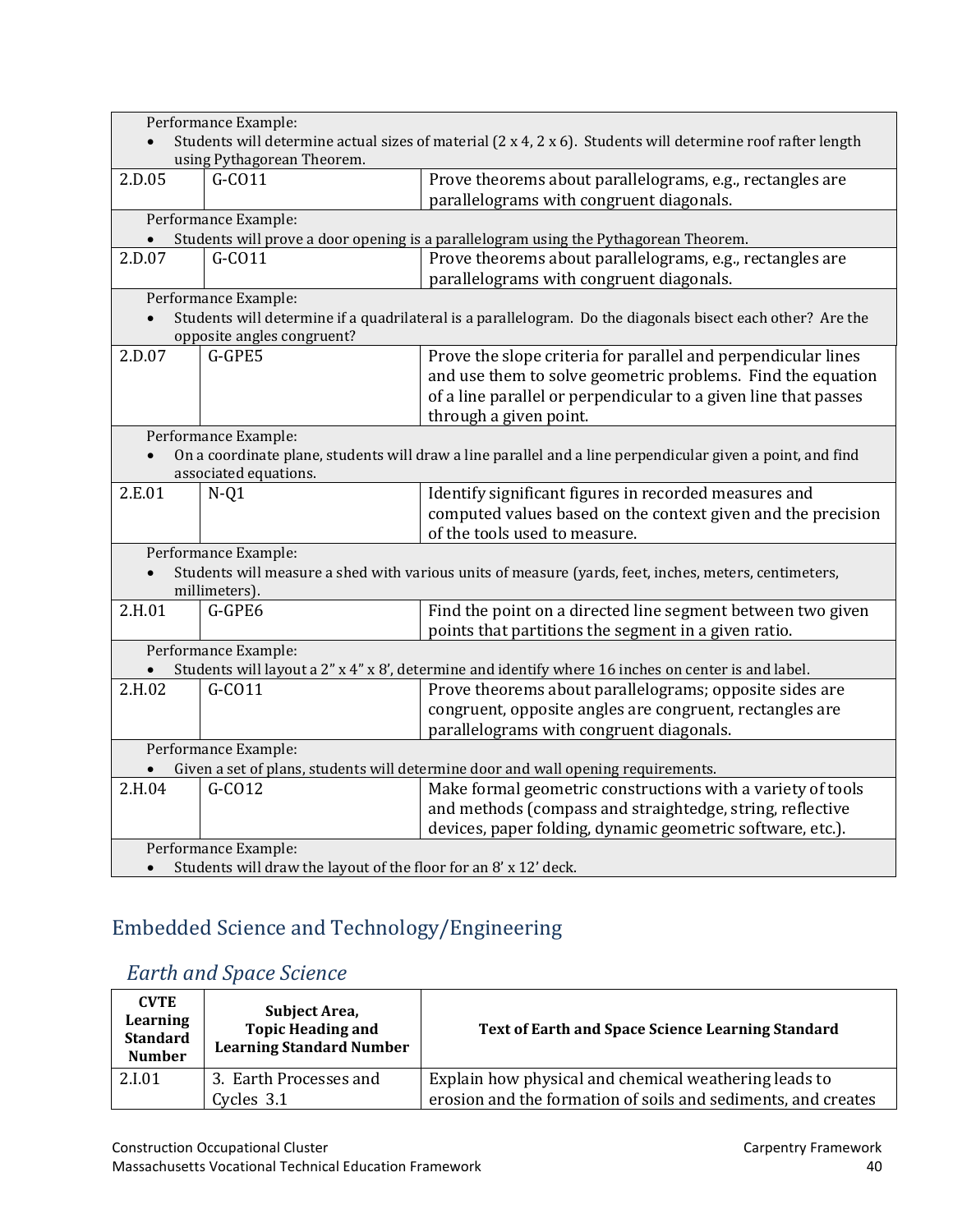|                                                                                            |                                                                              | various types of landscapes. Give examples that show the                                                                                                                                                                                                           |  |
|--------------------------------------------------------------------------------------------|------------------------------------------------------------------------------|--------------------------------------------------------------------------------------------------------------------------------------------------------------------------------------------------------------------------------------------------------------------|--|
|                                                                                            |                                                                              | effects of physical and chemical weathering on the                                                                                                                                                                                                                 |  |
|                                                                                            |                                                                              | environment.                                                                                                                                                                                                                                                       |  |
|                                                                                            | Performance Example:                                                         |                                                                                                                                                                                                                                                                    |  |
|                                                                                            |                                                                              | Students will demonstrate proper installation of exterior finish materials to protect structure from                                                                                                                                                               |  |
|                                                                                            | weatherization.                                                              |                                                                                                                                                                                                                                                                    |  |
| 2.J.01                                                                                     | 3. Earth Processes and                                                       | 3.4 Explain how water flows into and through a watershed.                                                                                                                                                                                                          |  |
|                                                                                            | Cycles 3.4, 3.5, 3.6                                                         | Explain the roles of aquifers, wells, porosity, permeability,<br>water table, and runoff.                                                                                                                                                                          |  |
|                                                                                            |                                                                              | 3.5 Describe the processes of the hydrologic cycle, including<br>evaporation, condensation, precipitation, surface runoff and<br>groundwater percolation, infiltration, and transpiration.                                                                         |  |
|                                                                                            |                                                                              | 3.6 Describe the rock cycle, and the processes that are<br>responsible for the formation of igneous, sedimentary, and<br>metamorphic rocks. Compare the physical properties of these<br>rock types and the physical properties of common rock-<br>forming minerals |  |
|                                                                                            | Performance Example:                                                         |                                                                                                                                                                                                                                                                    |  |
|                                                                                            | Students will identify basic concrete framework principles and applications. |                                                                                                                                                                                                                                                                    |  |
| 2.K.01                                                                                     | 2. Energy Resources in the                                                   | 2.1 Recognize, describe, and compare renewable energy                                                                                                                                                                                                              |  |
| Advanced                                                                                   | Earth System 2.1, 2.2                                                        | resources (e.g., solar, wind, water, biomass) and nonrenewable<br>energy resources (e.g., fossil fuels, nuclear energy).                                                                                                                                           |  |
|                                                                                            |                                                                              | 2.2 Describe the effects on the environment and on the carbon                                                                                                                                                                                                      |  |
|                                                                                            |                                                                              | cycle of using both renewable and nonrenewable sources of                                                                                                                                                                                                          |  |
|                                                                                            |                                                                              | energy.                                                                                                                                                                                                                                                            |  |
|                                                                                            | Performance Example:                                                         |                                                                                                                                                                                                                                                                    |  |
| Students will design an energy efficient exterior wall complying with the MA energy codes. |                                                                              |                                                                                                                                                                                                                                                                    |  |

# <span id="page-42-0"></span> *[Life Science \(Biology\)](#page-2-0)*

| <b>CVTE</b><br>Learning<br><b>Standard</b><br><b>Number</b>                                                | Subject Area,<br><b>Topic Heading and</b><br><b>Learning Standard Number</b> | <b>Text of Biology Learning Standard</b>                                       |
|------------------------------------------------------------------------------------------------------------|------------------------------------------------------------------------------|--------------------------------------------------------------------------------|
| 2.H.01                                                                                                     | Life Science,                                                                | Explain how dead plants and animals are broken down by                         |
|                                                                                                            | <b>Energy and Living Things</b>                                              | other living organisms and how this process contributes to the                 |
|                                                                                                            | 15                                                                           | system as a whole.                                                             |
|                                                                                                            | Performance Example:                                                         |                                                                                |
|                                                                                                            |                                                                              | Students will make identify one purpose of a sill is to prevent decomposition. |
| 2.D.01                                                                                                     | Life Science                                                                 | Classify organisms into the currently recognized kingdoms                      |
|                                                                                                            | Classification of Organisms                                                  | according to characteristics that they share. Be familiar with                 |
|                                                                                                            |                                                                              | organisms from each kingdom.                                                   |
| Performance Example:                                                                                       |                                                                              |                                                                                |
| Given samples of wood, students will be able to identify various species, properties, and characteristics. |                                                                              |                                                                                |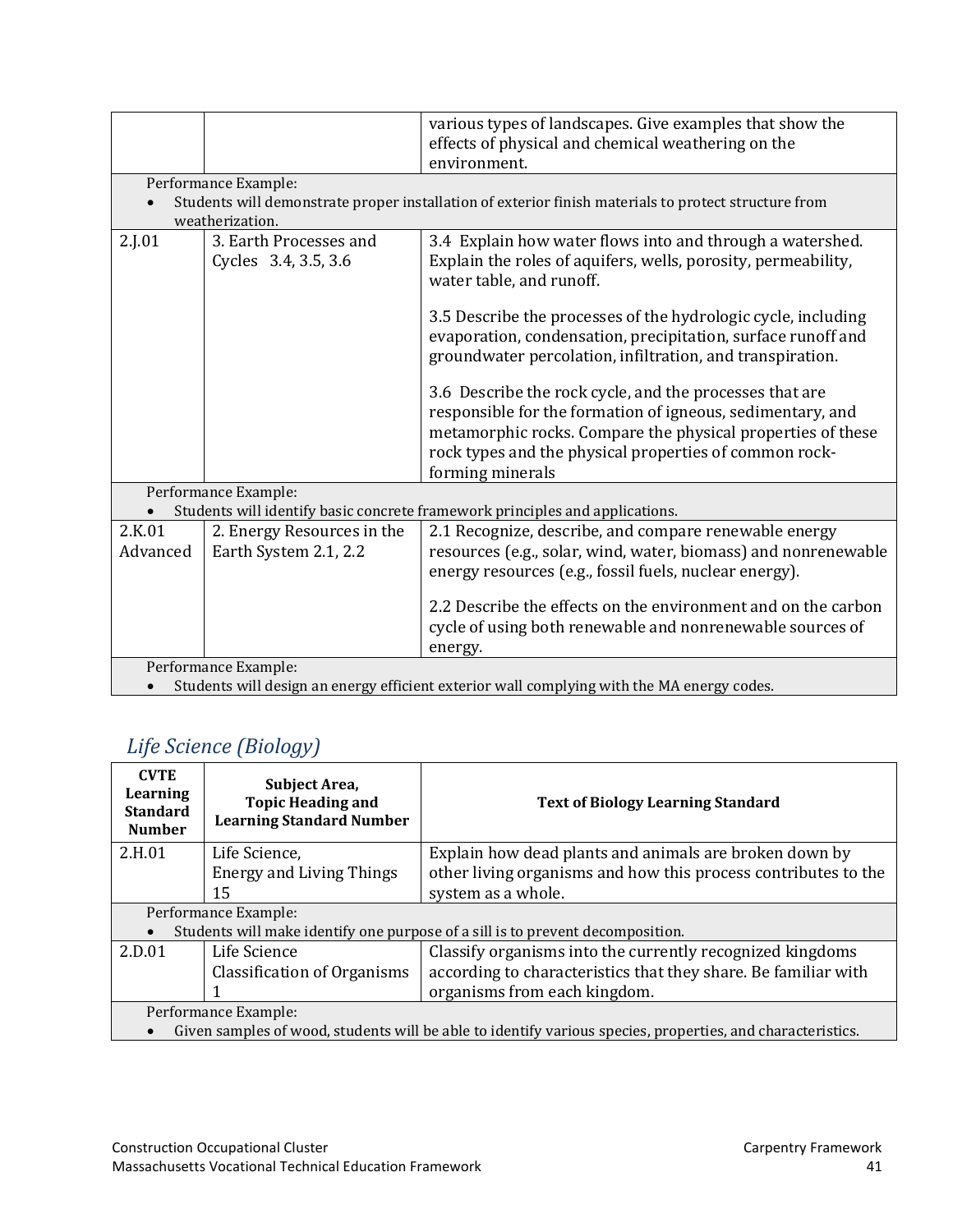# <span id="page-43-0"></span> *Physical [Science \(Chemistry\)](#page-2-0)*

| <b>CVTE</b><br>Learning<br><b>Standard</b><br><b>Number</b>                                                                     | Subject Area,<br><b>Topic Heading and</b><br><b>Learning Standard Number</b>               | <b>Text of Chemistry Learning Standard</b>                                                                   |  |  |
|---------------------------------------------------------------------------------------------------------------------------------|--------------------------------------------------------------------------------------------|--------------------------------------------------------------------------------------------------------------|--|--|
| 2.1, 2.2                                                                                                                        | 1. Properties of Matter 1.1                                                                | Identify and explain physical properties (e.g., density, melting                                             |  |  |
|                                                                                                                                 |                                                                                            | point, boiling point, conductivity, malleability) and chemical                                               |  |  |
|                                                                                                                                 |                                                                                            | properties (e.g., the ability to form new substances).                                                       |  |  |
|                                                                                                                                 |                                                                                            | Distinguish between chemical and physical changes.                                                           |  |  |
|                                                                                                                                 | Performance Example:                                                                       |                                                                                                              |  |  |
| Students will demonstrate understanding of SDS sheets and be able to determine appropriate health and<br>safety considerations  |                                                                                            |                                                                                                              |  |  |
| 2.D.01,                                                                                                                         | 1. Properties of matter 1.1                                                                | Identify and explain physical properties (e.g., density, melting                                             |  |  |
| 2.D.02                                                                                                                          |                                                                                            | point, boiling point, conductivity, malleability) and chemical                                               |  |  |
|                                                                                                                                 |                                                                                            | properties (e.g., the ability to form new substances).                                                       |  |  |
|                                                                                                                                 |                                                                                            | Distinguish between chemical and physical changes.                                                           |  |  |
|                                                                                                                                 | Performance Example:                                                                       |                                                                                                              |  |  |
|                                                                                                                                 | materials.                                                                                 | Students will define building material, and articulate differences between natural materials and engineered  |  |  |
| 2.D.06                                                                                                                          | 7. Solutions, Rates of                                                                     | Identify the factors that affect the rate of a chemical reaction                                             |  |  |
|                                                                                                                                 | Reactions, and Equilibrium                                                                 | (temperature, mixing, concentration, particle size, surface                                                  |  |  |
|                                                                                                                                 | 7.5                                                                                        | area, catalyst).                                                                                             |  |  |
|                                                                                                                                 | Performance Example:<br>Students will describe and apply best practices in lumber storage. |                                                                                                              |  |  |
| 2.J.01                                                                                                                          | 6. States of Matter, Kinetic                                                               | Describe the law of conservation of energy. Explain the                                                      |  |  |
|                                                                                                                                 | Molecular Theory, and                                                                      | difference between an endothermic process and an                                                             |  |  |
|                                                                                                                                 | Thermochemistry 6.4                                                                        | exothermic process.                                                                                          |  |  |
|                                                                                                                                 | Performance Example:                                                                       |                                                                                                              |  |  |
|                                                                                                                                 |                                                                                            | Students will identify basic concrete principles and understand process is exothermic.                       |  |  |
| 2.J.01                                                                                                                          | 7. Solutions, Rates of                                                                     | 7.3 Identify and explain the factors that affect the rate of                                                 |  |  |
|                                                                                                                                 | Reactions, and Equilibrium                                                                 | dissolving (e.g., temperature, concentration, surface area,                                                  |  |  |
|                                                                                                                                 | 7.3, 7.5                                                                                   | pressure, mixing).                                                                                           |  |  |
|                                                                                                                                 |                                                                                            | 7.5 Identify the factors that affect the rate of a chemical                                                  |  |  |
|                                                                                                                                 |                                                                                            | reaction (temperature, mixing, concentration, particle size,                                                 |  |  |
|                                                                                                                                 |                                                                                            | surface area, catalyst)                                                                                      |  |  |
|                                                                                                                                 | Performance Example:                                                                       |                                                                                                              |  |  |
|                                                                                                                                 |                                                                                            | Students will consider aggregates in concrete and understand that changes will affect character and quality. |  |  |
| 2.J.01.03                                                                                                                       | 5. Chemical Reactions and                                                                  | Balance chemical equations by applying the laws of                                                           |  |  |
|                                                                                                                                 | Stoichiometry 5.1                                                                          | conservation of mass and constant composition (definite                                                      |  |  |
|                                                                                                                                 |                                                                                            | proportions).                                                                                                |  |  |
| Performance Example:<br>Students will identify basic concrete principles and relate curing of concrete to conservation of mass. |                                                                                            |                                                                                                              |  |  |
|                                                                                                                                 |                                                                                            |                                                                                                              |  |  |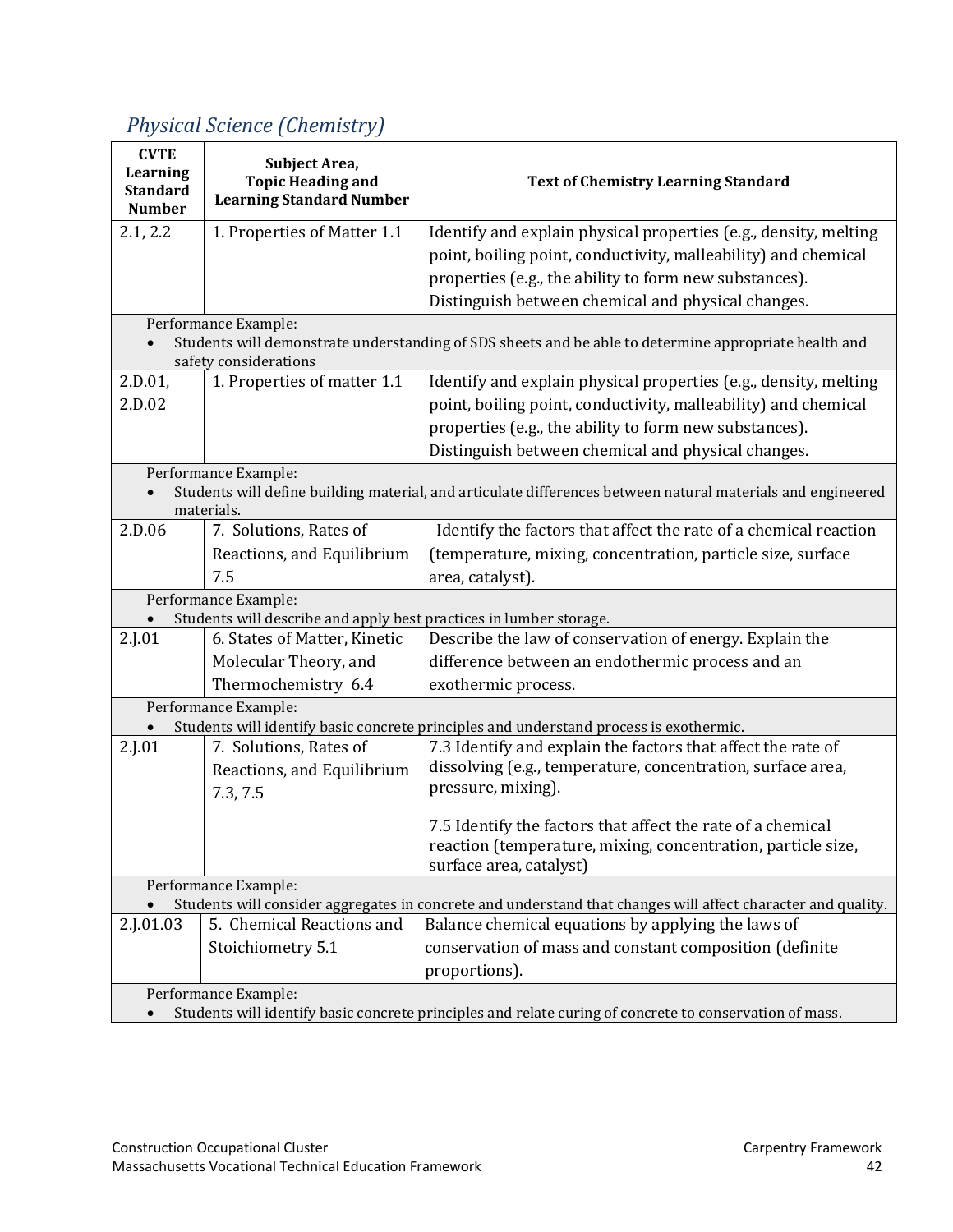#### **CVTE Learning Standard Number Subject Area, Topic Heading and Learning Standard Number Text of Physics Learning Standard** 2.I.02 2.K.01 3. Heat and Heat Transfer 3.1, 3.2, 3.3, 3.4 3.1 Explain how heat energy is transferred by convection, conduction, and radiation. 3.2 Explain how heat energy will move from a higher temperature to a lower temperature until equilibrium is reached. 3.3 Describe the relationship between average molecular kinetic energy and temperature. Recognize that energy is absorbed when a substance changes from a solid to a liquid to a gas, and that energy is released when a substance changes from a gas to a liquid to a solid. Explain the relationships among evaporation, condensation, cooling, and warming. 3.4 Explain the relationships among temperature changes in a substance, the amount of heat transferred, the amount (mass) of the substance, and the specific heat of the substance. Performance Example: • Students will identify energy efficient materials and discuss their uses.<br>01 1. Motion and Forces 1.7 Distinguish qualitatively betw 2.E.01 2.F.01 2.F.02 2.F.03 2.F.04 Distinguish qualitatively between static and kinetic friction, and describe their effects on the motion of objects. Performance Example: • Students will create projects using both hand tools and power tools. They will demonstrate safe operating procedures and maintenance of sawing, drilling, boring, planning, shaping, mitering, and fastening tools.<br>
1. Motion and Forces 1.8 Describe concentually the forces involved in circular motion 2.E.01 2.F.01 2.F.02 2.F.03 2.F.04 Describe conceptually the forces involved in circular motion. Performance Example: • Students will operate circular motion tools to create and finish a project.<br>
2.H.02 1. Motion and Forces Use a free-body force diagram t 1. Motion and Forces 1.5 Use a free-body force diagram to show forces acting on a system consisting of a pair of interacting objects. For a diagram with only co-linear forces, determine the net force acting on a system and between the objects. Performance Example: • Students will layout and construct load bearing walls. 2.H.04 Advanced 3. Heat and Heat Transfer 3.4 3.4 Explain the relationships among temperature changes in a substance, the amount of heat transferred, the amount (mass) of the substance, and the specific heat of the substance.

## <span id="page-44-0"></span> *Physical [Science \(Physics\)](#page-2-0)*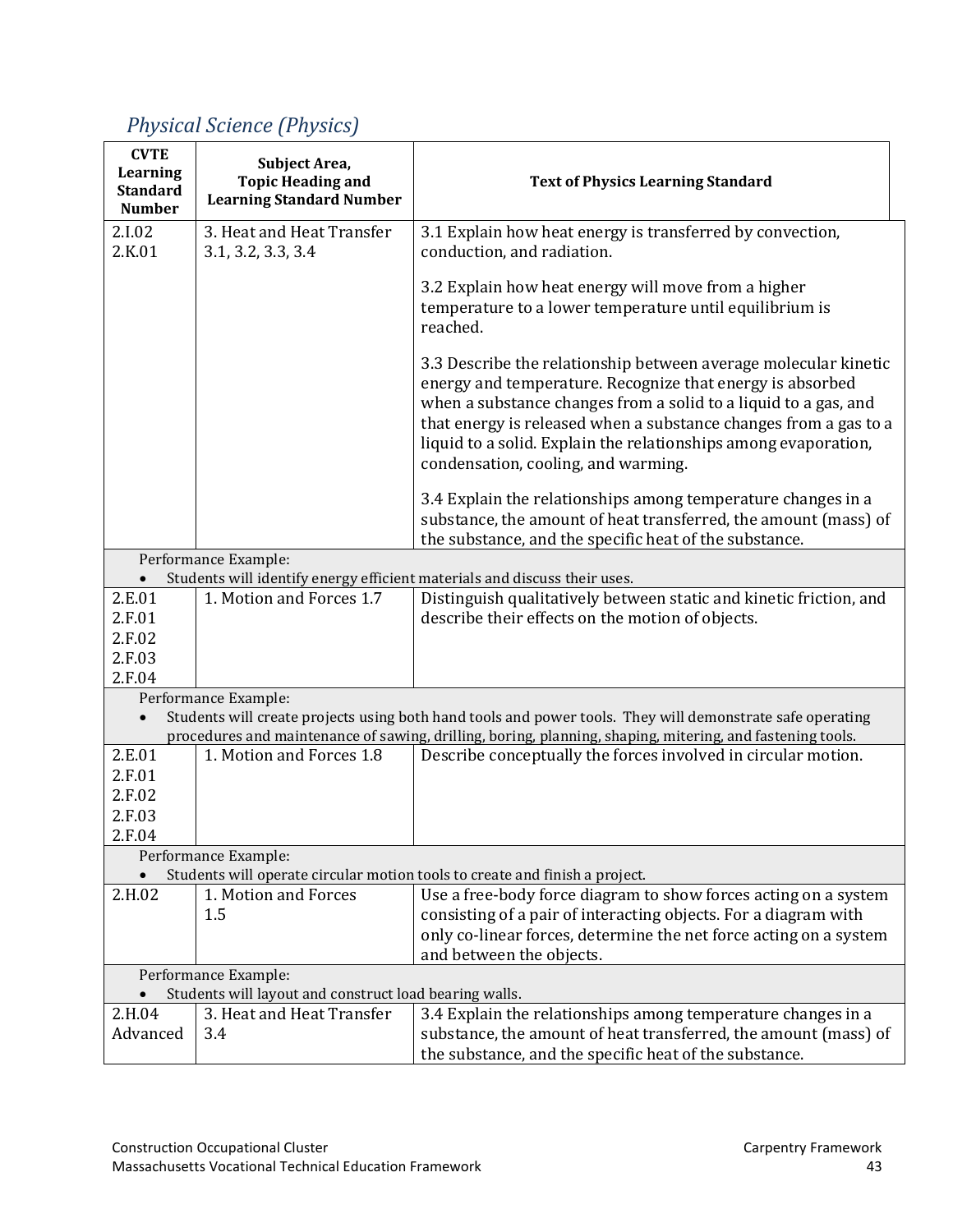| Performance Example:                                                                            |                           |                                                              |  |  |
|-------------------------------------------------------------------------------------------------|---------------------------|--------------------------------------------------------------|--|--|
| Students will select and install composite wall systems considering total R-value of materials. |                           |                                                              |  |  |
| 2.H.04                                                                                          | 1. Motion and Forces 1.5  | Use a free-body force diagram to show forces acting on a     |  |  |
| Advanced                                                                                        |                           | system consisting of a pair of interacting objects. For a    |  |  |
|                                                                                                 |                           | diagram with only co-linear forces, determine the net force  |  |  |
|                                                                                                 |                           | acting on a system and between the objects                   |  |  |
| Performance Example:                                                                            |                           |                                                              |  |  |
| Students will demonstrate proper practices related to Flitch beams.                             |                           |                                                              |  |  |
| 2.E.01                                                                                          | 3. Heat and Heat Transfer | Explain the relationships among temperature changes in a     |  |  |
| 2.F.01                                                                                          | 3.4                       | substance, the amount of heat transferred, the amount (mass) |  |  |
| 2.F.02                                                                                          |                           | of the substance, and the specific heat of the substance.    |  |  |
| 2.F.03                                                                                          |                           |                                                              |  |  |
| 2.F.04                                                                                          |                           |                                                              |  |  |
| Performance Example:                                                                            |                           |                                                              |  |  |
| Students will create projects using a variety of tools and explain heat transfer and friction.  |                           |                                                              |  |  |

# <span id="page-45-0"></span> *[Technology/Engineering](#page-2-0)*

| <b>CVTE</b><br>Learning<br><b>Standard</b><br><b>Number</b>                                              | Subject Area,<br><b>Topic Heading and</b><br><b>Learning Standard Number</b>        | Text of Technology/Engineering Learning Standard                                                             |  |  |  |
|----------------------------------------------------------------------------------------------------------|-------------------------------------------------------------------------------------|--------------------------------------------------------------------------------------------------------------|--|--|--|
| 2.H.01                                                                                                   | 5. Construction Technology                                                          | Describe and explain parts of a structure, e.g., foundation,                                                 |  |  |  |
| 2.H.02                                                                                                   | 5.1                                                                                 | flooring, decking, wall, roofing systems.                                                                    |  |  |  |
| 2.H.03                                                                                                   |                                                                                     |                                                                                                              |  |  |  |
| 2.H.04                                                                                                   |                                                                                     |                                                                                                              |  |  |  |
| Performance Example:                                                                                     |                                                                                     |                                                                                                              |  |  |  |
| Students will demonstrate understanding and install: floor framing systems, interior and exterior walls, |                                                                                     |                                                                                                              |  |  |  |
|                                                                                                          | ceilings and roofs.                                                                 |                                                                                                              |  |  |  |
| 2.B.05                                                                                                   | 1. Materials, Tools, and                                                            | Given a design task, identify appropriate materials (e.g., wood,                                             |  |  |  |
| 2.D.01                                                                                                   | Machines 1.1                                                                        | paper, plastic, aggregates, ceramics, metals, solvents,                                                      |  |  |  |
| 2.D.02                                                                                                   |                                                                                     | adhesives) based on specific properties and characteristics                                                  |  |  |  |
|                                                                                                          |                                                                                     | (e.g., strength, hardness, and flexibility)                                                                  |  |  |  |
|                                                                                                          | Performance Example:                                                                |                                                                                                              |  |  |  |
|                                                                                                          |                                                                                     | Students will demonstrate the necessary techniques for the layout and developments of a materials list for a |  |  |  |
| project.                                                                                                 |                                                                                     |                                                                                                              |  |  |  |
| 2.B.02                                                                                                   | 3. Communication                                                                    | Identify and explain how symbols and icons (e.g., international                                              |  |  |  |
|                                                                                                          | Technologies 3.4                                                                    | symbols and graphics) are used to communicate a message.                                                     |  |  |  |
|                                                                                                          | Performance Example:                                                                |                                                                                                              |  |  |  |
| Students will define basic abbreviations, line types symbols and notes on prints.                        |                                                                                     |                                                                                                              |  |  |  |
| 2.B.04                                                                                                   | 3. Communication                                                                    | Identify and explain the appropriate tools, machines, and                                                    |  |  |  |
|                                                                                                          | Technologies 3.2                                                                    | electronic devices (e.g., drawing tools, computer-aided design,                                              |  |  |  |
|                                                                                                          |                                                                                     | and cameras) used to produce and/or reproduce design                                                         |  |  |  |
|                                                                                                          |                                                                                     | solutions (e.g., engineering drawings, prototypes, and reports).                                             |  |  |  |
| Performance Example:                                                                                     |                                                                                     |                                                                                                              |  |  |  |
|                                                                                                          | Students will identify basic abbreviations, line types symbols and notes on prints. |                                                                                                              |  |  |  |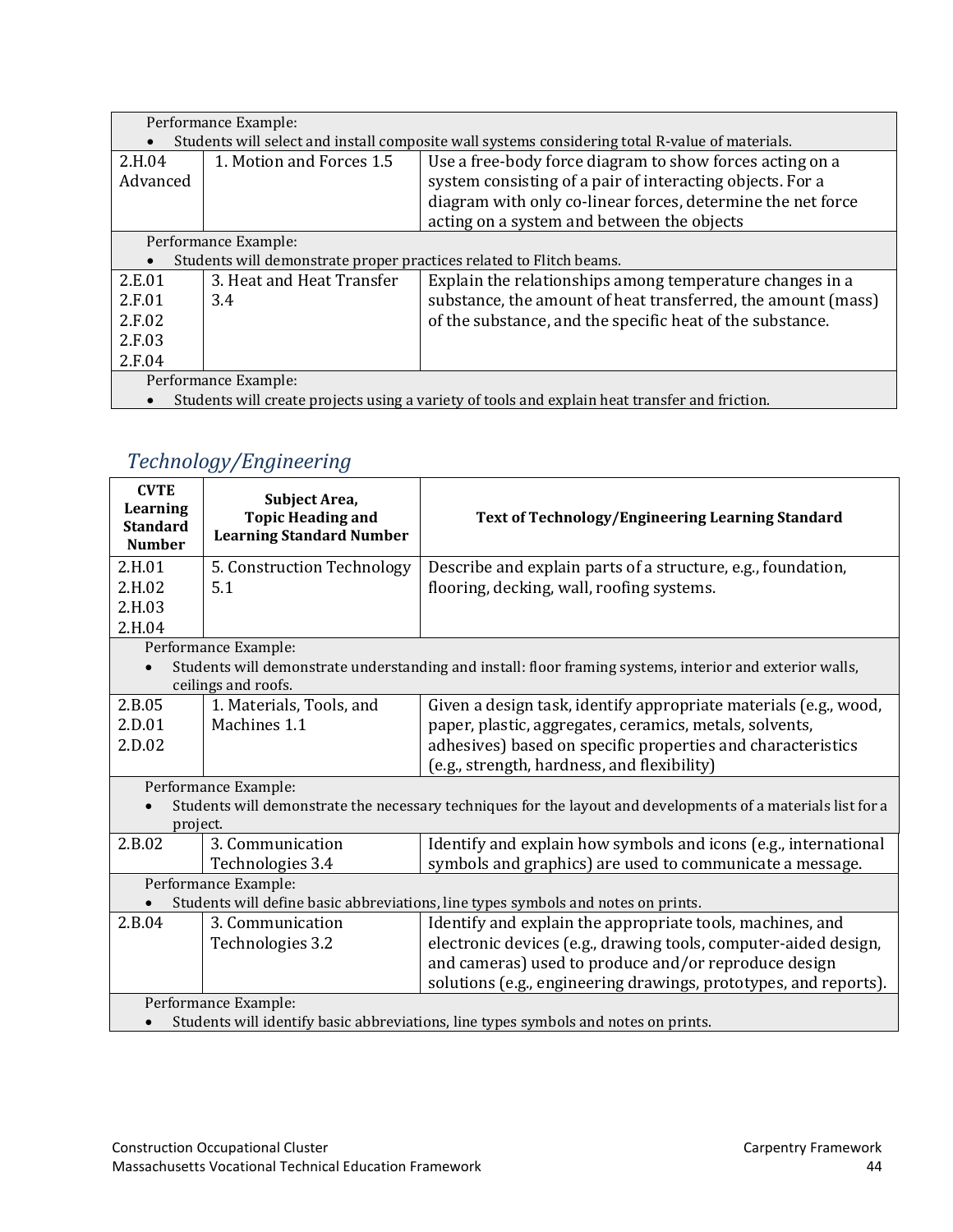| 2.D.04               | 1. Materials, Tools, and                                                                                 | Identify and explain appropriate measuring tools, hand tools,                                        |  |  |
|----------------------|----------------------------------------------------------------------------------------------------------|------------------------------------------------------------------------------------------------------|--|--|
| 2.D.07               | Machines 1.2                                                                                             | and power tools used to hold, lift, carry, fasten, and separate,                                     |  |  |
| 2.E.01               |                                                                                                          | and explain their safe and proper use.                                                               |  |  |
| 2.F.01               |                                                                                                          |                                                                                                      |  |  |
| 2.F.02               |                                                                                                          |                                                                                                      |  |  |
| 2.F.03               |                                                                                                          |                                                                                                      |  |  |
| 2.F.04               |                                                                                                          |                                                                                                      |  |  |
| 2.H.01               |                                                                                                          |                                                                                                      |  |  |
| 2.F.04               |                                                                                                          |                                                                                                      |  |  |
| Performance Example: |                                                                                                          |                                                                                                      |  |  |
|                      |                                                                                                          | Students will safely and properly use a variety of measuring, hand and power tools.                  |  |  |
| 2.D.04               | 1. Materials, Tools, and                                                                                 | Identify and explain the safe and proper use of measuring                                            |  |  |
| 2.D.07               | Machines 1.3                                                                                             | tools, hand tools, and machines (e.g., band saw, drill press,                                        |  |  |
| 2.E.01               |                                                                                                          | sander, hammer, screwdriver, pliers, tape measure, screws,                                           |  |  |
| 2.F.01               |                                                                                                          | nails, and other mechanical fasteners) needed to construct a                                         |  |  |
| 2.F.02               |                                                                                                          | prototype of an engineering design.                                                                  |  |  |
| 2.F.03               |                                                                                                          |                                                                                                      |  |  |
| 2.F.04               |                                                                                                          |                                                                                                      |  |  |
| 2.H.01               |                                                                                                          |                                                                                                      |  |  |
| 2.F.04               |                                                                                                          |                                                                                                      |  |  |
|                      | Performance Example:                                                                                     |                                                                                                      |  |  |
|                      |                                                                                                          | Students will demonstrate proper use of all measuring, hand and power tools to complete construction |  |  |
| projects.            |                                                                                                          |                                                                                                      |  |  |
| 2.B.01               | 2. Engineering Design 2.2                                                                                | Demonstrate methods of representing solutions to a design                                            |  |  |
| 2.B.02               |                                                                                                          | problem, e.g., sketches, orthographic projections, multi-view                                        |  |  |
| 2.B.03               |                                                                                                          | drawings.                                                                                            |  |  |
| 2.B.04               |                                                                                                          |                                                                                                      |  |  |
| 2.C.01               |                                                                                                          |                                                                                                      |  |  |
| Performance Example: |                                                                                                          |                                                                                                      |  |  |
|                      | Students will demonstrate fundamental understanding of schematics and layout project based on blue print |                                                                                                      |  |  |
| design.              |                                                                                                          |                                                                                                      |  |  |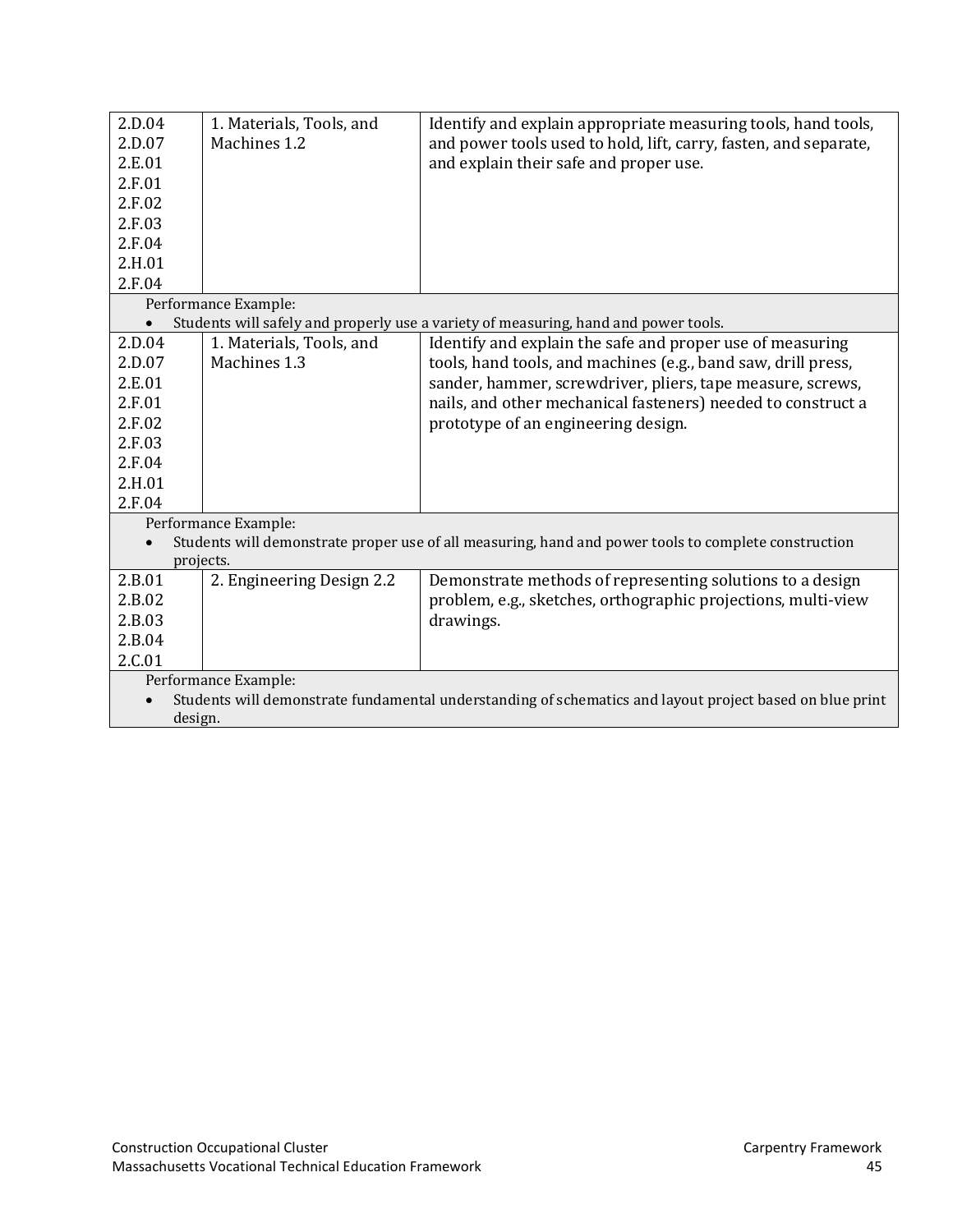# <span id="page-47-0"></span>[DESE Statewide Articulation Agreements](#page-2-0)

#### **ARTICULATION AGREEMENT**

*Between* 

New England Carpenters Apprenticeship & Training Fund

*And* 

Massachusetts High Schools with Chapter 74-Approved Vocational Technical Education Carpentry Programs

#### **ARTICULATION AGREEMENT**

*Between* 

Massachusetts Community Colleges

*And* 

Massachusetts Chapter 74-Approved Secondary Career/Vocational Technical Carpentry Programs Effective Date: November 13, 2014 *for more information, click*

<http://www.masscc.org/partnerships-initiatives/voc-schools-articulation-agreements>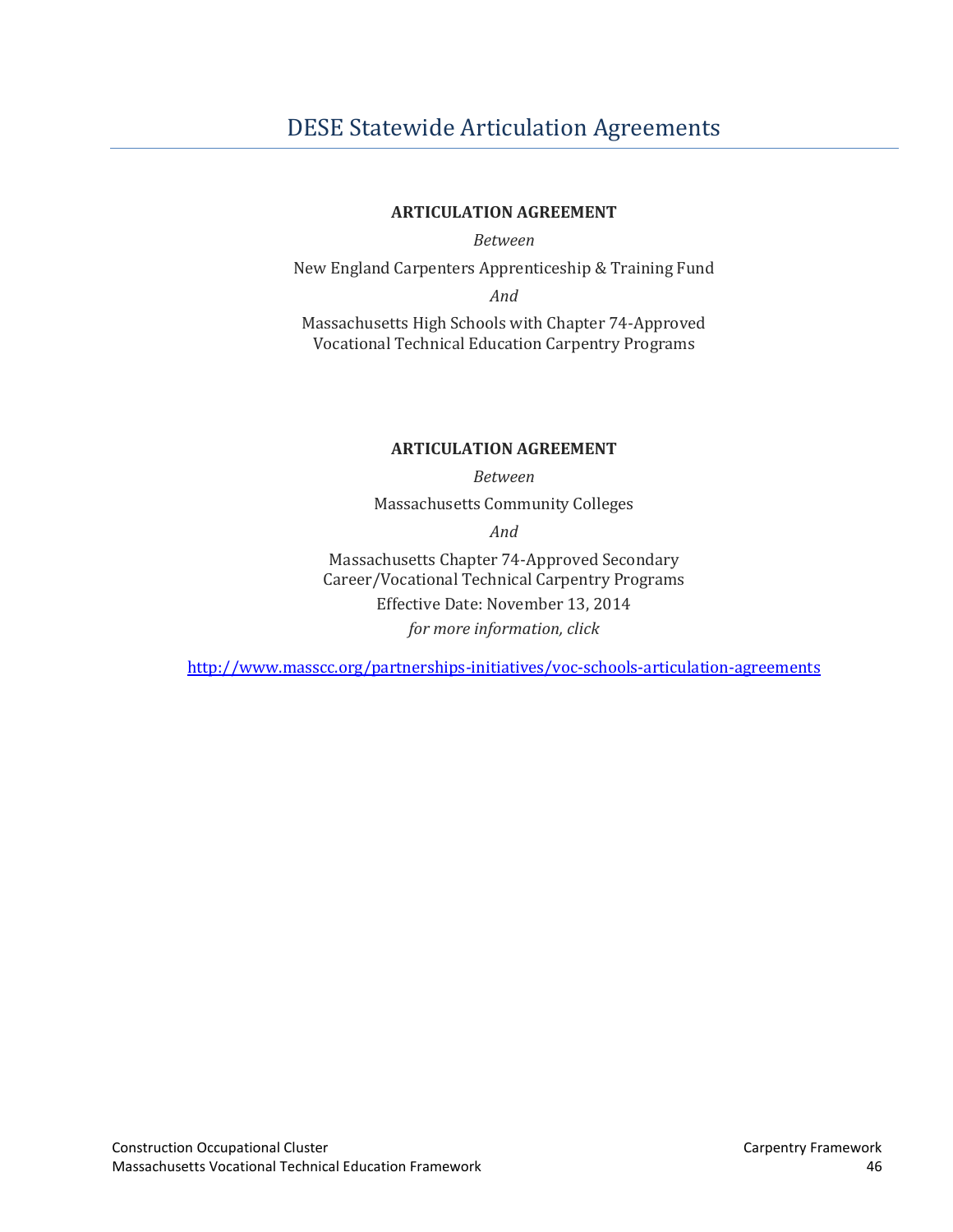# <span id="page-48-0"></span>[Industry Recognized Credentials](#page-2-0) (Licenses and Certifications/Specialty Programs)

Licenses and Certifications Earned by Qualifying High School Graduates (HS) and Apprenticeship Program Graduates (AP) and Related Technical Courses:

CCHS = Technical Course Completed in High School IHS = Technical Course Introduced in High School, but completed in the Apprenticeship Program

\*OSHA 10 Hour Construction Outreach (HS) (CCHS) \*OSHA 30 Hour Construction Outreach (AP) (CCHS)